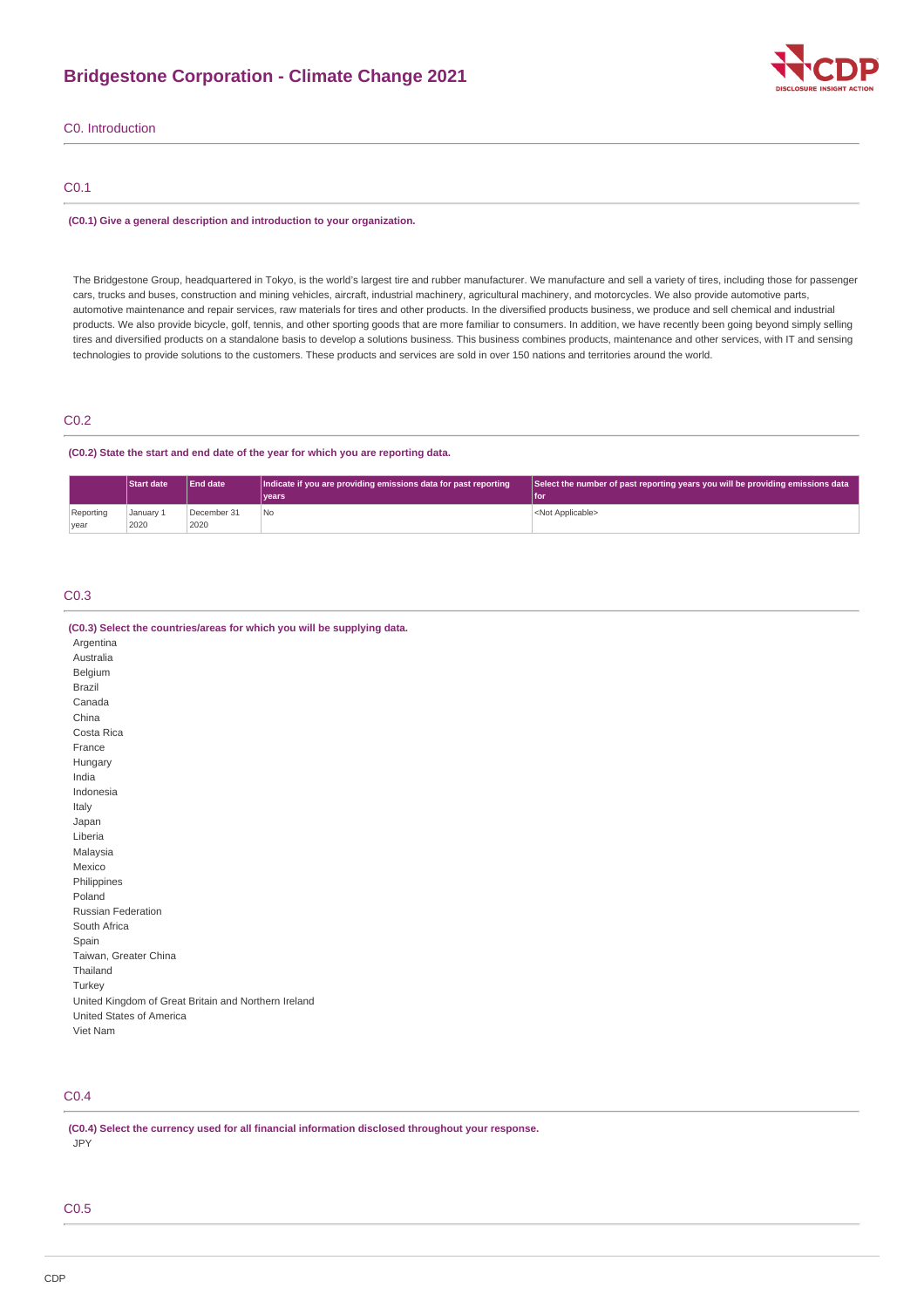**(C0.5) Select the option that describes the reporting boundary for which climate-related impacts on your business are being reported. Note that this option should align with your chosen approach for consolidating your GHG inventory.** Operational control

### C1. Governance

C1.1

**(C1.1) Is there board-level oversight of climate-related issues within your organization?** Yes

### C1.1a

**(C1.1a) Identify the position(s) (do not include any names) of the individual(s) on the board with responsibility for climate-related issues.**

| individual(s)  | Position of Please explain                                                                                                                                                                          |
|----------------|-----------------------------------------------------------------------------------------------------------------------------------------------------------------------------------------------------|
|                |                                                                                                                                                                                                     |
| Chief          | The Global CEO is a member of the board, and has the highest-level responsibility for climate-related issues. The Global CEO is responsible for deciding policies and measures or presenting to the |
| Executive      | board and overseeing company-wide management activities about management vision, mid-term strategies, and annual policies including climate-related issues. In 2020, the Board of Directors         |
| <b>Officer</b> | including the Global CEO discussed and approved a new Mid-Long Term Business Strategy that places sustainability at the core of Bridgestone management. In the process of developing the Mid-       |
| (CEO)          | Term Business Plan based on the business strategy, a Sustainability Business Framework that links carbon neutral initiatives with the business model was also discussed and approved.               |

# C1.1b

### **(C1.1b) Provide further details on the board's oversight of climate-related issues.**

| Frequency<br>with<br>which<br>climate-<br>related<br><b>issues</b> are<br>۱a<br>scheduled<br>agenda<br>item | Governance Scope of<br>mechanisms board-<br>into which<br>climate-<br>related<br>issues are<br>integrated                                                                                                                                                                                                                                                                                | llevel<br>oversight       | Please explain                                                                                                                                                                                                                                                                                                                                                                                                                                                                                                                                                                                                                                                                                                                                                                                                                                                                                                                                                                                                                                                                                                                                                                                                                                                                                                                                                                                                                                                                                                                                                                                                                                                                                                                                                                                                                                                                                                                                                                                                                                                                                                                                                                                                                                                                                                                                                                                                                                                                  |
|-------------------------------------------------------------------------------------------------------------|------------------------------------------------------------------------------------------------------------------------------------------------------------------------------------------------------------------------------------------------------------------------------------------------------------------------------------------------------------------------------------------|---------------------------|---------------------------------------------------------------------------------------------------------------------------------------------------------------------------------------------------------------------------------------------------------------------------------------------------------------------------------------------------------------------------------------------------------------------------------------------------------------------------------------------------------------------------------------------------------------------------------------------------------------------------------------------------------------------------------------------------------------------------------------------------------------------------------------------------------------------------------------------------------------------------------------------------------------------------------------------------------------------------------------------------------------------------------------------------------------------------------------------------------------------------------------------------------------------------------------------------------------------------------------------------------------------------------------------------------------------------------------------------------------------------------------------------------------------------------------------------------------------------------------------------------------------------------------------------------------------------------------------------------------------------------------------------------------------------------------------------------------------------------------------------------------------------------------------------------------------------------------------------------------------------------------------------------------------------------------------------------------------------------------------------------------------------------------------------------------------------------------------------------------------------------------------------------------------------------------------------------------------------------------------------------------------------------------------------------------------------------------------------------------------------------------------------------------------------------------------------------------------------------|
| Scheduled<br>- some<br>meetings                                                                             | Reviewing<br>and quiding<br>strategy<br>Reviewing<br>and guiding<br>major plans<br>of action<br>Reviewing<br>and guiding<br>risk<br>management<br>policies<br>Reviewing<br>and quiding<br>business<br>plans<br>Setting<br>performance<br>objectives<br>Monitoring<br>and<br>overseeing<br>progress<br>against goals<br>and targets<br>for<br>addressing<br>climate-<br>related<br>issues | $<$ Not<br>Applicabl<br>e | Bridgestone, in accordance with its Articles of Incorporation and applicable laws, stipulates in the Regulations of the Board of Directors that the Board of Directors is the<br>highest decision-making body within the company. The restructuring of the Board's authority conducted in February 2018 enables the Board to focus more on deliberations<br>concerning business strategy including: 1) Fundamental management policy the foundation of which includes: -Our global CSR commitment ("Our Way to Serve") -<br>Sustainability Framework that explains how it will become a sustainable solutions company and Sustainability Business Model -The Environmental Mission Statement one of<br>the important objectives of which is CO2 reduction 2) Mid-Long Term Business Strategy: This is the new growth strategy, where sustainability is embedded as a core<br>business driver. The Group will create new value for society by addressing social issues and positively contributing to the achievement of the SDGs including Climate Change<br>issues. By creating, balancing and expanding its social and customer value, the Group will further its competitive advantage. 3) Mid Term Business Plan: The Group's mid-<br>term business plan for 2021-2023, based on the Mid-Long Term Business Strategy, sets out a Sustainability Business Framework to achieve carbon neutrality and a circular<br>economy. This includes CO2 reduction targets in Milestone 2030 (Reduce our absolute CO2 emissions by 50% versus 2011 and contribute to reducing more than 5 times our<br>emissions). To the Board, situation and progress of execution of the items above are reported quarterly. The progress and activities of mid-term strategy related to CSR and<br>sustainability, including environment and climate change issues, are reported and discussed once a year by the Global Executive Committee (Global EXCO), Bridgestone<br>highest-level execution committee. In 2020, (1) Progress of our CSR activities such as education and enhancement of Global CSR commitment "Our Way to Serve" - under<br>one of the 3 priority areas: environment including CO2 reduction (2) It was reported and approved that the Group commits to reduce absolute CO2 emissions by 50% by<br>2030 (Baseline year: 2011), by updating the Mid-term target "Milestone 2030", clearly indicating toward carbon neutrality in the long-term environmental target for 2050. |

# C1.2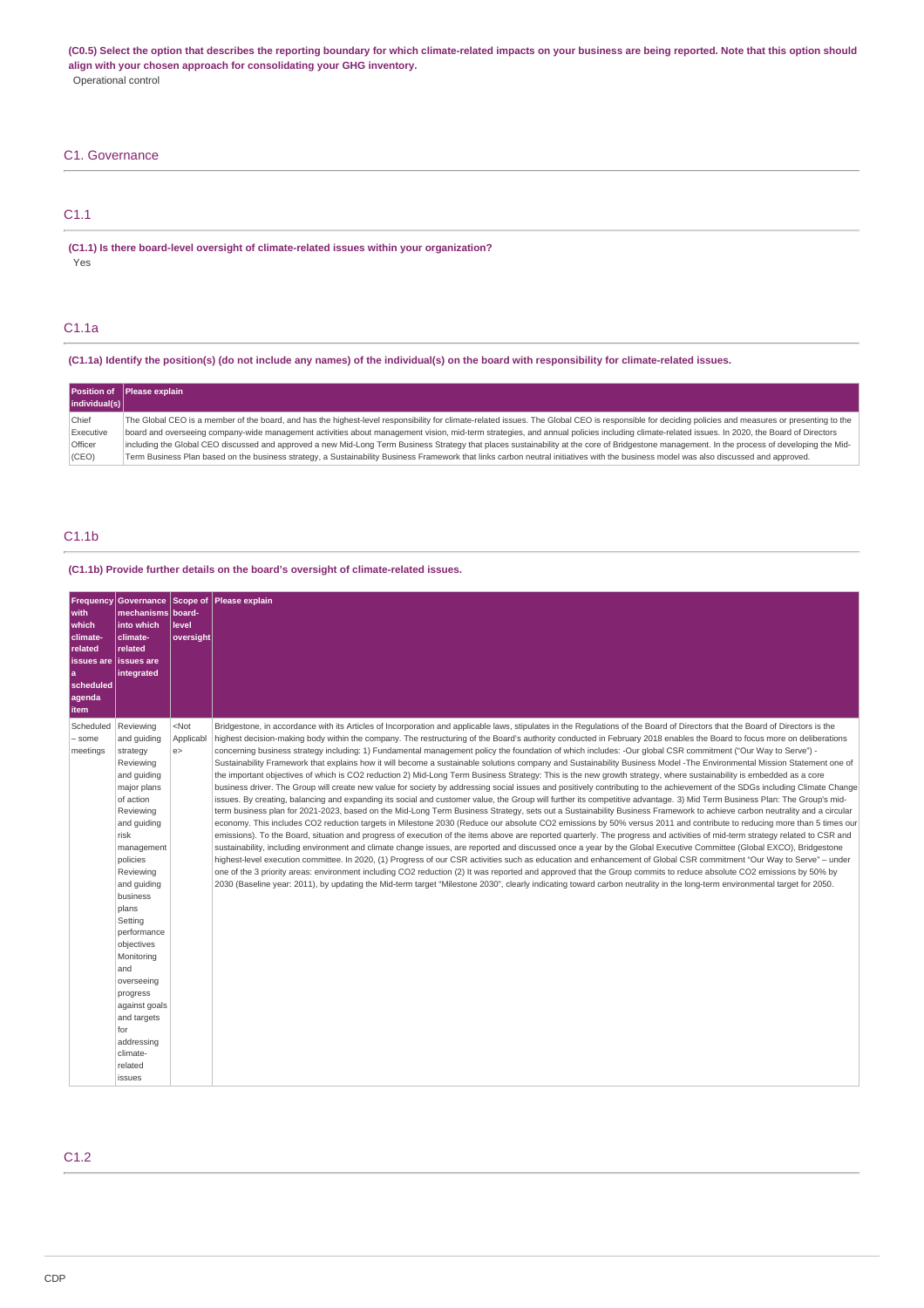#### **(C1.2) Provide the highest management-level position(s) or committee(s) with responsibility for climate-related issues.**

| Name of the position(s) and/or<br>committee(s) |                        | <b>Reporting line Responsibility</b>                                   | Coverage of<br><i><u><b>I</b></u></i> responsibility | Frequency of reporting to the board on climate-related<br>lissues |
|------------------------------------------------|------------------------|------------------------------------------------------------------------|------------------------------------------------------|-------------------------------------------------------------------|
| Chief Executive Officer (CEO)                  | $<$ Not<br>Applicable> | Both assessing and managing climate-related risks and<br>opportunities | <not applicable=""></not>                            | Ouarterly                                                         |

# $C1.2a$

**(C1.2a) Describe where in the organizational structure this/these position(s) and/or committees lie, what their associated responsibilities are, and how climaterelated issues are monitored (do not include the names of individuals).**

At Bridgestone, the CEO is the highest-level management position and has ultimate responsibility for management strategy and overall management including climate-related issues. And the highest-level committee associated with the Bridgestone Group global business execution is the Global Executive Committee (Global EXCO). Members of the Global EXCO are nominated from full-time corporate officers by the CEO/COO.

Reporting to the Global EXCO, Bridgestone has the Global Sustainability Committee (GSC) that is led by the Global COO and comprised of executive officers and professionals responsible for Sustainability and representatives of SBUs and functions.

Sustainability is led holistically and globally by the GSC with working groups of cross-functional, cross-regional leaders responsible for operationalizing the Bridgestone Group's sustainability framework. Under the GSC, Bridgestone has 7 working groups\* which are related to the areas focused in our Global Sustainability Commitment; "*Our* Way to Serve". Each working group comprised of members from corresponding functions or related areas in each SBU and report to the GSC. Among the 7-working groups, the "Environment Working Group" and "Carbon Neutral Working Group" summarize and report results related to CO2 goals and management, and proposes strategies to the GSC, taking into account the latest social trends that might represent environmental risks/opportunities. The Group also established a Global Sustainability Function with members from each region to activate its sustainability journey to ensure the successful cultural, strategic and operational integration of "Our Way to Serve" Bridgestone's Global Sustainability Commitment.

According to deliverables from the working groups including that from the Environment Working Group as written above, the GSC prioritizes Sustainability initiatives in areas pertaining to a variety of global issues including climate change, formulates global strategies and tracks the progress of activities in each area. Then, the GSC reports to the Global EXCO and ask them for decision making on important issues. Under this structure, the Global EXCO receives quarterly reports from the GSC, on plans and progress in addressing climate-related issues, and the Global CEO makes decisions on key climate-related issues with Global EXCO members such as CO2 reduction targets.

As for risk management/assessment, the Bridgestone Group broadly divides risks into two categories: business strategic risks, which are related to management decisionmaking, and operational risks, which include climate change risks and are related to daily operations. The former is handled through business operations, while the latter is handled by the Chief Risk Officer (CRO), who has overall responsibility for managing risks and reports to the CEO.

\*7 working groups under the GSC: "People", "Environment", "Compliance, Fair Competition", "BCP, Risk Management", "Human Rights, Labor Practices", "Procurement" and "Carbon Neutral"

# $C1.3$

**(C1.3) Do you provide incentives for the management of climate-related issues, including the attainment of targets?**

|         | <b>Provide incentives for the management of climate-related issues</b> | Comment |
|---------|------------------------------------------------------------------------|---------|
| $Row_1$ | .ez                                                                    |         |

# C1.3a

**(C1.3a) Provide further details on the incentives provided for the management of climate-related issues (do not include the names of individuals).**

| <b>Entitled</b><br>l to | Type of | <b>Activity</b><br>l incentive l inventivized l | <b>Comment</b>                                                                                                                                                                                                                                                                                                                                                                                                                                                                                                                                                                                                                                                                                                                                                                                                                                                                                                    |
|-------------------------|---------|-------------------------------------------------|-------------------------------------------------------------------------------------------------------------------------------------------------------------------------------------------------------------------------------------------------------------------------------------------------------------------------------------------------------------------------------------------------------------------------------------------------------------------------------------------------------------------------------------------------------------------------------------------------------------------------------------------------------------------------------------------------------------------------------------------------------------------------------------------------------------------------------------------------------------------------------------------------------------------|
| incentive               |         |                                                 |                                                                                                                                                                                                                                                                                                                                                                                                                                                                                                                                                                                                                                                                                                                                                                                                                                                                                                                   |
| All<br>employees reward |         | Monetary Emissions<br>reduction<br>project      | The Bridgestone Group Awards (BGA) are the highest global recognition for all employees that rewards efforts of organizations and individuals in five award categories:<br>Achievement, Mobility, People, Environment and Management Fundamentals. One of award categories, Environment, recognizes efforts related to climate change, such as<br>achieving a CO2 reduction target, reducing energy use, and improving efficiency or reducing waste. This award program also functions as a system to raise employees'<br>awareness and encourage environmental activities, including financial rewards in some regional awards In 2020, two activities were awarded under the BGA Environment<br>category: Development of New Technology for Sustainable Use of Rare Resources and a new technology for effective odour control. The former one contributes to CO2<br>reduction by working to improve tire life. |

### C2. Risks and opportunities

# $C<sub>2</sub>1$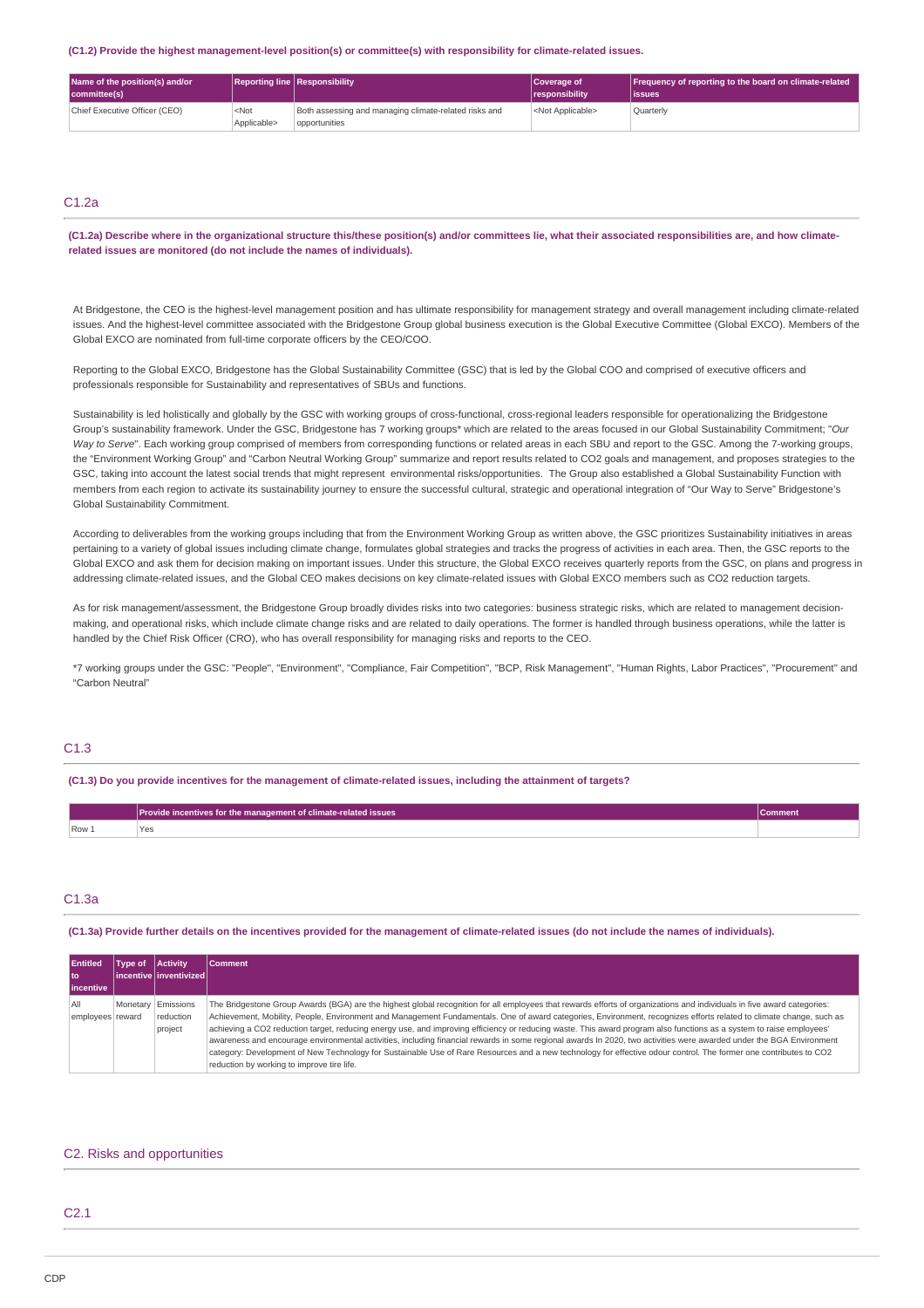# C2.1a

#### **(C2.1a) How does your organization define short-, medium- and long-term time horizons?**

|             | <b>From (years)</b> | To (years) | Comment |
|-------------|---------------------|------------|---------|
| Short-term  |                     |            |         |
| Medium-term |                     | 10         |         |
| Long-term   | 10                  | 40         |         |

### $C<sub>2</sub>1h$

#### **(C2.1b) How does your organization define substantive financial or strategic impact on your business?**

 From a strategic point of view, Bridgestone defines Risk as "events (incidents, accidents, natural disasters, problems, etc.) that may cause losses to the organization, employees, products and services, financial conditions, brands, customers, shareholders, business partners, and neighbouring residents, etc." in the Risk Management Basic Manual, and Climate Change is also included as a factor that causes these events. When the Strategic Business Unit (SBU) extracts risks, it evaluates the events related to natural disasters, disaster prevention, procurement, and occupational health and safety that are judged to be climate change factors as climate change risks. The degree of risk impact is assessed quantitatively according to the Risk Assessment Criteria from 5 viewpoints: Amount of damage, Human life, Operational impact, Environmental and Social trust. Then, it is comprehensively classified into five levels: Extensive impact, Substantial impact, Major impact, Moderate impact and Minor impact based on the impact level of each viewpoint. Among them, Extensive impact, Substantial impact, Major impact are defined as substantive financial impact, which are equivalent or more than one week impact on operational impacts or a major damage amount (assessed and judged around the order of USD 100 million).

And also, from a financial perspective, the threshold for the judgement is whether the risk is anticipated to cause more financial loss than a standardized amount.

The process for risk identification and assessment mentioned above is also applied to the risks other than environment related ones including climate change, so various risks which we may face can be assessed in comparable manner.

### $C2.2$

#### **(C2.2) Describe your process(es) for identifying, assessing and responding to climate-related risks and opportunities.**

**Value chain stage(s) covered** Upstream Downstream

#### **Risk management process**

Integrated into multi-disciplinary company-wide risk management process

**Frequency of assessment** Annually

**Time horizon(s) covered**

Short-term Medium-term Long-term

#### **Description of process**

1. Risk Assessment Structure in the Bridgestone Group The Bridgestone Group broadly divides risks into two categories: business strategic risk directly related to realization of the Mid-Long Term Business Strategy, and operational risks related to daily operations. Through the dual promotion of the Group's global unified activities and autonomous risk management activities by branches, important risks common to the Group (Corporate risk, managing process of which is reported to the CRO once every half a year) and risks of each site and Group company (Asset risk, countermeasures and yearly self-assessment of which are considered and conducted by each facility) are identified. 2. The process for assessing the potential size and scope of identified risks In the Bridgestone group, both corporate officers and manufacturing facilities conduct risk identification at least per year, utilizing globally common direction. The risk categories identified and addressed include ESG risks, including but not limited to occupational safety, environmental protection including climate change, sustainable operations and suppliers and ethics and compliance. Then, they evaluate risks, utilizing globally unified criteria which consists of viewpoints of their impact and possibility of occurrence. The Group standardized the degree of impacts of risks by impact-type such as human life/health, financial loss, operational impact (period of suspension of sales and plant operation or time necessary for response), social trust and so on, regardless of the possible timing of occurrence. The criteria to determine rank differs by the impact type. As for environment related risks including climate change and CO2 emission etc., the Group considers the possible impact is substantive when it falls under one of the following criteria: "Strong feeling of discomfort extending to areas surrounding the office/plant, accompanied by health damage in some cases, or health damage caused externally over a wide area", "Excess limit of financial amount (determined by company)", "Over two weeks' impact on division (period of suspension of sales and plant operation or time necessary for response)", or "Trust damaged in terms of the company's reputation (falsified reports, organizational scandal)" . In identifying risks, those that are currently affected or that may occur within the next five years are considered to be short-term, and those that may occur thereafter are considered to be medium-long term. 3. Case Study Using the process described above, Bridgestone identified disruption of supplies of raw material due to extreme weather events such as river flood as a risk in the sustainable operations and suppliers category, and classified it as one of the major business strategic risks that could lead to suspension of continuous shutdowns with the extensive impact based on the risk assessment criteria. Especially, productivity of natural rubber which is the main raw material in tires could decrease by droughts in South East Asia as a primary growing area of Para rubber trees. So far, its probability of occurrence is not very high in the short term, but on the other hand, Bridgestone uses large quantities of natural rubber in tires and other rubber products. In addition, the Group sources most of its natural rubber from Southeast Asia and owns two rubber farms in Indonesia. Therefore, shortage and cost increase of natural rubber due to extreme weather could adversely affect the Companies' operating results and financial position substantially so, the Group classifies it into Corporate Risk in medium term. As part of the risk mitigation measures, the Group is working to improve rubber productivity at suppliers' farms. Bridgestone provides Hevea rubber tree seedlings to smallholder farmers and conducts technical training in key producing countries using the same productivity-improvement techniques the Group developed for our own rubber farms at the Agricultural training center in North Sumatra. To stablize the supply of natural rubber and the protection of rubber trees,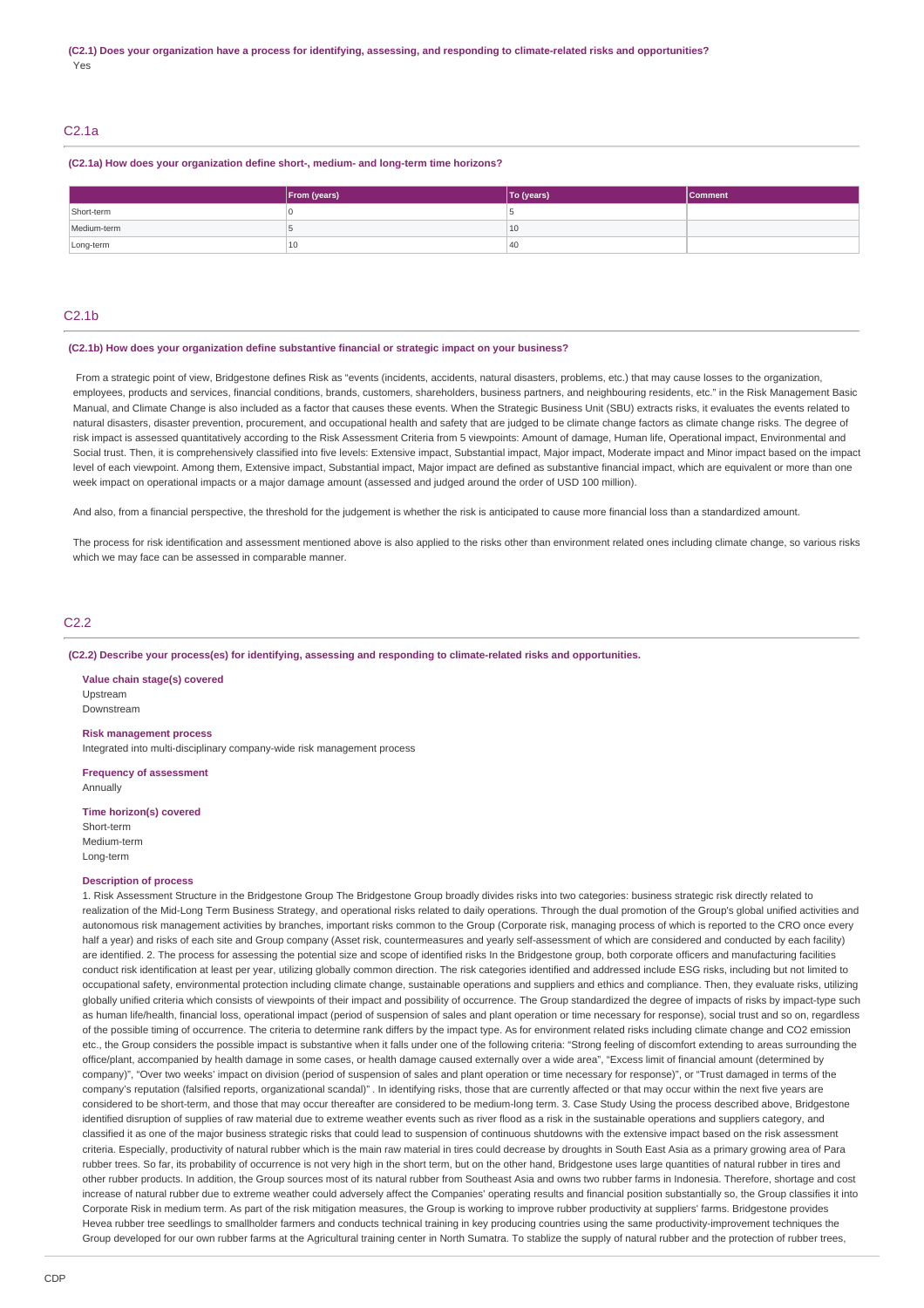Bridgestone established a breakthrough simple disease diagnostic technology for easily, quickly, and accurately diagnosing white root disease affecting Hevea brasiliensis, traditionally a major source of natural rubber. This early detection of white root disease is expected to prevent the spread of infection from afflicted trees to healthy ones. Through these efforts, we are augmenting output and decreasing the risk of short supply. Bridgestone has identified risks related to demand trends in the automotive industry and tire market as a business strategic risk directly related to realization of the Mid-Long Term Business Strategy. On the other hand, for Bridgestone, the demand shift due to growing needs for low fuel consumption performance is regarded as one of major opportunities. Bridgestone provides products and services that can contribute to reducing CO2 emissions, such as fuel-efficient tires. So, changes on climate-related requirements and regulations in the market may impact our sales. For example, against the growing expectations for fuel-efficient tires, if we provide tires with timely development or satisfactory performance, we may rise in competitiveness and grow in market share. Demand for fuel-efficient tires is already rising, and the impact is expected to be significant for Bridgestone, whose tire sales accounts for more than 80% of total sales. Therefore, the Group classifies response failure to market demand shifts as Corporate Risk in the short term, and at the same time, we also see it as an opportunity to increase competitiveness by responding. The Group's fuel-efficient tires, represented by ECOPIA, contribute to greater vehicle fuel efficiency and meet a variety of customer needs, including superior levels of low-rolling resistance, lighter weights and other performance metrics. The Group achieved a 24% reduction (from a 2005 baseline) in tire rolling resistance, equal to a contribution of approximately 12.0 million tonnes CO2 reduction, in 2020.

# **Value chain stage(s) covered**

Direct operations

### **Risk management process**

Integrated into multi-disciplinary company-wide risk management process

**Frequency of assessment** Annually

**Time horizon(s) covered** Long-term

#### **Description of process**

1. Risk Assessment Structure in the Bridgestone Group The Bridgestone Group broadly divides risks into two categories: business strategic risks, which are related to management decision-making, and operational risks, which include climate change risks and are related to daily operations. The former is handled through business operations, while the latter is handled by the Chief Risk Officer (CRO), who has overall responsibility for managing risks and reports to Global CEO. The Group promotes risk assessment as a part of comprehensive activities to appropriately manage risks common to the operations, with consideration for the scale and characteristics of each site and Group company and without limitation of time period (Six years or more). Through the dual promotion of the Group's global unified activities and autonomous risk management activities by branches, important risks common to the Group (Corporate risk, managing process of which is reported to the CRO once every half a year) and risks of each site and Group company (Asset risk, countermeasures and yearly self assessment of which are considered and conducted by each facility) are identified. 2. The process for assessing the potential size and scope of identified risks In the Bridgestone group, both corporate and facilities conduct risk identification at least once a year, utilizing globally common direction. Then, they evaluate risks, utilizing globally unified criteria which consists of viewpoints of their impact and possibility of occurrence. The Group standardized the degree of impacts of risks by impact-type such as human life/health, financial loss, operational impact (period of suspension of sales and plant operation or time necessary for response), social trust and so on, regardless the possible timing of occurrence. The criteria to determine rank differ by the impact-type. But as for environment related risks including climate change and CO2 emission etc., the Group consider its possible impact is substantive when it falls under one of the following criteria: "Strong feeling of discomfort extending to areas surrounding the office/plant, accompanied by health damage in some cases, or health damage caused externally over a wide area", "Excess limit of financial amount (determined by company)", "Over two weeks' impact on division (period of suspension of sales and plant operation or time necessary for response)", or "Trust damaged in terms of the company's constitution (falsified reports, organizational scandal)". On the other hand, we also estimate possibility of occurrence and classify them into 4 ranks based on the likelihood. 3. How climate-related risks are identified and assessed at a company/asset level As the result of the evaluation based on impact and possibility of occurrence, the risks "with a high possibility of occurring and major impact" and "with a significant impact of it should occur, although its possibility is low" are considered "Significant risk" and classified into "Corporate risk". And others are into "Asset Risk". 4. Case Study < Transition risk> Through the process written above, for Bridgestone, increasing production cost due to tightening of regulations on CO2 emissions and increased introduction of carbon tax, is considered a major risks. Considering the fact that carbon tax has been introduced in many countries where Bridgestone has locations, including the EU, South Africa and Canada in recent years, its probability of occurrence is very high. On the other hand, since the introduction of carbon tax varies from country to country, its impact is considered to be gradual in the mid-long term. For Bridgestone, which has facilities in over 20 countries, increases in production costs due to laws and regulations or carbon taxes may result in restrictions on the use of existing equipment and production suspension, which could adversely affect the Companies' operating results and financial position. As the risk mitigation strategy the Group is promoting activities to minimize CO2 emissions, such as maximizing energy efficiency, increasing use of renewable energy, and promoting manufacturing and engineering innovation, etc. As a concrete example of maximizing energy efficiency, Bridgestone has conducted Group-wide energy surveys to identify energy loss since 2009. We are continuously developing the ability of our personnel to recognize and implement energy-saving opportunities, and our proficient staff is able to earn distinctions by becoming energy diagnosis technicians. Energy diagnosis technicians have already been assigned to every tire plant in Japan, and we will continue to increase technician numbers throughout Asia, the Americas and Europe. In addition, the internal guidelines stipulate that a comprehensive evaluation for the realization of a sustainable society including CO2 reduction should be made when making investment decisions. When introducing large-scale equipment, we will also consider CO2 emission costs.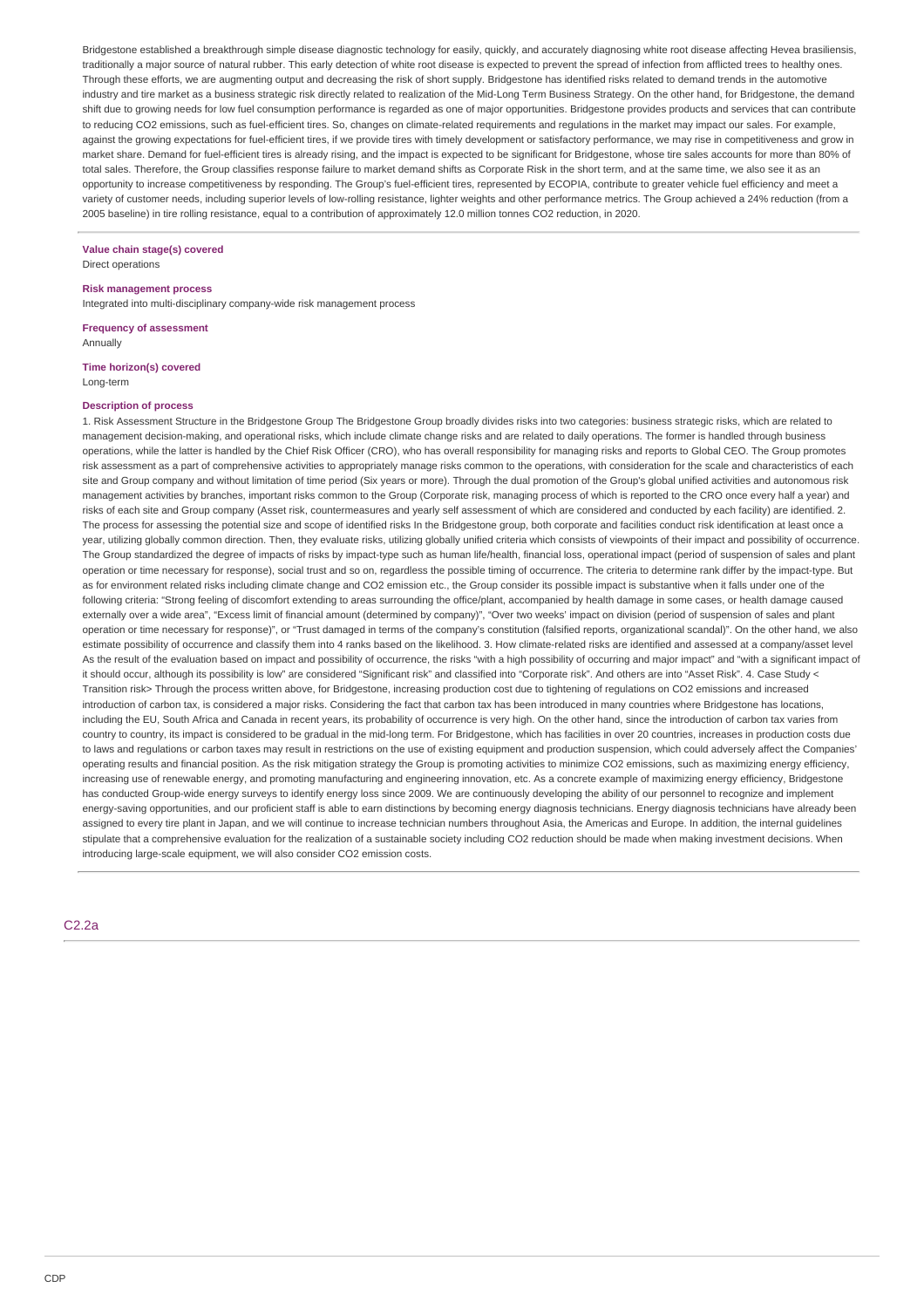### **(C2.2a) Which risk types are considered in your organization's climate-related risk assessments?**

|                        | &                               | Relevance Please explain                                                                                                                                                                                                                                                                                                                                                                                                                                                                                                                                                                                                                                                                                                                                                                                                                                                                                                                                                                                                                                                                                                                                                                                                                                                                                                                                                                                                                                                                                                                                                                                                |
|------------------------|---------------------------------|-------------------------------------------------------------------------------------------------------------------------------------------------------------------------------------------------------------------------------------------------------------------------------------------------------------------------------------------------------------------------------------------------------------------------------------------------------------------------------------------------------------------------------------------------------------------------------------------------------------------------------------------------------------------------------------------------------------------------------------------------------------------------------------------------------------------------------------------------------------------------------------------------------------------------------------------------------------------------------------------------------------------------------------------------------------------------------------------------------------------------------------------------------------------------------------------------------------------------------------------------------------------------------------------------------------------------------------------------------------------------------------------------------------------------------------------------------------------------------------------------------------------------------------------------------------------------------------------------------------------------|
|                        | inclusion                       |                                                                                                                                                                                                                                                                                                                                                                                                                                                                                                                                                                                                                                                                                                                                                                                                                                                                                                                                                                                                                                                                                                                                                                                                                                                                                                                                                                                                                                                                                                                                                                                                                         |
| Current<br>regulation  | Relevant,<br>always<br>included | Recently, various regulations have been introduced for the purpose of curbing climate change. With respect to tires also, maximum limits on rolling resistance and the labelling system have<br>been introduced. Following such new regulations, operational cost such as to develop low rolling resistance tires, to measure rolling resistance coefficient value and to print labels has<br>been increased. There is a possibility of further increase of operational cost in case such requlations become stricter and/or expand qlobally. For example, Europe (EU member states),<br>South Korea, Brazil and the Middle East (GCC, Israel) have already introduced the maximum limit and labelling systems for rolling resistance. Studies of introducing regulations are<br>underway in the United States, India and China, and there is a possibility of further expansion in the future. Bridgestone's tire sales accounts for more than 80% of total sales, and since we<br>sell a wide range of tires in over 150 countries, such as for passenger cars, truck and bus, and light truck, in each country that has introduced or is considering the labelling system and<br>promoting development of low rolling resistance tires as represented by ECOPIA which superior level of fuel efficiency and other performance. Therefore, its impact is significant. The<br>global Environment Working Group is monitoring social trends including current regulations and Bridgestone encourages the development and launch of low rolling resistance tires to<br>contribute to CO2 emissions reduction activities. |
| Emerging<br>regulation | Relevant,<br>always<br>included | There are discussions about introducing carbon pricing in many countries, and since Bridgestone has facilities in over 20 countries, there is a possibility of increasing operational cost. For<br>example, the current carbon tax rate in Japan is 289 yen/tCO2e, if the carbon tax rises by 1 yen, the impact will be 740,000 yen. If the carbon tax increases gradually in the future, it is<br>considered that the impact will be large. The global Environment Working Group is monitoring social trends including emerging regulations such as carbon tax, etc. and Bridgestone<br>continues to encourage activities to reduce CO2 emissions.                                                                                                                                                                                                                                                                                                                                                                                                                                                                                                                                                                                                                                                                                                                                                                                                                                                                                                                                                                     |
| Technology             | Relevant<br>always<br>included  | There is a possibility of sales decrease in the case of becoming less competitive because of delay of low carbon technology development enhancing energy efficiency of<br>products/manufacturing. We estimate that the potential financial impact is 24.27 billion yen per 1% decreasing of annual sales. It will be a significant impact for Bridgestone, whose tire<br>sales account for more than 80% of total sales. By introducing such energy- efficient technologies, Bridgestone encourages providing products and services that can contribute to reduce<br>CO2 emissions, such as fuel-efficient tires.                                                                                                                                                                                                                                                                                                                                                                                                                                                                                                                                                                                                                                                                                                                                                                                                                                                                                                                                                                                                       |
| Legal                  | Relevant.<br>always<br>included | Bridgestone is subject to relevant laws and regulations in each country in which it conducts business. In case of providing accurate information with climate change-related data in<br>administrative reports and product labelling, there is a risk of investigation by authorities and litigation. For example, there may be cases in which an incorrect explanation of energy<br>efficiency is displayed in the tire labelling, or CO2 emissions from production sites are reported incorrectly. Incorrect tire fuel consumption information will also affect the fuel consumption<br>information of the vehicle, which will prevent measures against climate change by vehicles with a large impact on CO2 emissions. As it affects not only the company's laws and regulations,<br>but also car manufacturers and their purchasers, it is considered to be a major risk. In the future, mistaking compliance with new laws and regulations may have negative impacts such as<br>business activity restrictions and increased costs for litigation.                                                                                                                                                                                                                                                                                                                                                                                                                                                                                                                                                                |
| Market                 | Relevant,<br>always<br>included | Bridgestone encourages providing products and services which can contribute to reducing CO2 emissions, such as fuel-efficient tires. However, changes on climate-related requirements<br>in the market may impact our sales. For instance, expectations for fuel efficient tires and retread tires are increasing in our markets. However, there is a possibility of losing competitiveness<br>and drop in market share in case of delaying the development and providing tires which can not improve customer satisfactions related to CO2 reductions. We estimate that the potential<br>financial impact is 24.27 billion yen per 1% decreasing of annual sales. It will be a significant impact for Bridgestone, whose tire sales accounts for more than 80% of total sales. In<br>addition, in case that global temperature becomes significantly higher and snowfall becomes lower, demand for winter tires might be lower. The global Environment Working Group is<br>monitoring social trends including market requirements from customers such as automakers.                                                                                                                                                                                                                                                                                                                                                                                                                                                                                                                                                   |
| Reputation             | Relevant,<br>always<br>included | With the increasing demand for climate change response in the automotive industry, disclosure of environmental data is also becoming more important. Bridgestone encourages ESG<br>disclosure, and disclose environmental data including energy and CO2 emission data in various media such as the Annual Report, Sustainability Report and website. But in the event of a<br>crisis that damages social credibility by providing inaccurate information related to climate change, there are possibilities to lose trust from customers and stock price. It may cause a<br>decline and adversely affect business performance and financial condition. It could negatively impact Bridgestone's business performance and financial position, and at the same time<br>impair investors' chances of making appropriate decisions on climate change initiatives. To enhance the transparency and reliability of disclosure, Bridgestone conducts third-party<br>verification and reviews of most of the data contained in sustainability reports such as CO2 emissions. The global Environment Working Group also monitors ratings of Bridgestone by<br>externals. The global Environment Working Group also monitors social trends including reputations of advanced companies on ESG as benchmark and criticisms for companies with ESG<br>related misdoings to avoid potential negative reputational impacts.                                                                                                                                                                                                           |
| Acute<br>physical      | Relevant,<br>always<br>included | Bridgestone's main business is tires whose raw materials consist of natural rubber. Currently, natural rubber is almost entirely made from the sap (latex) of para rubber tree. 90% of the<br>growing area of para rubber tree is in Southeast Asia and owing to droughts in the tropical rainforests of Southeast Asia caused by El Nino, the deciduous period for para rubber tree<br>becomes longer and the period during which sap can be obtained becomes shorter, thereby leading to a decrease in yield. As a result, the balance of supply and demand is expected to be<br>upset and the price of natural rubber, which plays a vital role as a raw material of tires, is expected to surge. If the price of natural rubber rises and it becomes difficult to procure such<br>rubber, the cost of tire production will increase. This in turn is expected to result in lower profit or a decrease in share due to higher tire prices. In addition, severe weather such as floods<br>and hurricanes could affect operations at manufacturing facilities and/or distribution channels. The global Environment Working Group is monitoring social trends including yearly climate<br>change status in all regions.                                                                                                                                                                                                                                                                                                                                                                                                 |
| Chronic<br>physical    | Relevant.<br>always<br>included | Bridgestone's main business is tires whose raw materials consist of natural rubber. Currently, natural rubber is almost entirely made from the sap (latex) of para rubber tree. 90% of the<br>growing area of para rubber tree is in Southeast Asia. There is a risk of rubber supply shortage as climate pattern changes in regions where para rubber tree grows and rubber production<br>efficiency worsen. It can lead to lower profit because of a higher rubber procurement cost. For example, in 2017, rubber prices rose about 15% when rubber yields temporarily declined<br>10% in Thailand. If the yield of rubber decreases chronically due to climate change and the price of rubber continues to rise, the cost of manufacturing tires will increase. This in turn is<br>expected to result in lower profit or a decrease in share due to higher tire prices. The global Environment Working Group is monitoring social trends including publications about long-term<br>estimations related to climate-change.                                                                                                                                                                                                                                                                                                                                                                                                                                                                                                                                                                                            |

#### C2.3

**(C2.3) Have you identified any inherent climate-related risks with the potential to have a substantive financial or strategic impact on your business?** Yes

#### C2.3a

**(C2.3a) Provide details of risks identified with the potential to have a substantive financial or strategic impact on your business.**

# **Identifier**

Risk 1

**Where in the value chain does the risk driver occur?** Direct operations

### **Risk type & Primary climate-related risk driver**

Emerging regulation **Carbon pricing mechanisms** 

# **Primary potential financial impact**

Increased indirect (operating) costs

**Climate risk type mapped to traditional financial services industry risk classification** <Not Applicable>

#### **Company-specific description**

Introducing carbon pricing in various countries would cause increase of operational cost since Bridgestone has facilities in over 20 countries. For example, in October 2012,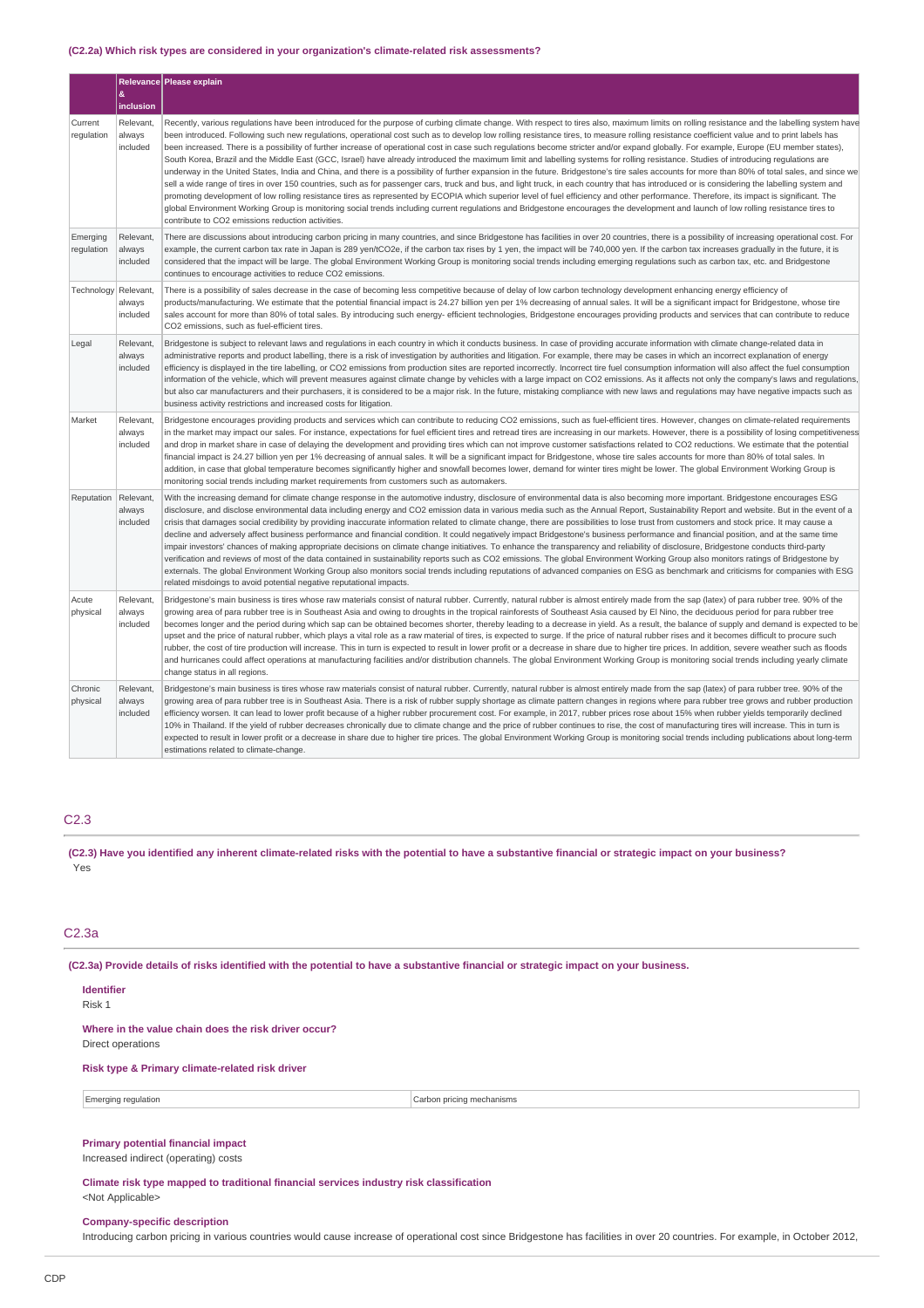the Tax for Climate Change Mitigation was introduced in Japan. In response to such introduction, the Bridgestone Group is paying more taxes directly according to the use of fuel and indirectly according to the use of electricity. Specifically, by using a CO2 emissions factor of each fossil fuel, the tax rate per unit quantity (kilo litter or tonne) is set so that each tax burden is equal to 289 yen per tonne of CO2 emissions. For Bridgestone, it is an important climate risk to consider because approx. 30% (47 facilities as of 2020) of our manufacturing facilities are located in Japan and CO2 emission of these facilities accounts for approx. 23.4% of our Scope1 & Scope 2.

# **Time horizon**

Medium-term

# **Likelihood**

Likely

#### **Magnitude of impact** High

#### **Are you able to provide a potential financial impact figure?**

Yes, a single figure estimate

#### **Potential financial impact figure (currency)** 740000

#### **Potential financial impact figure – minimum (currency)** <Not Applicable>

# **Potential financial impact figure – maximum (currency)**

<Not Applicable>

#### **Explanation of financial impact figure**

Financial impact is estimated to 289 yen/tCO2 based on the current carbon tax rate. Although it depends on the degree of increase the tax rate, the figure shown in the "Potential financial impact 740,000 yen" is a calculation of 1 yen increase case. In the breakdown of CO2 emissions (Scope1, 2) in 2020, Japan's emissions were 740,167 tonnes. (740000 tCO2 \* 1 yen/tCO2 = 740000 yen) This is the financial impact in Japan, and further impact is expected if the carbon pricing is introduced in various countries where we operate.

# **Cost of response to risk**

5181000000

#### **Description of response and explanation of cost calculation**

To mitigate this risk, Bridgestone has two approaches to reduce the impact of future carbon taxes by reducing CO2 emissions. One is to include the evaluation from the viewpoint of CO2 emission cost in the equipment introduction study. The internal guidelines stipulate that a comprehensive evaluation including the realization of a sustainable society such as CO2 reduction should be made when making investment decisions. The carbon price of CO2 emission cost is set accordingly considering business characteristics and regional situations of each business unit, however the common default value for reference is updated once a year. Based on this information, each business unit will install equipment while considering reducing the future impact of carbon prices. The other is to improve energy efficiency with existing equipment. To maximize energy efficiency, we are promoting conversion to energy that produces little CO2 emissions and also reducing energy use itself. Energy saving initiatives at production sites are one of our primary activities. We have been implementing CO2 reduction measures such as the introduction of high efficiency equipment, installing steam turbine generators, converting to fuel emitting less CO2 and so on. In 2020, as an example, we implemented 264 projects, including the installation of exhaust heat recovery equipment, upgrading to energy-saving hydraulic units, and switching to LED lighting. As a result, about 8,000 tons of CO2 has been reduced in the completed projects. Investments mainly for enhancing energy saving through improvements of equipment, including upgrading equipment to high efficiency equipment and converting them to inverter, at Bridgestone plants amounted to 5,181 million yen in 2020. In the calculation, those that contribute to energy saving (efficiency improvement of buildings such as heat insulation, repair, air conditioning, lighting / efficiency improvement of processes such as heat recovery, fuel conversion, equipment replacements) were extracted from the list of capital investment in 2020 at the production facilities, and the investment amount was totalled.

#### **Comment**

As example of other activities, we are promoting energy saving initiatives at Bridgestone offices. We have reduced the number of units of equipment by promoting scrapping and integration through the visualization of the layout and utilization rate of office equipment such as printers and multifunction office equipment. We also have long succeeded in reducing power consumption by resetting illuminance by thorough measurement of lighting illuminance of business offices. We have introduced an "electric power visualization" system at the business office of our technology center in Japan which is used to visualize the status of power consumption and verify the effects of reduction measures and to set reduction targets.

# **Identifier**

Risk 2

### **Where in the value chain does the risk driver occur?**

Upstream

### **Risk type & Primary climate-related risk driver**

Chronic physical Changes in precipitation patterns and extreme variability in weather patterns

#### **Primary potential financial impact**

Increased direct costs

#### **Climate risk type mapped to traditional financial services industry risk classification** <Not Applicable>

### **Company-specific description**

Bridgestone's main business is tires whose raw materials consist of natural rubber. Currently, natural rubber is almost entirely made from the sap (latex) of the Hevea rubber tree. 90% of the the Hevea rubber supply is grown in Southeast Asia. Due to droughts in the tropical rainforests caused by El Nino, the deciduous period for para rubber tree becomes longer and the period during which sap can be obtained becomes shorter, thereby leading to a decrease in yield. As a result, the balance of supply and demand is expected to be upset and the price of natural rubber, which plays a vital role as a raw material of tires, is expected to surge. If the price of natural rubber rises and it becomes difficult to procure such rubber, the cost of tire production will increase. This in turn is expected to result in lower profit or a decrease in share due to higher tire prices. Bridgestone sources most of its natural rubber from Southeast Asia and owns two rubber farms in Indonesia. Therefore, we are aware that this risk has a significant impact.

#### **Time horizon**

Medium-term

**Likelihood**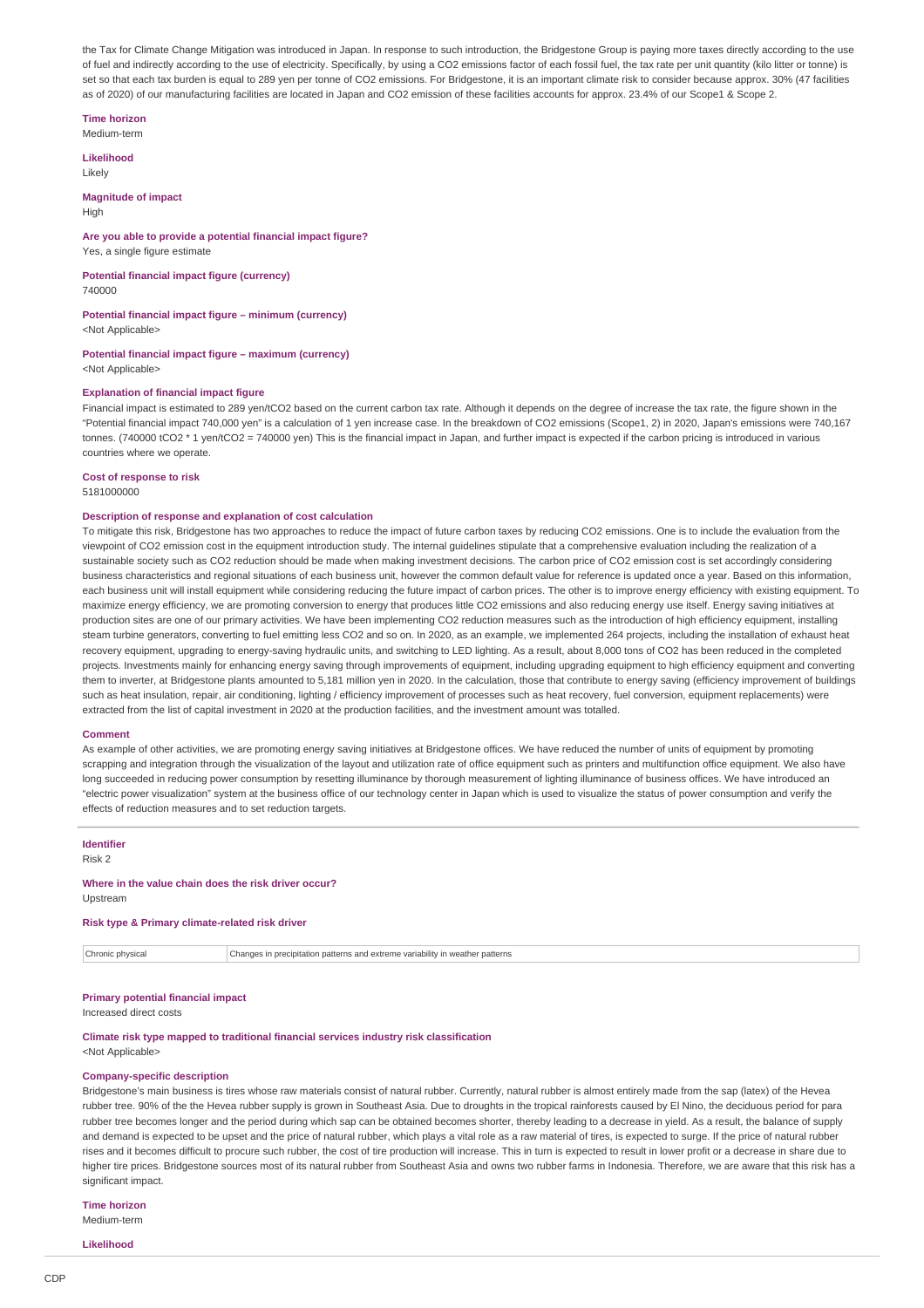#### Likely

**Magnitude of impact** Medium-high

**Are you able to provide a potential financial impact figure?** Yes, a single figure estimate

**Potential financial impact figure (currency)**

4147000000

**Potential financial impact figure – minimum (currency)** <Not Applicable>

**Potential financial impact figure – maximum (currency)**

<Not Applicable>

#### **Explanation of financial impact figure**

Financial impact is estimated to 1 yen/kg based on our total amount of raw materials used for production. Although it depends on the degree of increase the raw material prices, the figure shown in the "Potential financial impact 4,147,000,000 yen" is a calculation when the price of all raw materials increases by 1 yen/kg based on our latest data. Our total amount of raw materials used for production, including natural and synthetic rubber, is 4,147 thousand tonnes in 2020. (4,147,000 tonnes \* 1 yen/kg = 4,147,000,000 yen)

# **Cost of response to risk**

95200000000

#### **Description of response and explanation of cost calculation**

Bridgestone is reducing the above risks through two approaches: improving the rubber productivity and diversifying natural rubber supply sources. To improve productivity, Bridgestone provides rubber tree seedlings to smallholder farmers and conducts technical training with the same productivity-improvement techniques the Group developed for its own rubber farms. In 2020, P.T. Bridgestone Kalimantan Plantation provided tapping training to local neighbours in Indonesia. Also, for the protection of rubber trees, Bridgestone has been taking measures against common diseases that affect the plants. In Southeast Asia, white root rot disease (WRD) is one of the major factors affecting the productivity of natural rubber. Detection accuracy of this disease is low and damage is likely to spread. To respond to this issue, Bridgestone promoted development of technologies that accurately diagnosis the disease. In 2020, we developed a diagnostic technology that can successfully identify diseased trees across vast farm areas quickly and with about 90% accuracy, regardless of type or age. The drone-based technology merges aerial photography and artificial intelligence (AI) image analysis for disease detection. This technology makes it possible to diagnose and treat trees with WRD at early stages and thereby contributes to improved productivity at rubber farms. Through these efforts, we are augmenting output and preparing for the risk of being unable to procure. To diversify natural rubber supply sources, we are researching alternative plants other than Hevea brasiliensis. Bridgestone is promoting various research projects utilizing partnerships aimed at practical applications for guayule, a shrub that can be cultivated on land native to the arid region spanning the south-western United States to northern Mexico. Aiming for commercial applications over the next decade, we will continue to improve guayule productivity through sustainable methods, establish new production processes, improve logistics, and promote other initiatives. The research and development expenses of the Global Group, including above measures like establishing disease diagnostic technology and conducting research on genome decoding aimed at breed improvement totalled 95.2 billion yen per year in 2020. We see this as a risk management cost and this data can be referenced in Financial Data on Global website as R&D Expenses.

### **Comment**

**Identifier**

Risk 3

#### **Where in the value chain does the risk driver occur?** Downstream

**Risk type & Primary climate-related risk driver**

Technology Unsuccessful investment in new technologies

### **Primary potential financial impact**

Decreased revenues due to reduced demand for products and services

**Climate risk type mapped to traditional financial services industry risk classification** <Not Applicable>

#### **Company-specific description**

Recently, various regulations have been introduced to curb climate change. With respect to tires, maximum limits on rolling resistance and the labelling system have been introduced. Although tires do not emit GHG when they are used, passenger cars and trucks emit a large volume of GHG. Improving fuel consumption, would be a countermeasure against such emissions. The impact of resistance by tire is said to be about 10-20% for passenger cars and about 20-30% for trucks, though this depends on driving conditions. Resistance by tire mentioned here is referred to as "rolling resistance" which is resistance when a tire rolls. In other words, the same vehicle will have better fuel consumption if the tire rolling resistance is low. As such, each country is adopting the following systems as a measure to lower rolling resistance.1. Set a maximum value for rolling resistance and prohibit sale if this maximum value is exceeded. (Maximum limit) 2. Grade rolling resistance according to 5-7 levels and carry out labelling. For example, Europe (EU member states), South Korea, Brazil and the Middle East (GCC, Israel) have already introduced the maximum limit and labelling systems. Further studies are underway in the United States, India and Thailand, and there is a possibility of further expansion in the future. In addition, Japan has introduced the labelling system as a voluntary industry standard and China is also considering introducing it. Sales in the regional segments including countries where labeling systems are under consideration account for more than 70% of total sales, and failure to respond could result in a decline in sales, so the impact would be significant. Bridgestone considers that these systems could be are a risk to decrease sales units if investment in new technology for better rolling resistance in align with other performances including price is unsuccessful. Therefore, we are developing products with better rolling resistance to prevent reduction of sales volume.

**Time horizon** Short-term

**Likelihood** Very likely

**Magnitude of impact** High

**Are you able to provide a potential financial impact figure?** Yes, a single figure estimate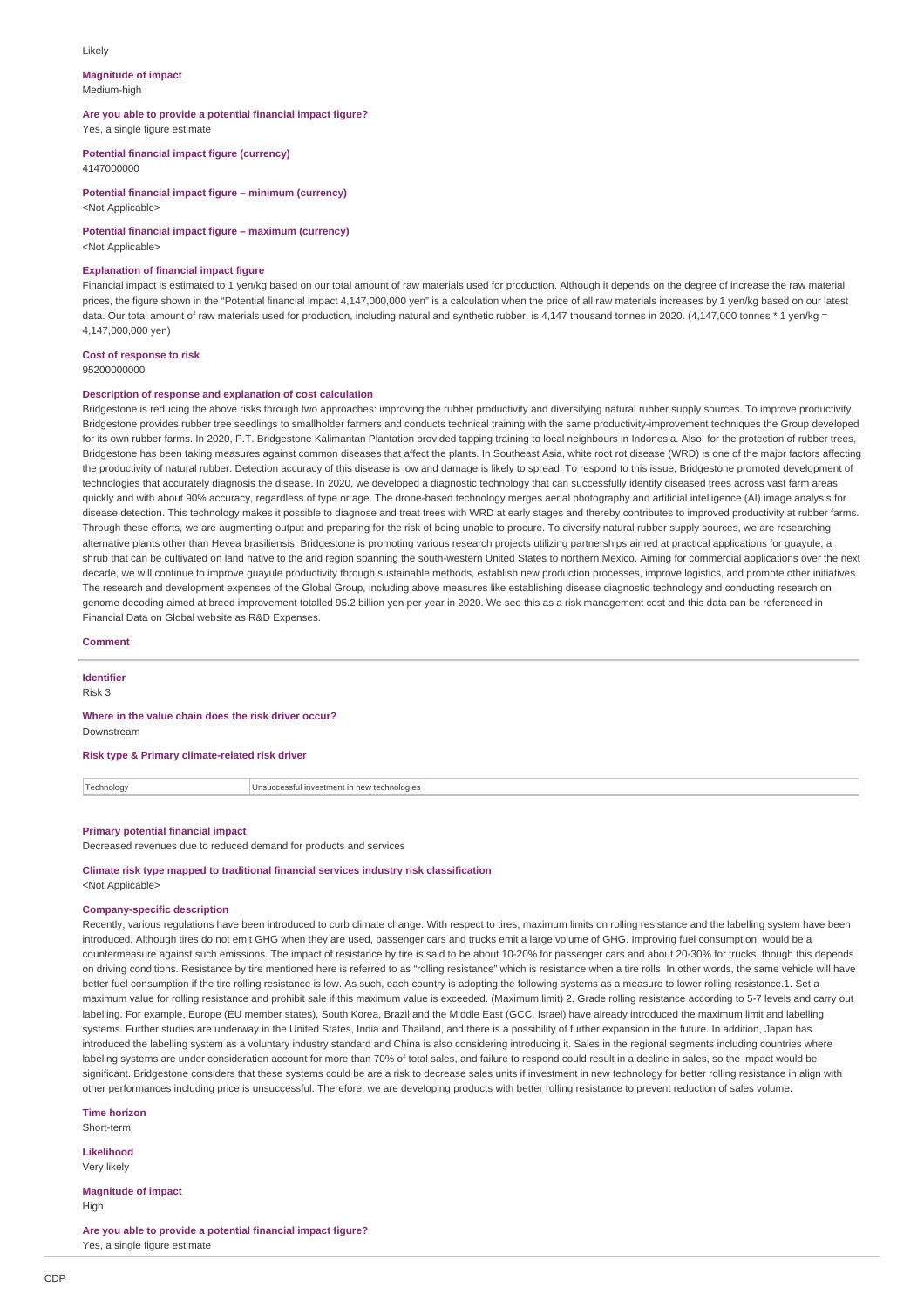#### **Potential financial impact figure – minimum (currency)** <Not Applicable>

#### **Potential financial impact figure – maximum (currency)** <Not Applicable>

### **Explanation of financial impact figure**

The global tire market is valued at approximately 167 billion US dollars in 2019 (Reference: Tire Business – Global Tire Company Rankings) and is expected to grow two to three-fold by 2050. Although it depends on the degree of decrease in actual sales, "Potential financial impact 24,270,000,000 yen" shows the values per 1% decrease in sales based on our latest data. Our tire sales in 2020 was about 24.27 billion yen. (2,427,000,000,000 yen \* 0.01 = 24,270,000,000 yen)

#### **Cost of response to risk**

95200000000

### **Description of response and explanation of cost calculation**

The most important factor to prevent this risk is the development of technology for reducing tire-rolling resistance. To this end, we are developing technology for tires in overall focusing on the molecular structure of raw materials, weight reduction, internal structure of tires, and tire groove configuration, among other things. As example, Bridgestone launched "ENLITEN" in 2019, an innovative lightweight tire technology that balances increasing considerations for the environment with performance demands. ENLITEN technology makes it possible to reduce the weight of tires by approximately 20% and rolling resistance by approximately 30%\* compared to conventional passenger car tires. It achieves these benefits by reducing the number of components used in tires, while maintaining driving performance and tire life. This makes it possible to reduce CO2 emissions caused by tires by about 30% when driving gasoline-powered vehicles. In 2020, ENLITEN was adopted as the tire to be installed on new vehicles by multiple OEMs in recognition of its environmental performance, and is expanding further. We invest in development aiming to reduce rolling resistance every year. The entire research and development expenses of the Global Group, including technology development for reducing tire-rolling resistance totalled 95.2 billion yen per year in 2020. This data can be referenced in Financial Data on Global website as R&D Expenses. In addition, retreading tires, the replacement of the worn tread, can contribute to improving resource productivity and reducing CO2 emissions. Based on the premise that Bridgestone tires are used three times by customers, comparing the use of three new tires with the use of one new fuel-efficient tire retreaded twice, the amount of raw materials used and CO2 emissions during the entire life cycle, excluding the use phase, can be reduced by about half. The Group is developing and deploying retreading solutions that include multiple retreads using our unique technologies. \* Comparison with tire size 225/40R18

#### **Comment**

#### **Identifier**

Risk 4

**Where in the value chain does the risk driver occur?** Downstream

#### **Risk type & Primary climate-related risk driver**

| Reputation | Increased stakeholder concern or negative stakeholder feedback |
|------------|----------------------------------------------------------------|
|------------|----------------------------------------------------------------|

#### **Primary potential financial impact**

Decreased access to capital

**Climate risk type mapped to traditional financial services industry risk classification** <Not Applicable>

#### **Company-specific description**

Disclosure of GHG related information is increasingly being required around the world. If Bridgestone stocks are deemed to be outside the scope of ESG investment by financial institutions due to our failure to disclose information or negative campaigns are conducted by NGOs, there is a risk that this would lead to a decline in the stock price. In 2020, the number of letters and inquiries about climate change, especially from investors, increased by 80% from the previous year. Thus, it is expected that requests for disclosure of climate change information to the Company will increase further in the future, and the reputational risk is high. We should be managed properly by the measures as written below.

**Time horizon**

Short-term

# **Likelihood**

About as likely as not

**Magnitude of impact** Medium-low

**Are you able to provide a potential financial impact figure?** Yes, a single figure estimate

**Potential financial impact figure (currency)** 714000000

**Potential financial impact figure – minimum (currency)** <Not Applicable>

**Potential financial impact figure – maximum (currency)** <Not Applicable>

### **Explanation of financial impact figure**

Financial impact is estimated to 1 yen/share based on our stock price. Although it depends on the degree of decrease actually stock price, the figure shown in the "Potential financial impact 714,000,000 yen" is a calculation of 1 yen decline case. Number of shares issued was about 713,698,000 share in the end of 2020. (714,000,000 share \* 1 yen = 714,000,000 yen) It brings more difficult access to capital.

**Cost of response to risk**

28100000

**Description of response and explanation of cost calculation**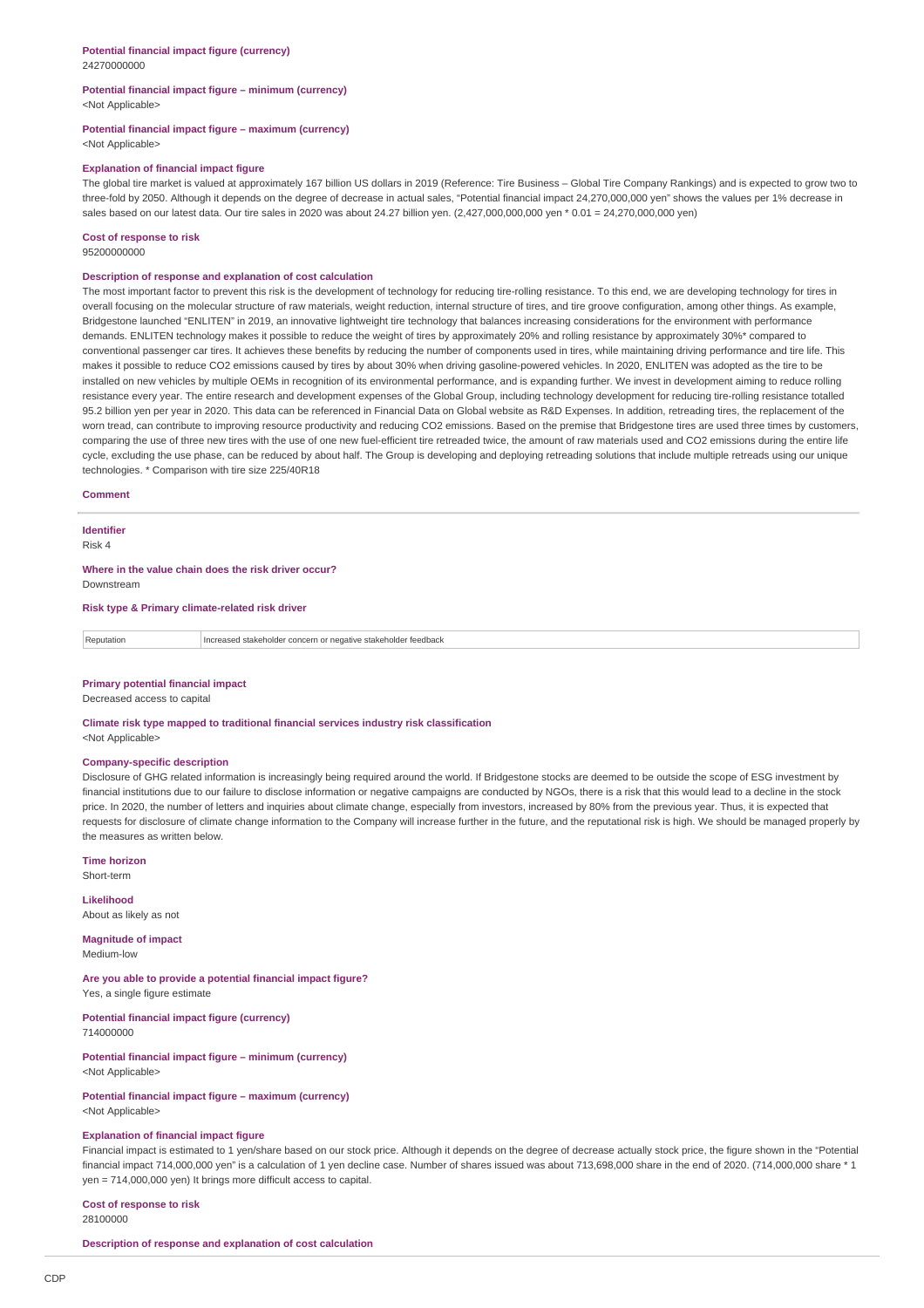Expectations for climate change disclosure to our company are high, and we believe that appropriate disclosure can enhance our brand value. To this end, we believe it is necessary to properly understand not only GHG emissions but also the information required by stakeholders, such as governance and strategies for addressing climate change, and to disclose reliable information in a timely manner through the appropriate channels. To respond to the needs of stakeholders, we are following the framework of the TCFD recommendations in our information disclosure on our corporate website. To ensure transparency and reliability of the data, we also obtained a third-party verification of our 2020 calculation results through an external organization. We have received third-party assurance for key environmental data since 2015, and our 160 production sites' CO2 emissions Scope 1, 2 and our Scope 3 emissions have been verified on an ongoing basis as reported in C10. In addition, we use our corporate website and Global Sustainability Report to make it possible for all stakeholders to access information of our various activities. As the result of such effort by 2020, we were ranked A on CDP Climate Change, DJSI Asia Pacific, FTSE4Good Index Series, and STOXX GLOBAL ESG LEADERS INDEX etc. as of Feb.2021. We spent approx. 28.1 million yen in 2020 in total for implementing the measures above including obtaining a third-party verification of our 2020 GHG calculation results and issuing a Sustainability Report.

#### **Comment**

# $C<sub>2.4</sub>$

**(C2.4) Have you identified any climate-related opportunities with the potential to have a substantive financial or strategic impact on your business?** Yes

# C2.4a

**(C2.4a) Provide details of opportunities identified with the potential to have a substantive financial or strategic impact on your business.**

#### **Identifier**

Opp1

**Where in the value chain does the opportunity occur?**

# Downstream **Opportunity type**

Products and services

#### **Primary climate-related opportunity driver**

Development and/or expansion of low emission goods and services

#### **Primary potential financial impact**

Increased revenues resulting from increased demand for products and services

#### **Company-specific description**

Recently, various regulations have been introduced with the purpose of curbing climate change. With respect to tires, maximum limits on rolling resistance and the labelling system have been introduced. "Rolling resistance" is resistance arising when a tire rolls, and the same vehicle will have better fuel consumption if the tire rolling resistance is low. Therefore, each country is adopting the following systems as a measure to lower rolling resistance. 1. Set a maximum value for rolling resistance and prohibit sale if this maximum value is exceeded. (Maximum limit) 2. Grade rolling resistance according to 5-7 levels and carry out labelling. For example, several regions and countries such as Europe (EU member states), South Korea, Brazil and the Middle East (GCC, Israel) have already introduced the maximum limit and labelling systems, and Japan has introduced only the labelling system as a voluntary industry standard. Bridgestone's tire sales accounts for more than 80% of total sales, and since we sell a wide range of tires in over 150 countries, such as for passenger cars, truck and bus, and light truck, in each country that has introduced or is considering the labelling system and promoting development of low rolling resistance tires as represented by ECOPIA which superior level of fuel efficiency and other performance. Therefore, its impact is significant. Bridgestone considers the introduction of these systems could be comparatively large opportunity to fairly disclose and appeal to consumers the maximum limit and grading of rolling resistance of our products. Bridgestone's fuel-efficient tires, represented by ECOPIA, contribute to greater vehicle fuel efficiency and meet a variety of customer needs, including superior levels of low-rolling resistance, lighter weights and other performance metrics. The Group achieved a 24% reduction (from a 2005 baseline) in tire rolling resistance, equal to a contribution of approximately 12.0 million tonnes CO2 reduction, in 2020. Bridgestone believes that it can respond to the labelling system through the development of such fuel-efficient tires and appeal to the demand for fuel-efficient tires.

**Time horizon**

Short-term

**Likelihood** Very likely

**Magnitude of impact** High

**Are you able to provide a potential financial impact figure?** Yes, a single figure estimate

**Potential financial impact figure (currency)** 24270000000

**Potential financial impact figure – minimum (currency)** <Not Applicable>

**Potential financial impact figure – maximum (currency)** <Not Applicable>

### **Explanation of financial impact figure**

The global tire market is valued at approximately 167 billion US dollars in 2019 (Reference: Tire Business – Global Tire Company Rankings) and is expected to grow two to three-fold by 2050. Financial impact is estimated to 1% based on our tire sales. Although it depends on the degree of increase actually sales, the figure shown in the "Potential financial impact 24,270,000,000 yen" is a calculation when the sales of tire business increases 1%. Our sales of tire business in 2020 was about 2,427 billion yen. (2,427,000,000,000 yen \* 0.01 = 24,270,000,000 yen)

**Cost to realize opportunity** 95200000000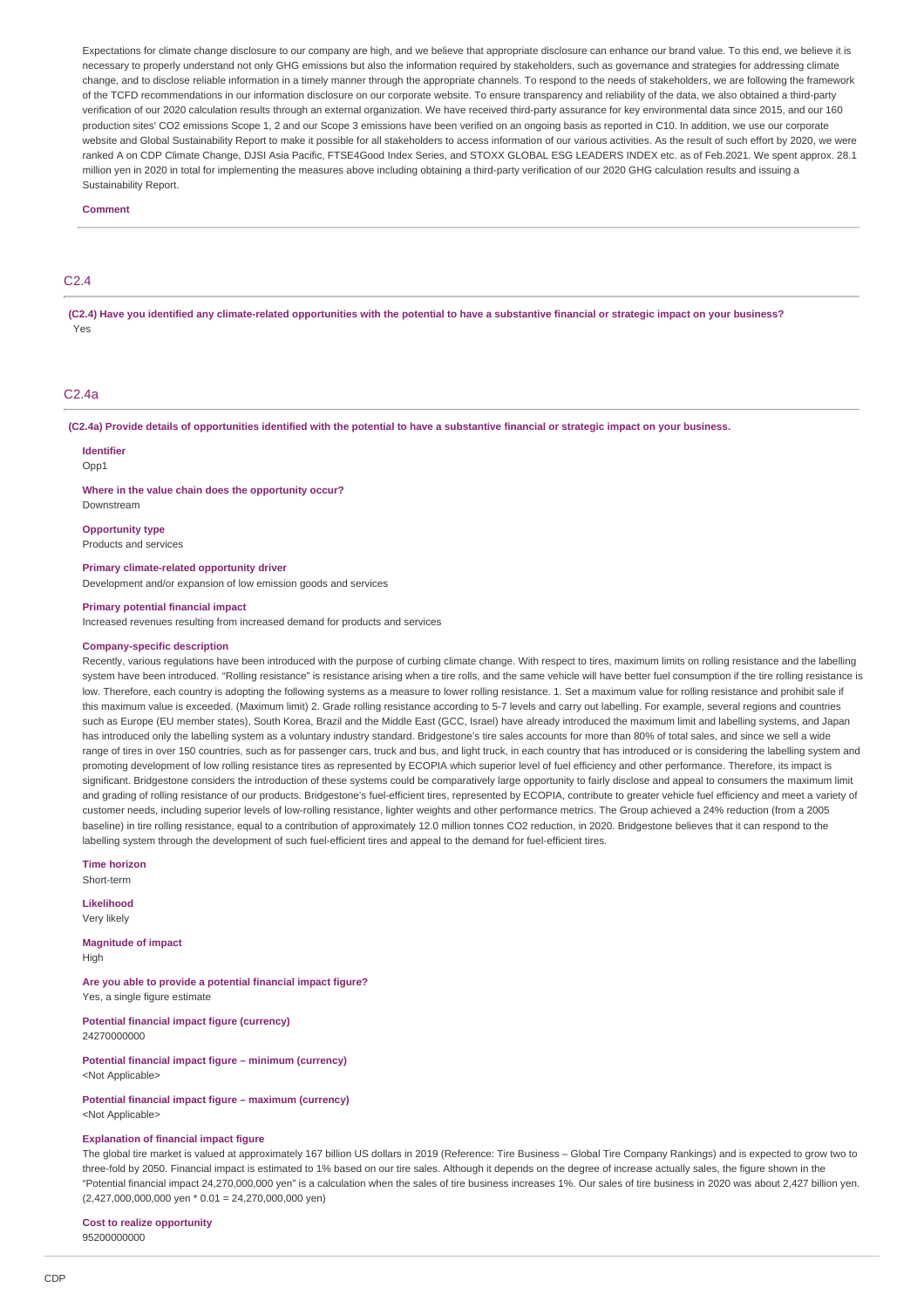#### **Strategy to realize opportunity and explanation of cost calculation**

The most important factor in taking advantage of such systems is the development of technology to reduce tire-rolling resistance. In the Mid Term Business Plan, the Bridgestone Group is challenging to realize a sustainable business framework, which ties in efforts for resource circulation, CO2 emission reduction and achieving carbon neutrality with our business model. In this strategy, it is important to reinforce "Dan-totsu" (the absolute and clear leaders) products, so we are developing technology for tires, focusing on the overall molecular structure of raw materials, weight reduction, internal structure of tires, and tire groove configuration, among other things. At the same time, we are implementing the sales strategy of focusing on expanding sales of "ECOPIA" tires with substantially lower rolling resistance as a global brand. We have successfully been increasing sales of "ECOPIA" brand products and will foster this brand continuously. Additionally, we developed the "Large and Narrow concept tire" employing "ologic" technology as a new tire environmental technology. Tires with this new technology are able to realize levels of fuel efficiency that greatly exceed those of the fuel-efficient tires already on the market, and as a result, this is expected to reduce CO2. ECOPIA with ologic technology further improves fuel efficiency and has been adopted for use in BMW's evolutionary i3 electric vehicle. In addition , Bridgestone launched "ENLITEN" in 2019, an innovative lightweight tire technology. ENLITEN technology makes it possible to reduce the weight of tires by approximately 20% and rolling resistance by approximately 30%\* compared to conventional passenger car tires. This makes it possible to reduce CO2 emissions caused by tires by about 30% when driving gasoline-powered vehicles. In 2020, ENLITEN was selected as the tire to be installed on new vehicles. We will continue to develop these next-generation fuel-efficient tire technologies and expand sales of fuel-efficient tires. In order to promote the development of such low rolling resistance tires, we have set a goal of reducing rolling resistance, and have achieved a 24% reduction (equivalent to 12.0 million t-CO2) in 2020 compared to 2005. The entire research and development expenses of the Global Group, including technology development for reducing tire-rolling resistance totalled 95.2 billion yen per year in 2020. \* Comparison with tire size 225/40R18

#### **Comment**

**Identifier** Opp<sub>2</sub>

#### **Where in the value chain does the opportunity occur?** Upstream

**Opportunity type** Resilience

### **Primary climate-related opportunity driver**

Resource substitutes/diversification

#### **Primary potential financial impact**

Increased revenues resulting from increased demand for products and services

#### **Company-specific description**

Currently, natural rubber, the main raw material of tires, is almost entirely produced from the sap of para rubber trees. 90% of growing areas of para rubber trees are in Southeast Asia and its price often fluctuates due to issues such as demand change, climate change and speculation etc. Therefore, finding a substitute for the raw material source will be one key factor to enhance competitiveness and resilience of Bridgestone's business. The Bridgestone Group proactively conducts research and production of natural rubber resources consisting of Guayule cultivated in arid climates as substitutes for para rubber trees. Additionally, we have successfully developed a rubber material with a "double network" structure in collaboration with 12 research organizations. It combines hard, energy-absorbing properties with soft, supple properties. While maintaining the fuel efficiency of conventional fuel-efficient rubber (made with standard rubber), the new material is about five times stronger, making it possible to produce thinner and lighter tires. We expect this new technology would contribute to reducing natural rubber usage amount. Through these activities, we can use this opportunity to differentiate ourselves in terms of diversity of raw material source and cost competitiveness and supply of tires.

**Time horizon**

Medium-term

**Likelihood** Likely

# **Magnitude of impact**

Medium-high

**Are you able to provide a potential financial impact figure?** Yes, a single figure estimate

**Potential financial impact figure (currency)** 166000000000

**Potential financial impact figure – minimum (currency)** <Not Applicable>

### **Potential financial impact figure – maximum (currency)** <Not Applicable>

# **Explanation of financial impact figure**

Financial impact is estimated to 1% based on tire sales per market share. Although it depends on the degree of expansion of actually market share, the figure shown in the "Potential financial impact 166,000,000,000 yen" is a calculation when the market share increases 1%. Our tire sales in 2020 was about 2,427 billion yen and the latest our tire share is 14.6% . (2,427 billion / 0.146 \* 1%= 166 billion)

# **Cost to realize opportunity**

95200000000

### **Strategy to realize opportunity and explanation of cost calculation**

The Bridgestone Group is diversifying the regions where it produces natural rubber while also expanding the range of renewable resources of reinforced plant fibers it uses for securing raw materials. We are developing technology to synthetic rubber and carbon black, which are made from finite resources, are instead synthesized from renewable resources. To aim at easing the overconcentration of natural rubber producing areas in Southeast Asia, we conduct research and development of guayule as a new natural rubber source replacing para rubber tree to stabilize supply. As guayule grows in arid regions, unlike Para rubber tree, and the rubber component contained in its tissue has similar properties to the natural rubber harvested from the para rubber tree, it is expected to be a new natural rubber source. We commenced experimental production of natural rubber harvested from guayule in 2015. BSAM (Bridgestone Americas Inc) announced the results of this collaborative project in January 2021. They were able to fully sequence and assemble a guayule genome, making it possible to identify genes for important traits. Through the joint work, Bridgestone developed mapping populations and paved the way towards selecting genes from inherent genetic diversity to breed highly productive varieties of guayule. Furthermore, Bridgestone Corporation is developing a new technological innovation to increase the productivity of guayule farms through a joint project with Kirin Holdings. Combining the world-class biotechnologies of Kirin Holdings and the guayule cultivation expertise of Bridgestone, the project aims to deliver large-scale propagation of guayule plants from high-quality seeds. Aiming for commercial applications in the next 5-10 years, we will continue to improve guayule productivity through sustainable methods, establish new production processes, improve logistics, and promote other initiatives. The entire research and development expenses on Group/Global basis, including development of alternative resources above, totalled 95.2 billion yen per year in 2020. This data is can be referenced in Securities report.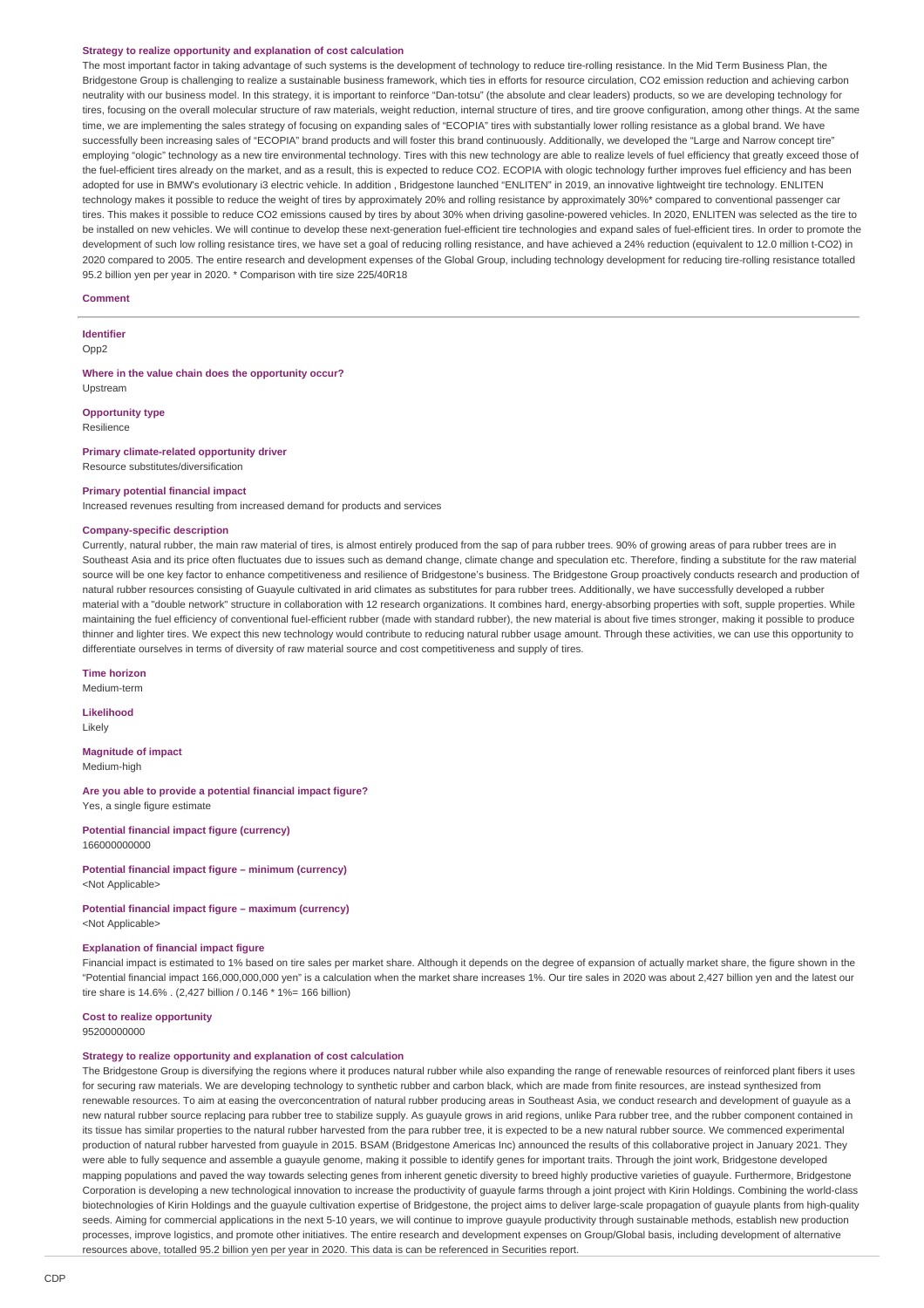### **Comment**

### **Identifier**

Opp3

#### **Where in the value chain does the opportunity occur?** Downstream

**Opportunity type** Products and services

# **Primary climate-related opportunity driver** Shift in consumer preferences

# **Primary potential financial impact**

Increased revenues resulting from increased demand for products and services

#### **Company-specific description**

Bridgestone delivers a wide range of products to customers around the world, including tires, rubber and other diversified products. We have been providing best-in-class services, sensor devices, data-driven technology and tire asset management systems as "Solution Business" that enable increased productivity for our customers. Among the customers, Commercial Fleet operators are under constant pressure to maximize their fleet performance whilst minimizing costs. Bridgestone's integrated solution offering, combining premium products, extensive services and state of the art digital platforms provide fleet customers with safer, more sustainable and economical mobility. From climate-related viewpoint, improvement of fuel efficiency brought by our solution have been contributing to CO2 reduction. In case that stricter emission control and/or carbon pricing etc. are introduced with the rise of social momentum in future, CO2 emission reduction would become more important theme for such operators. We consider this to be a business opportunity. Bridgestone has focused on this solution business in recent years by measures represented by the acquisition of Bandag in 2007, introducing "ECO Value Pack" service which bundles new tires, retread tires and tire maintenance service into a single package for transport operators and other customers. Moreover, Webfleet solutions joined our business in 2019. Webfleet provides all the information fleet managers need to protect drivers, manage their inventories, optimize operations and total cost of ownership per vehicle, and reduce environmental impact. Real-time vehicle tracking improves operations of the entire fleet and driver behaviour. Monitoring and analysing driver behaviour and optimizing routes reduces fuel costs and greenhouse gas emissions. Automated processes also support compliance with regulatory guidelines. Therefore, Bridgestone would be able to grasp the expansion of solution business related opportunities.

**Time horizon**

Short-term

**Likelihood** Very likely

**Magnitude of impact** Medium

#### **Are you able to provide a potential financial impact figure?** Yes, a single figure estimate

**Potential financial impact figure (currency)**

24270000000

### **Potential financial impact figure – minimum (currency)** <Not Applicable>

#### **Potential financial impact figure – maximum (currency)** <Not Applicable>

### **Explanation of financial impact figure**

The global tire market is valued at approximately 167 billion US dollars in 2019 (Reference: Tire Business – Global Tire Company Rankings) and is expected to grow two to three-fold by 2050. Financial impact is estimated to 1% based on our tire sales. Although it depends on the degree of increase actually sales, the figure shown in the "Potential financial impact 24.270,000,000 yen" is a calculation when the tire sales increases 1%. Our tire sales in 2020 was about 24.27 billion yen. (2,427,000,000,000 yen  $*$  0.01 = 24,270,000,000 yen)

### **Cost to realize opportunity**

95200000000

### **Strategy to realize opportunity and explanation of cost calculation**

With recent developments like MaaS (Mobility as a Solution) and CASE (Connected, Autonomous, Shared, Electric), the mobility industry is facing a once-in-a-century pace of change. As mobility continues to rapidly evolve, it has the strong potential to solve many of the challenges affecting society. The Bridgestone Group's mobility solutions business creates new value by combining its wealth of knowledge about tires with tire and mobility data to contribute to world mobility. For customers, the Group's solutions that maximize tire performance help optimize operations and introduce damage prevention measures that avoid downtime, improve vehicle performance and reduce TCO (Total Cost of Ownership). For society, the value the Group co-creates with customers and partners reduces CO2 emissions and helps realize a circular economy. Based on this strategy, Bridgestone has focused on the solutions business, including the acquisition of Bandag in 2007 and the introduction of a package of new tires, retreaded tires and tire maintenance services for fleets. Moreover, Webfleet solutions joined our business from 2019. "WEBFLEET" service supports transportation operation and contributes to improved safety, efficiency and productivity by managing various data related to vehicle operations. It also contributes to improved fuel efficiency and reduced CO2 emissions by streamlining operations. To date, 900,000 vehicles have used WEBFLEET. By combining vehicle operations data with the Bridgestone Group's knowledge of tire wear and durability, it can provide a wider range of solutions, including products and services based on customers' unique operating conditions and needs. As an example, one customer reported that WEBFLEET reduced fuel consumption costs by 10% and CO2 emissions by 2000 tonnes. Additionally, data on vehicle operating and tire usage conditions is being deployed by R&D teams to more rapidly develop high-quality tires that meet customers' evolving needs. Based on the strategy, Bridgestone will maximize the value of the solution to meet the needs of customers and create business opportunities that can contribute from the perspective of climate change. The figure of "Cost to realize opportunity" shows annual cost based on the entire research and development expenses of the Global Group, including technology development for reducing tire-rolling resistance totalled 95.2 billion yen per year in 2020.

**Comment**

C3. Business Strategy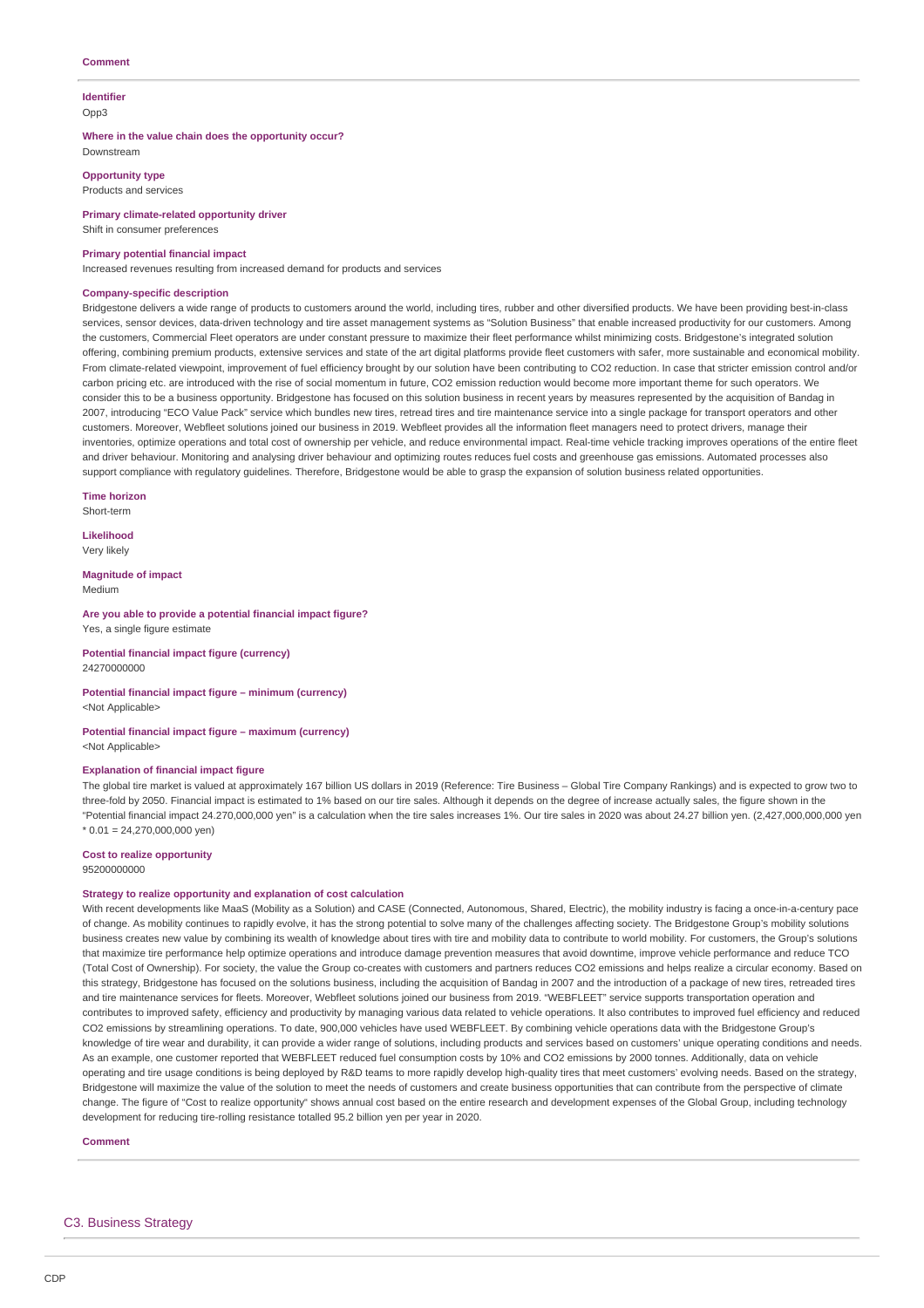**(C3.1) Have climate-related risks and opportunities influenced your organization's strategy and/or financial planning?** Yes, and we have developed a low-carbon transition plan

# C3.1a

**(C3.1a) Is your organization's low-carbon transition plan a scheduled resolution item at Annual General Meetings (AGMs)?**

|  | Is your low-carbon transition plan a scheduled resolution item at AGMs? | <b>Comment</b>                                                                                                                                                                                                 |
|--|-------------------------------------------------------------------------|----------------------------------------------------------------------------------------------------------------------------------------------------------------------------------------------------------------|
|  |                                                                         | Row No, and we do not intend it to become a scheduled resolution item within the next There is a possibility of discussing the medium-term business plan, including the low-carbon strategy, with shareholders |
|  | two years                                                               | during Q&A, etc.                                                                                                                                                                                               |

# C3.2

**(C3.2) Does your organization use climate-related scenario analysis to inform its strategy?** Yes, qualitative

# C3.2a

**(C3.2a) Provide details of your organization's use of climate-related scenario analysis.**

| Climate-<br>related<br><b>scenarios</b><br>and models<br>applied | <b>Details</b>                                                                                                                                                                                                                                                                                                                                                                                                                                                                                                                                                                                                                                                                                                                                                                                                                                                                                                                                                                                                                                                                                                                                                                                                                                                                                                                                                                                                                                                                                                                                                                                                                                                                                                                                                                                                                                                                                                                                                                                                                                                                                                                                                                                                                                                                                                                                                                                                                                                                                                                                                                                                                                                                                                                                                                                                                                                                                                                                                                                                                                                                                                                                                                                                                                                                                                                                                                                                                                                                                                                                                                                                                                                                                                                                                                                                                                                                                                                                                                                                                                                                                                                                                             |
|------------------------------------------------------------------|----------------------------------------------------------------------------------------------------------------------------------------------------------------------------------------------------------------------------------------------------------------------------------------------------------------------------------------------------------------------------------------------------------------------------------------------------------------------------------------------------------------------------------------------------------------------------------------------------------------------------------------------------------------------------------------------------------------------------------------------------------------------------------------------------------------------------------------------------------------------------------------------------------------------------------------------------------------------------------------------------------------------------------------------------------------------------------------------------------------------------------------------------------------------------------------------------------------------------------------------------------------------------------------------------------------------------------------------------------------------------------------------------------------------------------------------------------------------------------------------------------------------------------------------------------------------------------------------------------------------------------------------------------------------------------------------------------------------------------------------------------------------------------------------------------------------------------------------------------------------------------------------------------------------------------------------------------------------------------------------------------------------------------------------------------------------------------------------------------------------------------------------------------------------------------------------------------------------------------------------------------------------------------------------------------------------------------------------------------------------------------------------------------------------------------------------------------------------------------------------------------------------------------------------------------------------------------------------------------------------------------------------------------------------------------------------------------------------------------------------------------------------------------------------------------------------------------------------------------------------------------------------------------------------------------------------------------------------------------------------------------------------------------------------------------------------------------------------------------------------------------------------------------------------------------------------------------------------------------------------------------------------------------------------------------------------------------------------------------------------------------------------------------------------------------------------------------------------------------------------------------------------------------------------------------------------------------------------------------------------------------------------------------------------------------------------------------------------------------------------------------------------------------------------------------------------------------------------------------------------------------------------------------------------------------------------------------------------------------------------------------------------------------------------------------------------------------------------------------------------------------------------------------------------------|
| 2DS<br><b>IEA 450</b><br><b>IEA</b><br>Sustainable<br>scenario   | 1. Purpose The impact of climate change risks on future automobile market trends is very important to Bridgestone as a tire manufacturer. We extracted climate risks to incorporate into our mid-long<br>term strategy. 2. Time horizon We conducted scenario analysis with business projections as of 2030 because we did the analysis as a part of the study to consider mid-term target towards 2030, the<br>target year of the SDGs. 3. Boundary The scope targets the tire business, which is our core segment that accounts for 84% of sales. There are 96 tire-related production bases in the Americas,<br>Europe/Middle East/Africa/Russia, China/Asia Pacific and Japan. 4. Scenario identification We selected 2 degree / 4 degree scenarios to clarify climate risks widely on overall aspects (including<br>development procurement, manufacturing, logistics etc. not limiting to our product/service). We consider the 2 scenarios would be appropriate representatives of contrast viewpoints of "low carbon society" and<br>society where climate change actualizes due to increasing of carbon emission. 5. Methodology 1) List climate risks on the scenarios widely 2) Estimate financial impacts of the risks with the following<br>inputs and their future prediction. -Financial information (Sales, cost, operating profit, capital expenditure etc.) -Non-financial information (CO2 emission, energy consumption, material consumption,<br>water intake etc.) -External information (Carbon price/tax, price of renewable energy, material, water etc.) 3) Evaluate importance of each risk based on the impacts and probability 6. Assumption on<br>the analysis 1) On the 2 degree scenario, we assume that physical impact such as flood, water shortage caused by climate change won't be significant impact driver so the risks to focus is limited to<br>strong rise of social demand and stricter policy. 2) On the 4 degree scenario, we assume that GHG emission will be kept high due to insufficient climate policy and/or social actions. Therefore, the<br>risks to focus are limited to physical impact caused by high temperature, flood, hurricane, drought etc. 3) On both scenarios, we assume that we won't conduct any particular countermeasures for the<br>climate risks. 7. Results and implications to business objectives / strategy We found the following risks are especially important for us on each scenario. <2 degree scenario> - Increased cost of<br>manufacturing due to introduction of carbon pricing / tax - Increased price of natural rubber caused by stronger demand for forest protection and shortage of its supply - Increased demand for<br>products with lower CO2 emission (brought by fuel-efficient tires etc.) and investment on technologies to achieve it In addition, we recognizes that the important risks extracted are the same for well<br>below 2 degree and 1.5 degree case although those magnitudes are bigger. <4 degree scenario> - Increased price of natural rubber caused by lower yield and supply due to abnormal weather -<br>Damage on operation of manufacturing sites by sever and frequent weather disasters - Reduced revenue from winter tires caused by snowfall reduction According to the analysis, not taking any action<br>will end in financial impact such as increasing of cost and the impact should be managed properly. The results of this scenario analysis are reflected in the new medium- to long-term business<br>strategy of expanding next-generation environmentally friendly products as a new premium. An innovative lightweight tire technology ENLITEN can reduce the weight of tires by approximately 20%<br>and rolling resistance by approximately 30% compared to conventional passenger car tires. This makes it possible to reduce CO2 emissions caused by tires by about 30% when driving gasoline-<br>powered vehicles. In 2020, ENLITEN was selected as the tire to be installed on new vehicles. We will continue to develop these next-generation fuel-efficient tire technologies and expand sales of<br>fuel-efficient tires. |

# C3.3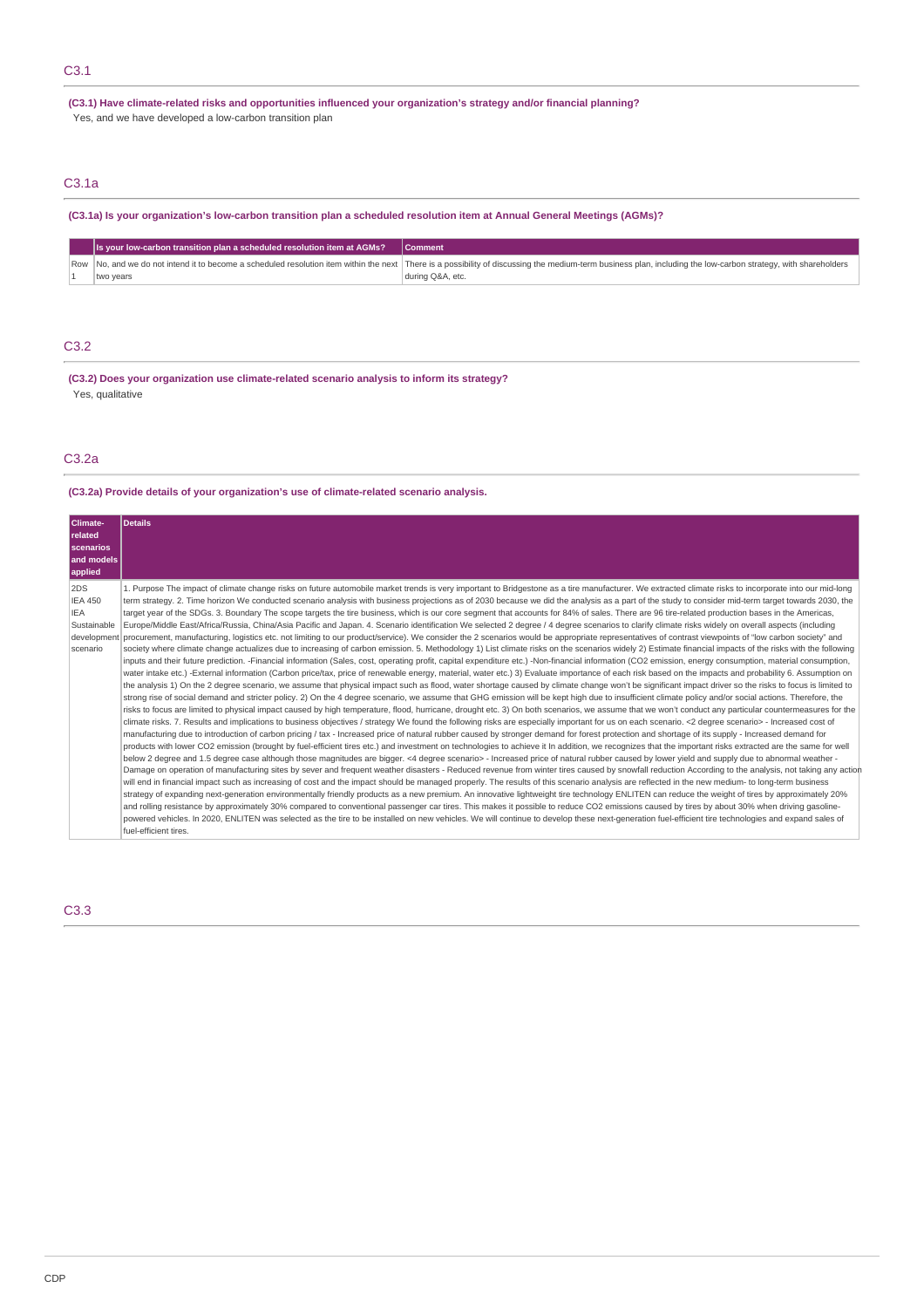### **(C3.3) Describe where and how climate-related risks and opportunities have influenced your strategy.**

|                                             | related risks<br>and<br>opportunities<br>influenced<br>your strategy<br>in this area? | Have climate-Description of influence                                                                                                                                                                                                                                                                                                                                                                                                                                                                                                                                                                                                                                                                                                                                                                                                                                                                                                                                                                                                                                                                                                                                                                                                                                                                                                                                                                                                                                                                                                                                       |
|---------------------------------------------|---------------------------------------------------------------------------------------|-----------------------------------------------------------------------------------------------------------------------------------------------------------------------------------------------------------------------------------------------------------------------------------------------------------------------------------------------------------------------------------------------------------------------------------------------------------------------------------------------------------------------------------------------------------------------------------------------------------------------------------------------------------------------------------------------------------------------------------------------------------------------------------------------------------------------------------------------------------------------------------------------------------------------------------------------------------------------------------------------------------------------------------------------------------------------------------------------------------------------------------------------------------------------------------------------------------------------------------------------------------------------------------------------------------------------------------------------------------------------------------------------------------------------------------------------------------------------------------------------------------------------------------------------------------------------------|
| Products<br>and<br>services                 | Yes                                                                                   | The tire industry has introduced maximum limits on rolling resistance and a labeling system in response to climate change, and Bridgestone has taken steps to adapt its sales strategy.<br>The introduction of these requlations is expected to increase in the future, so there is a risk that sales will decline if we are unable to respond to these requlations. The potential of<br>financial impact to net sales is estimated 24.27 billion yen per 1% of our sales decrease by occurrence of the risk, in the short term. Since this risk impact is high, in the Bridgestone Mid-<br>term Business Plan, we will expand next-generation eco-friendly products as a new premium to minimize these risks and differentiate from other products and services by contributing to<br>CO2 reduction and resource productivity improvement. And in 2019, Bridgestone launched "ENLITEN," an innovative lightweight tire technology that balances increasing considerations<br>for the environment with performance demands. After maintaining athletic performance and tire life, this technology makes it possible to reduce weight by about 20% and reduce rolling<br>resistance by about 30% compared to conventional passenger car tires. Benefiting car manufacturers, drivers and environment, tires with embedded ENLITEN technology also improves<br>the vehicle handing and stability to increase driving pleasure. And in 2020, we promoted the sales expansion of ENLITEN, and it was selected as the tire to be installed on new vehicles<br>one after another. |
| Supply<br>chain<br>and/or<br>value<br>chain | Yes                                                                                   | In recent years, there has been an increase in the need for customers to reduce GHG emissions in their life cycles, and Bridgestone, as a supplier, has been required to reduce GHG<br>emissions. In response to this, Bridgestone set the environmental mid-term target "Milestone 2030" in 2020, and promote to reduce CO2 emissions across the product lifecycle and<br>entire value chain. One particular important example of approach to contribute CO2 reduction for customers is through our fleet solution services. It will also be an opportunity to<br>increase profits when the need for fuel-efficient tires and cost reductions increases due to the effects of climate change in the short term. Bridgestone promotes this solution service<br>through our overwhelming robust service network, which is our strength. In 2019, WEBFLEET joined our business as a fleet solution, which provides all the information fleet managers<br>need to protect drivers, manage their inventories, optimize operations and total cost of ownership per vehicle, and reduce environmental impact. Monitoring and analysing driver<br>behaviour and optimizing routes reduces fuel costs and greenhouse gas emissions. We think that this service will contribute to the long-term reduction of CO2 emissions for our<br>customers. In 2020, Bridgestone strengthened its solution services, including the acquisition of the iTrack Solutions Business from UK-based Transense Technologies PLC.                                                                      |
| Investment Yes<br>in R&D                    |                                                                                       | Currently, natural rubber, the main raw material used in the manufacturing of tires, is almost entirely produced from the sap of para rubber trees. 90% of para rubber trees are grown in<br>Southeast Asia and the price often fluctuates due to issues such as demand change, climate change and speculation etc. Against this background, Bridgestone decided to conduct<br>research to find a substitute for the raw material source in order to enhance competitiveness and resilience of its business. In 2020, we successfully developed a rubber material with a<br>"double network" structure in collaboration with 12 research organizations. It combines hard, energy-absorbing properties with soft, supple properties. While maintaining the fuel<br>efficiency of conventional fuel-efficient rubber (made with standard rubber), the new material is about five times stronger, making it possible to produce thinner and lighter tires. In the<br>mid-term, we will promote R&D activities, such as the development of fuel-efficient tires and alternative materials to natural rubber, which will contribute to the mid-term target "Milestone<br>2030"*. The entire research and development expense of the Global Group totalled 9.52 billion yen per year in 2020. * Contribute to global CO2 emissions reduction across the lifecycle<br>and value chain (Scope 3) of our products and services exceeding five times our operation's (Scope 1 and 2) CO2 emissions by 2030 (vs 2020)                                                                  |
| Operations Yes                              |                                                                                       | Efforts to reduce CO2 emissions in production are a direct means to prevent global warming, and many countries introduced carbon pricing, which is also an opportunity to reduce costs<br>in the future. Bridgestone has been working to reduce CO2 based on the mid-term target "Milestone 2030": Reduce our absolute CO2 emissions (Scope 1 and 2) by 50% by 2030<br>(versus 2011). We are proceeding with the improvement energy efficiency though equipment and processes improvements, and introduction of renewable energy. As for the introduction<br>of renewable energy, five more plants in Poland, Hungary, Belgium and the U.K. switched to renewable electricity and a 2MW large-scale solar power generation system started<br>operating at the U.S. plant in 2020. As a result, 268,000 MWh of electricity has switched to renewable energy and the renewable electricity ratio increased to 11%. In the mid-term,<br>based on the Milestone 2030, we will continue to expand the introduction of renewable energy and improve energy efficiency, while also promoting manufacturing and engineering<br>innovation.                                                                                                                                                                                                                                                                                                                                                                                                                                          |

# C3.4

# **(C3.4) Describe where and how climate-related risks and opportunities have influenced your financial planning.**

| Financial         | <b>Description of influence</b>                                                                                                                                                                                   |  |  |  |  |  |
|-------------------|-------------------------------------------------------------------------------------------------------------------------------------------------------------------------------------------------------------------|--|--|--|--|--|
| planning          |                                                                                                                                                                                                                   |  |  |  |  |  |
| elements          |                                                                                                                                                                                                                   |  |  |  |  |  |
| that have         |                                                                                                                                                                                                                   |  |  |  |  |  |
| l been            |                                                                                                                                                                                                                   |  |  |  |  |  |
| <b>influenced</b> |                                                                                                                                                                                                                   |  |  |  |  |  |
| Row Revenues      | In 2020, the factor that particularly affected financial plans related climate risk was access to capital: In the face of calls for companies to step up their efforts on climate change, there is a risk         |  |  |  |  |  |
| Direct costs      | that their access to mid and long-term capital will be reduced if they fail to adequately address the issue. To address this risk, companies are linking their borrowing from financial institutions to           |  |  |  |  |  |
| Indirect          | ESG risk assessments to promote their own climate change initiatives, and are also making their borrowing more transparent by making it consistent with the Sustainability Linked Loan                            |  |  |  |  |  |
| costs             | Principles. As part of this activity, Bridgestone Americas, Inc. issued a \$1.1 billion sustainability-linked credit facility, one of the first of its kind in the U.S. tire industry. Bridgestone partnered with |  |  |  |  |  |
| Capital           | SMBC to execute this inaugural syndicated sustainability-linked credit facility. The financing features a sustainability-linked pricing adjustment mechanism that adjusts interest rate based on the              |  |  |  |  |  |
| expenditures      | ESG Risk Rating of Bridgestone, as determined by Sustainalytics, as well as by the ESG rating of FTSE Russell, both leading independent providers of environmental, social and governance                         |  |  |  |  |  |
| Capital           | ratings. As Bridgestone sustainability ratings improve, borrowing costs will be reduced. The sustainability mechanism was structured in accordance with the Sustainability-Linked Loan Principles                 |  |  |  |  |  |
| allocation        | promulgated by the syndicated loan market industry associations. Bridgestone set a new vision of "continuing to provide social and customer value as a sustainable solutions company toward                       |  |  |  |  |  |
| Acquisitions      | 2050." and the Mid-Long Term Business Strategy was also introduced in the same year. Under the Sustainability Framework in this strategy, we aim to complete the Sustainability Business                          |  |  |  |  |  |
| land              | Model across our "produce and sell", "provide value at use", and "renew" business areas by 2030. This will facilitate a circular economy where business value is sustainably generated, linked                    |  |  |  |  |  |
| divestments       | with efforts toward resource circulation and achieving carbon neutrality. Other financial plans affected are as follows. Revenues: We promoted sales expansion of eco-products/services such as                   |  |  |  |  |  |
| Access to         | the ECOPIA and ENLITEN brand as an opportunity to increase profits as the market changing to low-carbon. In Japan, the ratio of environmental products in 2020 was 98.5%. Direct costs:                           |  |  |  |  |  |
| capital           | Increased procurement costs due to a rubber supply shortage is a major risk for Bridgestone. Therefore, we set a Global Sustainable Procurement Policy to help identify and evaluate qualified                    |  |  |  |  |  |
| Liabilities       | suppliers and promote best practices on our value chain. Capital allocation: The entire research and development expense of the Global Group including costs for developing eco-related                           |  |  |  |  |  |
|                   | technology (i.e. developing tires with low rolling resistance), machines/equipment (i.e. tire building machine with low energy consumption) etc. totalled 95.2 billion yen per year in 2020. Expenses             |  |  |  |  |  |
|                   | and investments mainly for introducing equipment for energy saving, including upgrading them, at Bridgestone plants amounted to 4,633 million yen in 2020. Access to capital: Introducing highly                  |  |  |  |  |  |
|                   | efficient equipment to manufacturing facilities is one important measure for CO2 reduction and we have promoted and will promote this.                                                                            |  |  |  |  |  |

### C3.4a

**(C3.4a) Provide any additional information on how climate-related risks and opportunities have influenced your strategy and financial planning (optional).**

# C4. Targets and performance

# C4.1

**(C4.1) Did you have an emissions target that was active in the reporting year?** Both absolute and intensity targets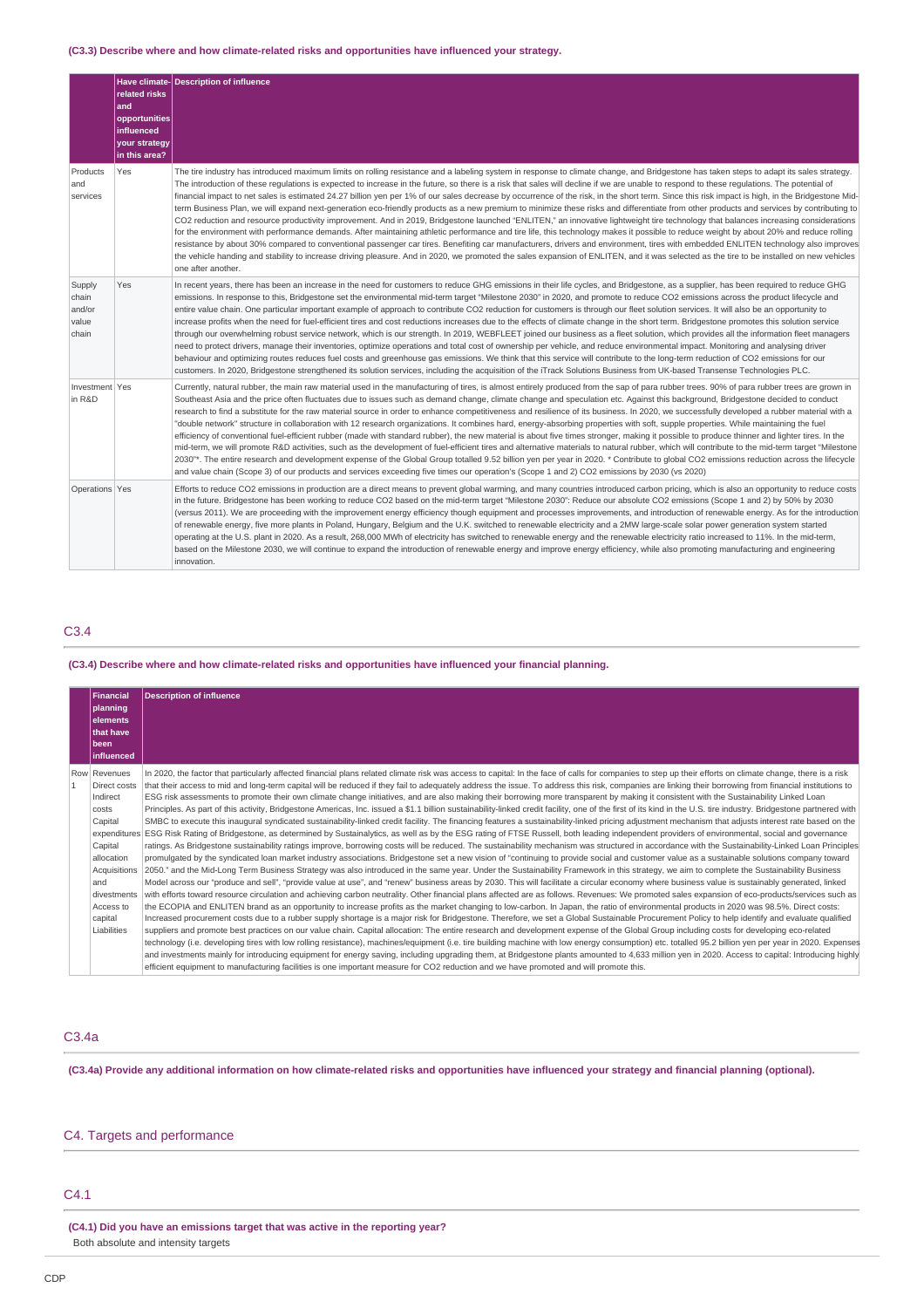# C4.1a

**(C4.1a) Provide details of your absolute emissions target(s) and progress made against those targets.**

**Target reference number**

Abs 1

**Year target was set** 2019

**Target coverage** Company-wide

**Scope(s) (or Scope 3 category)** Scope 1+2 (market-based)

**Base year** 2011

**Covered emissions in base year (metric tons CO2e)** 4565384

**Covered emissions in base year as % of total base year emissions in selected Scope(s) (or Scope 3 category)** 100

**Target year** 2030

**Targeted reduction from base year (%)** 50

**Covered emissions in target year (metric tons CO2e) [auto-calculated]** 2282692

**Covered emissions in reporting year (metric tons CO2e)** 3162390

**% of target achieved [auto-calculated]** 61.4622559679536

**Target status in reporting year** Underway

### **Is this a science-based target?**

Yes, we consider this a science-based target, but it has not been approved by the Science-Based Targets initiative

**Target ambition**

Well-below 2°C aligned

### **Please explain (including target coverage)**

Bridgestone set a new Mid-term Targets, Milestone 2030. Focused target: Reduce our absolute CO2 emissions (Scope 1 and 2) by 50% by 2030 In addition, we also set a new target for our production sites in the Mid Term Business Plan: to increase the renewable electricity ratio to 50% or more by 2023.

**Target reference number** Abs 2

**Year target was set** 2019

**Target coverage**

Company-wide

# **Scope(s) (or Scope 3 category)**

Scope 1+2 (market-based)

*The second absolute target covers the CO2 emission amount by operations and products ' after-use excess our contribution from avoided emissions when our customers use the tires by improving fuel efficiency of our tires.*

**Base year** 2011

**Covered emissions in base year (metric tons CO2e)** 4565384

**Covered emissions in base year as % of total base year emissions in selected Scope(s) (or Scope 3 category)** 100

**Target year** 2050

**Targeted reduction from base year (%)** 100

**Covered emissions in target year (metric tons CO2e) [auto-calculated]**

0

**Covered emissions in reporting year (metric tons CO2e)** 3162390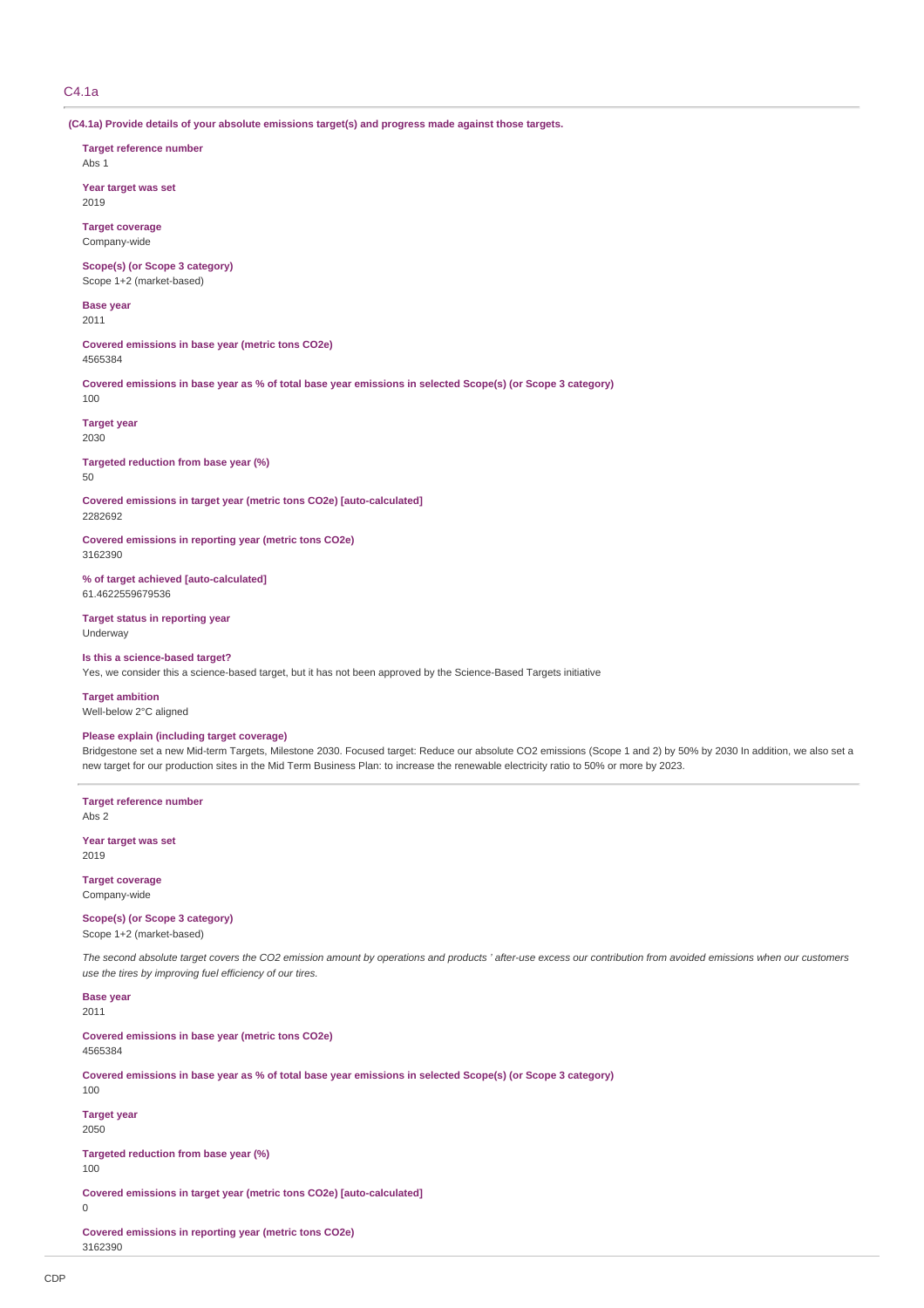# **% of target achieved [auto-calculated]**

30.7311279839768

### **Target status in reporting year** Underway

# **Is this a science-based target?**

No, and we do not anticipate setting one in the next 2 years

**Target ambition** <Not Applicable>

### **Please explain (including target coverage)**

The Number "100" written in "Targeted reduction from base year (%)" indicates our long-term environmental vision of "Contribute towards carbon neutral (2050 and beyond)".

# **Target reference number**

Abs 3

**Year target was set** 2019

**Target coverage** Company-wide

**Scope(s) (or Scope 3 category)** Scope 3 (upstream & downstream)

**Base year** 2020

**Covered emissions in base year (metric tons CO2e)**

**Covered emissions in base year as % of total base year emissions in selected Scope(s) (or Scope 3 category)**

100

**Target year** 2030

### **Targeted reduction from base year (%)**

**Covered emissions in target year (metric tons CO2e) [auto-calculated]** <Calculated field>

**Covered emissions in reporting year (metric tons CO2e)**

**% of target achieved [auto-calculated]** <Not Applicable>

### **Target status in reporting year** Please select

### **Is this a science-based target?**

No, but we are reporting another target that is science-based

**Target ambition** <Not Applicable>

### **Please explain (including target coverage)**

Bridgestone set a new Mid-term Targets, Milestone 2030. Focused target: Contribute to global CO2 emissions reduction across the value chain (Scope 3) of our products and services exceeding five times our operation's (Scope 1 and 2) CO2 emissions by 2030

C4.1b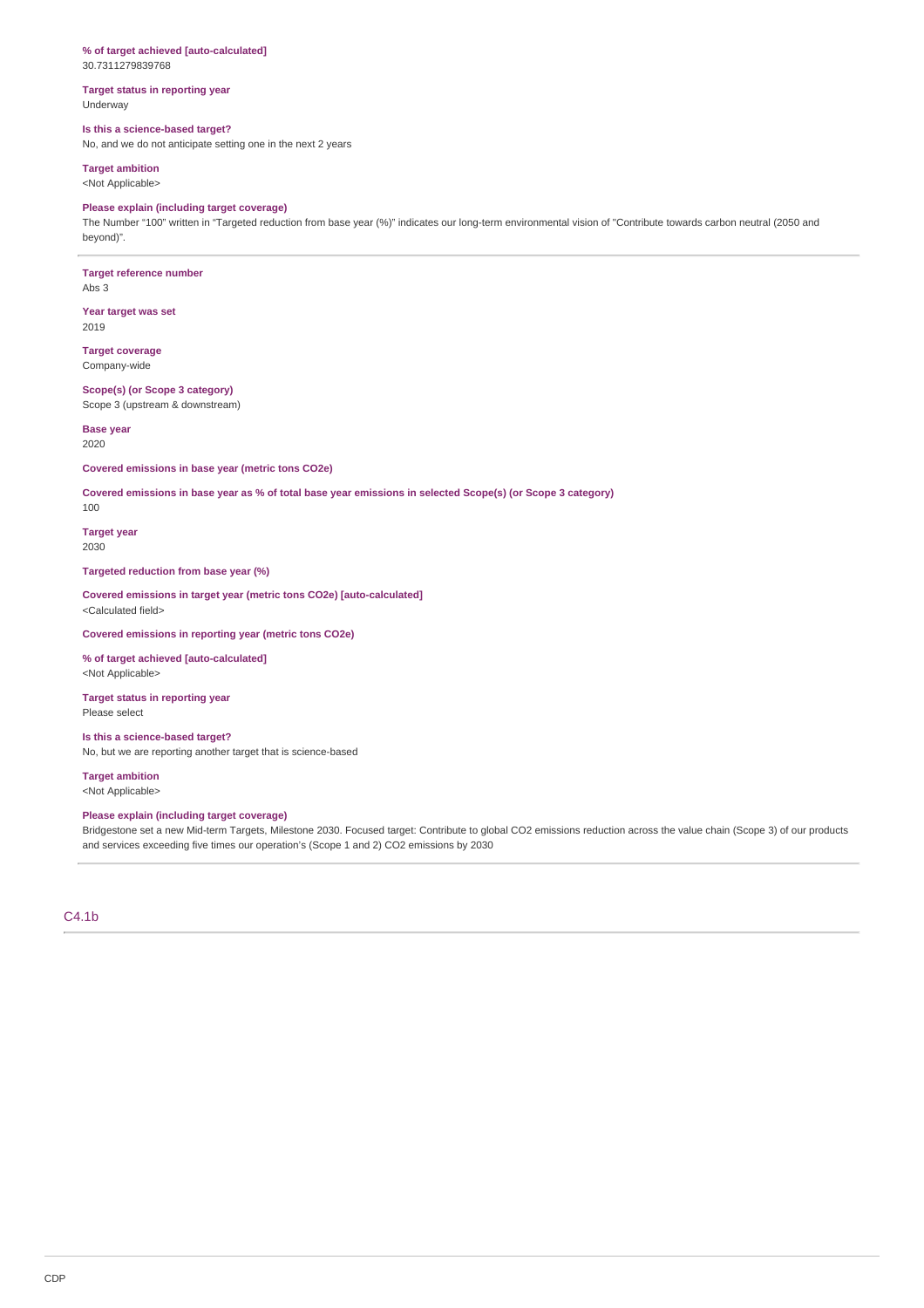#### **(C4.1b) Provide details of your emissions intensity target(s) and progress made against those target(s).**

**Target reference number** Int 1

**Year target was set** 2010

**Target coverage**

Company-wide

#### **Scope(s) (or Scope 3 category)**

Other, please specify (Scope 1+2(Market-based)+ 3(Purchased goods & services, upstream transportation & distribution, downstream transportation and distribution, endof-life treatment of sold products, upstream leased assets))

*The target covers Scope 1+2(Market-based method + location-based method) + 3*(*Purchased goods & services, Upstream transportation & distribution, Downstream transportation and distribution, End-of-life treatment of sold products, Upstream leased assets*)

#### **Intensity metric**

Metric tons CO2e per unit revenue

**Base year** 2005

**Intensity figure in base year (metric tons CO2e per unit of activity)** 585

**% of total base year emissions in selected Scope(s) (or Scope 3 category) covered by this intensity figure** 100

**Target year** 2020

**Targeted reduction from base year (%)** 35

**Intensity figure in target year (metric tons CO2e per unit of activity) [auto-calculated]** 380.25

**% change anticipated in absolute Scope 1+2 emissions**

-15

**% change anticipated in absolute Scope 3 emissions**

-15

**Intensity figure in reporting year (metric tons CO2e per unit of activity)** 368.2

**% of target achieved [auto-calculated]** 105.885225885226

**Target status in reporting year**

Achieved

**Is this a science-based target?**

No, but we are reporting another target that is science-based

**Target ambition** <Not Applicable>

#### **Please explain (including target coverage)**

Focusing on the lifecycle of the Group's products, we had been working to reduce sales intensity of CO2 emitted in the manufacturing process from raw material procurement to production, logistics, and products' after-use. CO2 intensity of the base year is 585 tCO2/hundred million yen. Individual targets/measures were considered by each business division for achieving our overall objective, and progress was made toward the objective. As a result, in 2020, the final year of the target, the CO2 intensity was 368.2tCO2/hundred million yen, achieving the target.

# $C<sub>4</sub>$ .2

**(C4.2) Did you have any other climate-related targets that were active in the reporting year?** No other climate-related targets

# C4.3

**(C4.3) Did you have emissions reduction initiatives that were active within the reporting year? Note that this can include those in the planning and/or implementation phases.**

Yes

 $C_{4.3a}$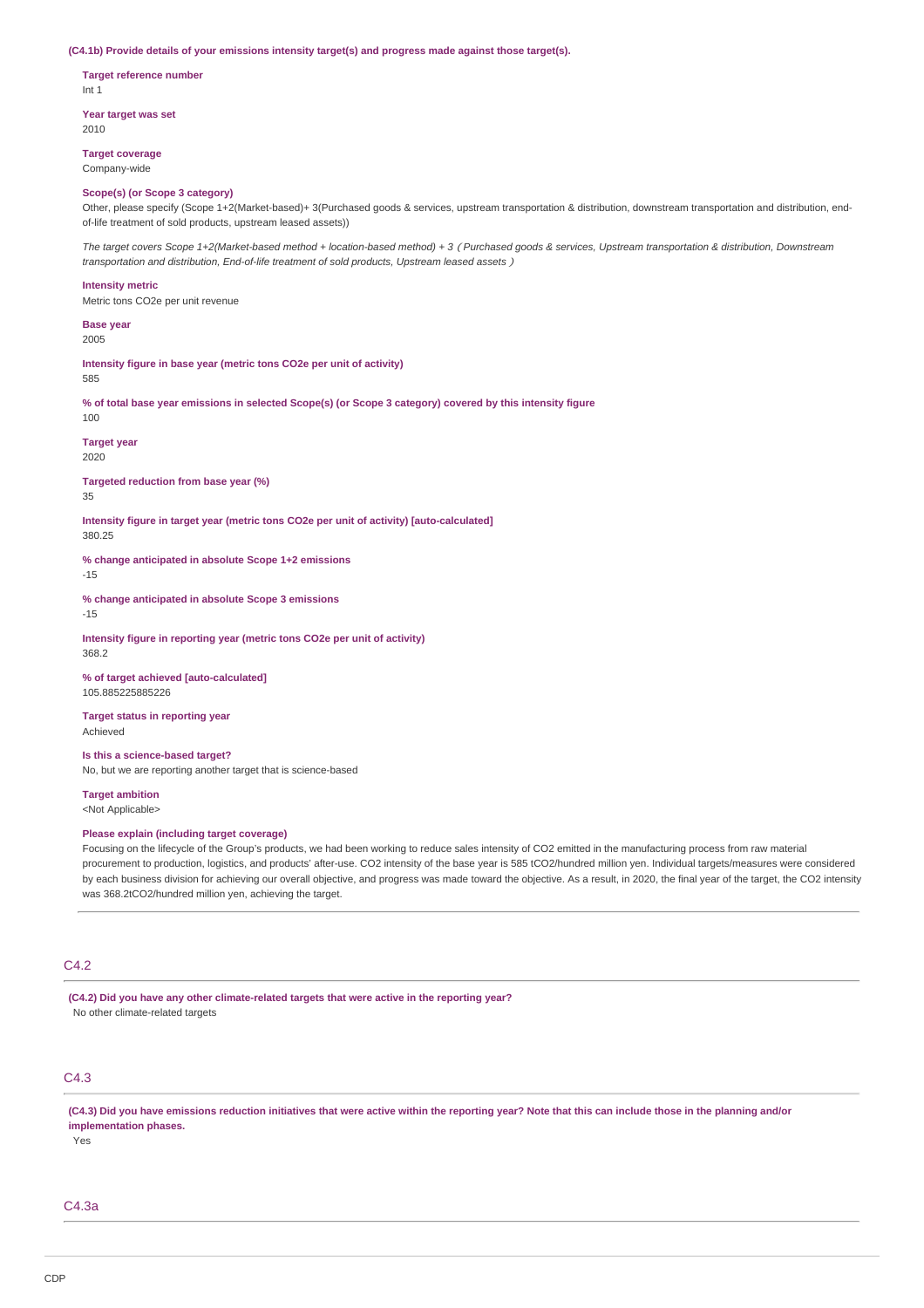### **(C4.3a) Identify the total number of initiatives at each stage of development, and for those in the implementation stages, the estimated CO2e savings.**

|                           | <b>Number of initiatives</b> | Total estimated annual CO2e savings in metric tonnes CO2e (only for rows marked *) |
|---------------------------|------------------------------|------------------------------------------------------------------------------------|
| Under investigation       |                              |                                                                                    |
| To be implemented*        | 62                           | 27514                                                                              |
| Implementation commenced* | 95                           | 31831                                                                              |
| Implemented*              | 25                           | 2682                                                                               |
| Not to be implemented     |                              |                                                                                    |

# C4.3b

**(C4.3b) Provide details on the initiatives implemented in the reporting year in the table below.**

### **Initiative category & Initiative type**

| buildings<br>$\sim$<br>. | ---<br><b>.</b><br>(Insi<br>$ nnon$<br>ntenai<br>.<br>aг<br><br>. <b>.</b><br>ューしこ<br>◡<br>. |
|--------------------------|----------------------------------------------------------------------------------------------|
|                          |                                                                                              |

| Estimated annual CO2e savings (metric tonnes CO2e)<br>245                                                     |
|---------------------------------------------------------------------------------------------------------------|
| Scope(s)<br>Scope 1                                                                                           |
| <b>Voluntary/Mandatory</b><br>Voluntary                                                                       |
| Annual monetary savings (unit currency - as specified in C0.4)<br>873000                                      |
| Investment required (unit currency - as specified in C0.4)<br>4146000                                         |
| <b>Payback period</b><br>4-10 years                                                                           |
| <b>Estimated lifetime of the initiative</b><br>6-10 years                                                     |
| <b>Comment</b>                                                                                                |
| Initiative category & Initiative type                                                                         |
| Energy efficiency in production processes<br>Other, please specify (Switching fuel, optimizing process, etc.) |
| Estimated annual CO2e savings (metric tonnes CO2e)<br>2437<br>Scope(s)<br>Scope 1                             |
| <b>Voluntary/Mandatory</b><br>Voluntary                                                                       |
| Annual monetary savings (unit currency - as specified in C0.4)<br>8137000                                     |
| Investment required (unit currency - as specified in C0.4)<br>40793000                                        |
| <b>Payback period</b><br>4-10 years                                                                           |
| <b>Estimated lifetime of the initiative</b><br>6-10 years                                                     |
| <b>Comment</b>                                                                                                |

# C4.3c

J.

#### **(C4.3c) What methods do you use to drive investment in emissions reduction activities?**

**Method Comment** Other (Please see the Comment Discounted Cash Flow method and used as one of the indexes for investment decisions. Both aspects of cost increase and decrease resulting from CO2 emission increase/decrease are considered for column) decision making. Relevant divisions report the emission costs and reduction benefits of CO2-related measures in the budgetary discussions, and investment decisions on capital expenditure are made for overall optimization. Management examines the business plans in the yearly mid-term plan, but carefully reviews investment projects based on Investment Profit Criteria taking into account the CO2 emission costs and reduction benefits as the criteria at that time. Based on the EUA price, CO2 emissions are converted into monetary value and incorporated into the Investment Profit Criteria using the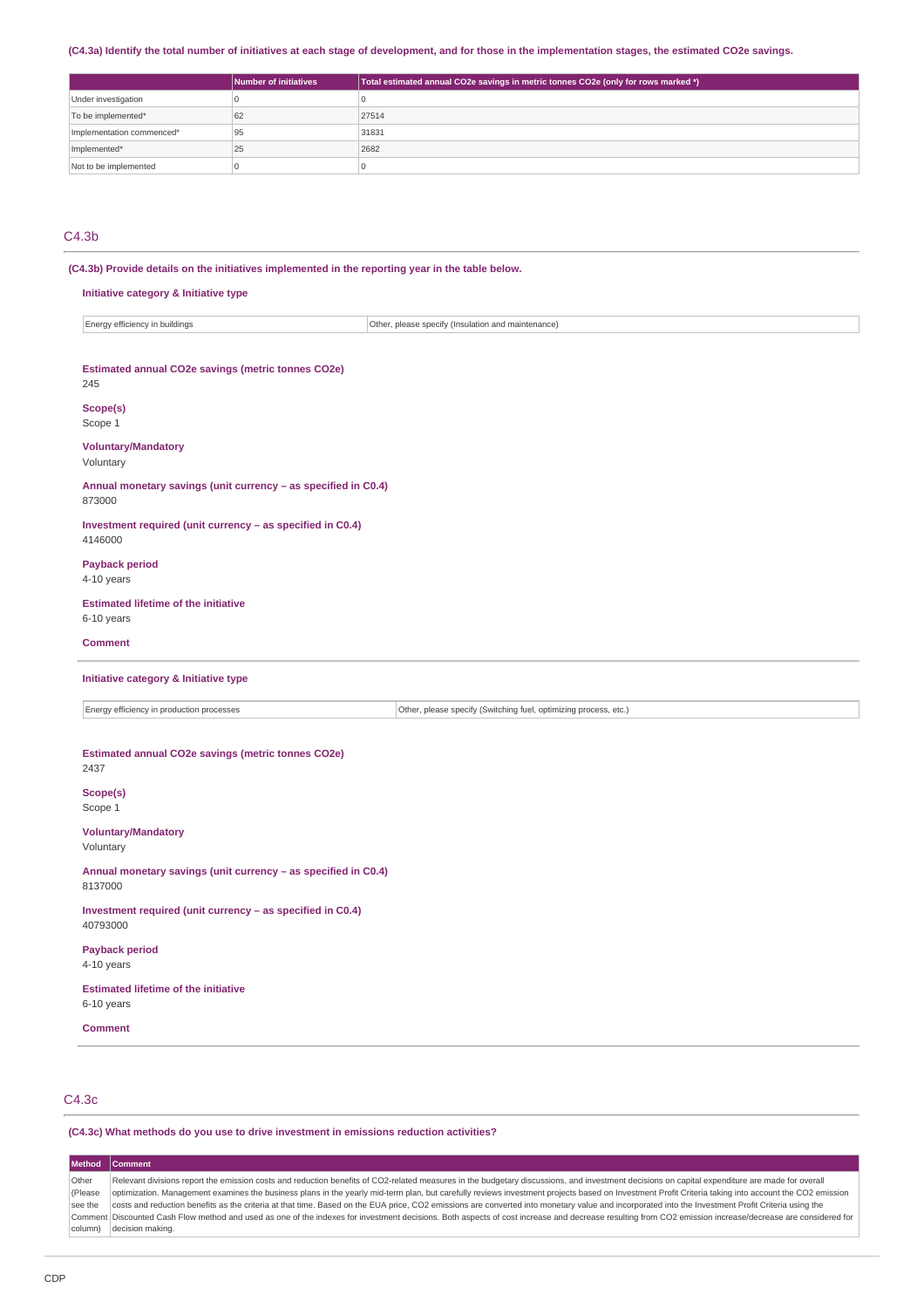# C4.5

**(C4.5) Do you classify any of your existing goods and/or services as low-carbon products or do they enable a third party to avoid GHG emissions?** Yes

### C4.5a

**(C4.5a) Provide details of your products and/or services that you classify as low-carbon products or that enable a third party to avoid GHG emissions.**

**Level of aggregation**

Company-wide

### **Description of product/Group of products**

Fuel-efficient tires: Tires that have reduced tire rolling resistance which influences vehicle fuel efficiency. A wide-ranging line-up is available, from passenger car tires to tires for trucks/buses, and the design facilitates rolling resistance in order to enhance fuel efficiency. Specifically, through the use of NanoPro-Tech which exercises control over the fine structure of materials, we are striving to reduce rolling resistance by reducing energy loss and controlling heat generation of tread rubber.

# **Are these low-carbon product(s) or do they enable avoided emissions?**

Avoided emissions

**Taxonomy, project or methodology used to classify product(s) as low-carbon or to calculate avoided emissions** Other, please specify ("Tyre LCCO2 Calculation Guidelines" published by JATMA)

**% revenue from low carbon product(s) in the reporting year**

71

#### **% of total portfolio value**

<Not Applicable>

### **Asset classes/ product types**

<Not Applicable>

#### **Comment**

CO2 reduction using fuel-efficient tires during the product use stage. Reasons for the possibility of reduction: Improvement of tire rolling efficiency can contribute to fuel efficiency improvement/CO2reduction when customers use one's vehicles. Since the tire fuel efficiency or its standards differ by country, we approximate CO2 emissions. When we calculate based on "Tyre LCCO2 Calculation Guidelines" published by JATMA, due to reduction in tire rolling resistance, it contributed about 12,000,000 tonnes of CO2 reduction in 2020 compared with the products in 2005.

## C5. Emissions methodology

C5.1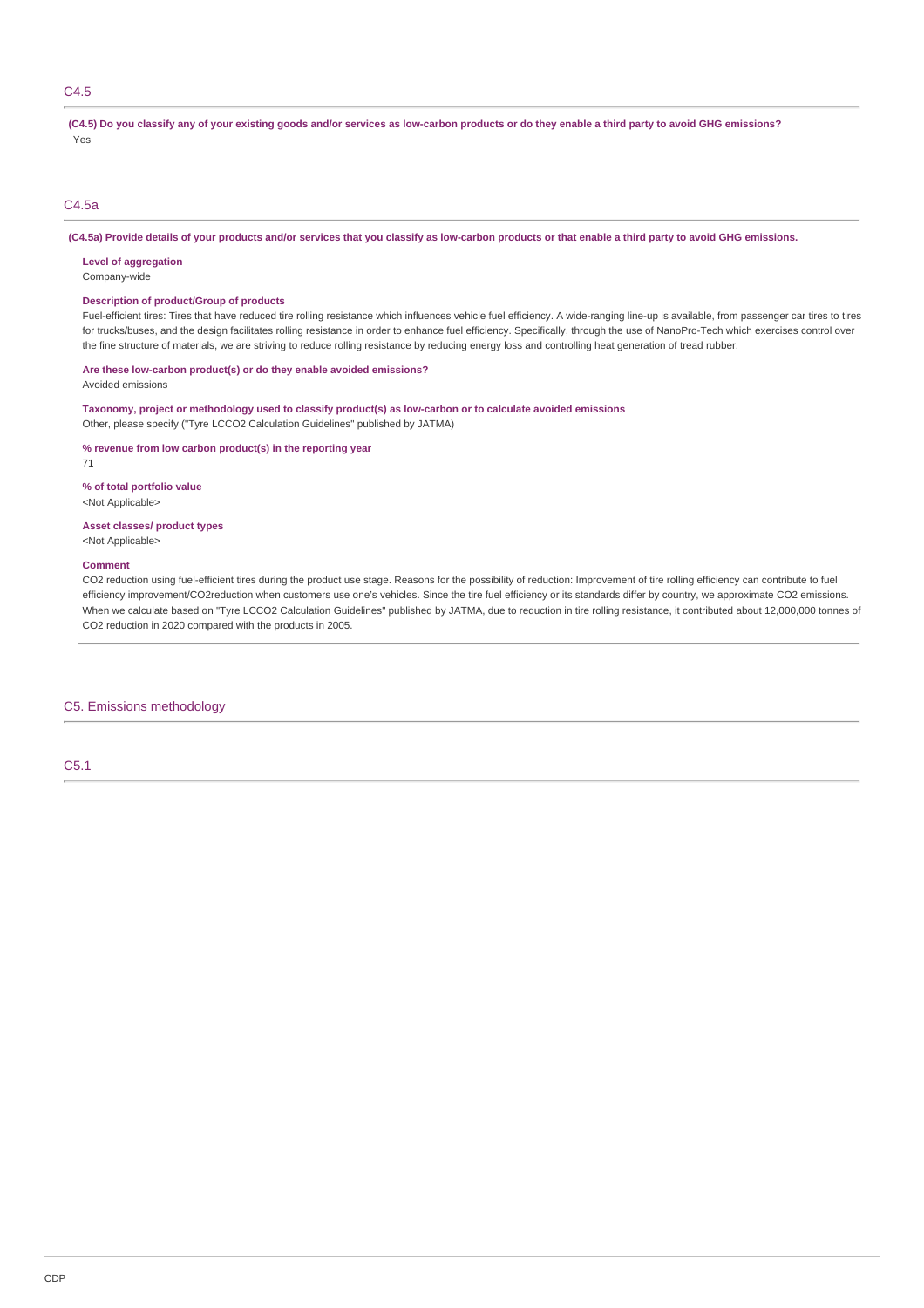#### **(C5.1) Provide your base year and base year emissions (Scopes 1 and 2).**

**Scope 1**

**Base year start**

January 1 2011

**Base year end** December 31 2011

**Base year emissions (metric tons CO2e)** 2114245

**Comment**

**Scope 2 (location-based)**

**Base year start**

**Base year end**

**Base year emissions (metric tons CO2e)**

**Comment**

**Scope 2 (market-based)**

**Base year start** January 1 2011

**Base year end** December 31 2011

**Base year emissions (metric tons CO2e)** 2450139

**Comment**

# C5.2

**(C5.2) Select the name of the standard, protocol, or methodology you have used to collect activity data and calculate emissions.**

Japan Ministry of the Environment, Law Concerning the Promotion of the Measures to Cope with Global Warming, Superceded by Revision of the Act on Promotion of Global Warming Countermeasures (2005 Amendment)

The Greenhouse Gas Protocol: A Corporate Accounting and Reporting Standard (Revised Edition)

# C6. Emissions data

### C6.1

**(C6.1) What were your organization's gross global Scope 1 emissions in metric tons CO2e?**

**Reporting year**

**Gross global Scope 1 emissions (metric tons CO2e)** 1503530

**Start date**

<Not Applicable>

# **End date**

<Not Applicable>

**Comment**

# C6.2

**(C6.2) Describe your organization's approach to reporting Scope 2 emissions.**

**Row 1**

**Scope 2, location-based**

We are reporting a Scope 2, location-based figure

**Scope 2, market-based**

We are reporting a Scope 2, market-based figure

**Comment**

C6.3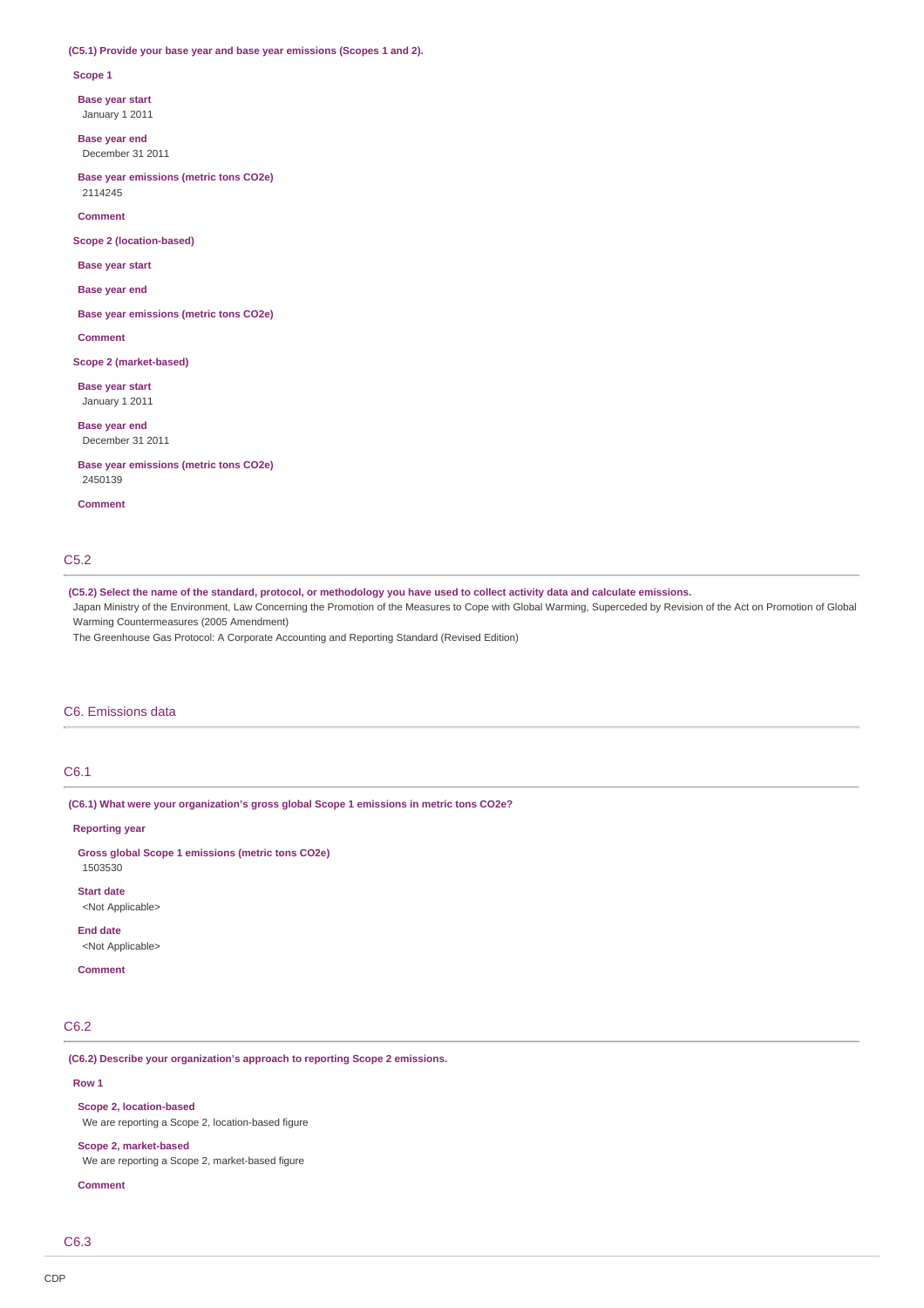**(C6.3) What were your organization's gross global Scope 2 emissions in metric tons CO2e?**

### **Reporting year**

**Scope 2, location-based** 1931932

**Scope 2, market-based (if applicable)** 1658860

**Start date**

<Not Applicable>

**End date** <Not Applicable>

**Comment**

# C6.4

**(C6.4) Are there any sources (e.g. facilities, specific GHGs, activities, geographies, etc.) of Scope 1 and Scope 2 emissions that are within your selected reporting boundary which are not included in your disclosure?**

Yes

# C6.4a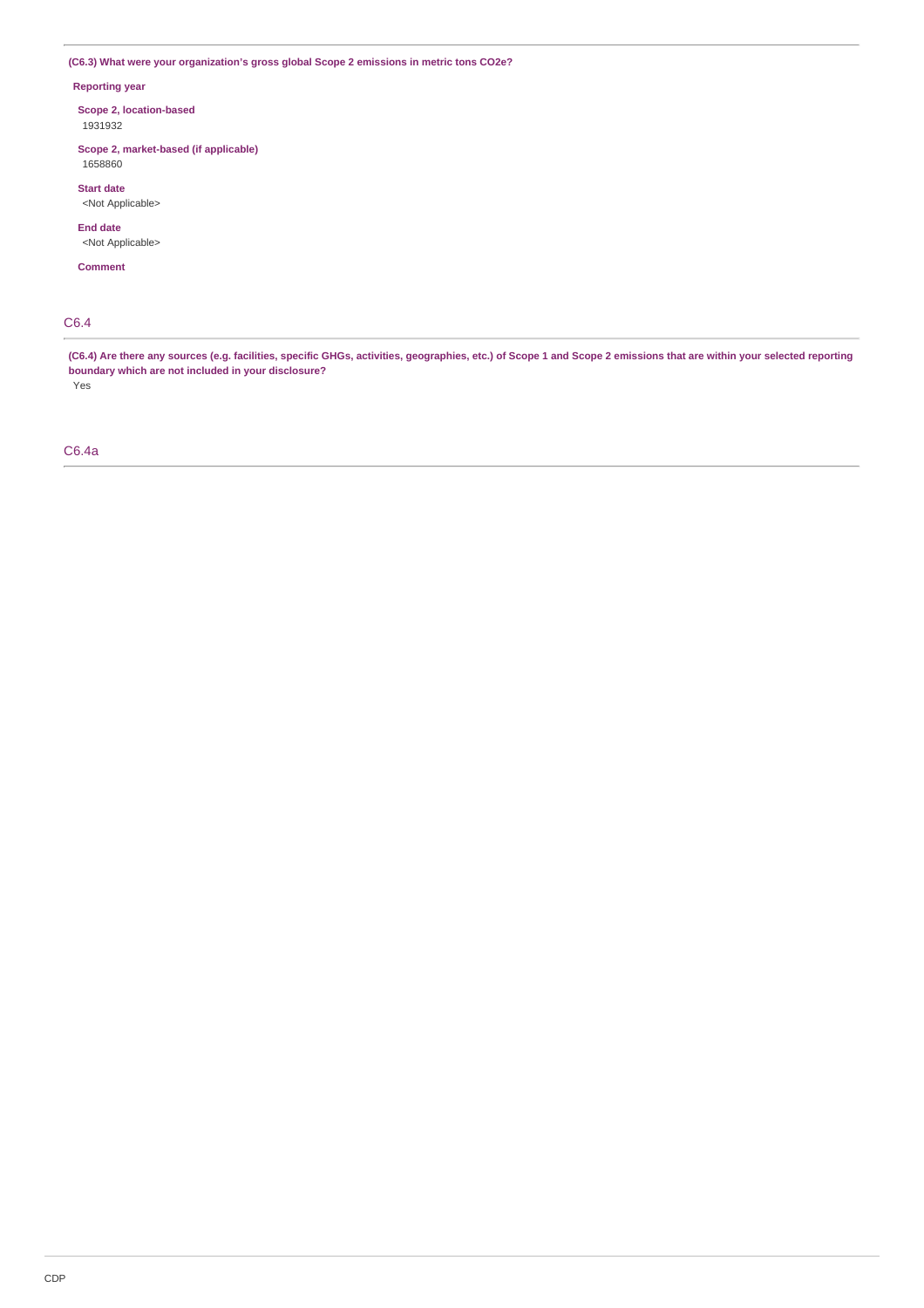**(C6.4a) Provide details of the sources of Scope 1 and Scope 2 emissions that are within your selected reporting boundary which are not included in your disclosure.**

# **Source**

GHGs except CO2

#### **Relevance of Scope 1 emissions from this source** Emissions are not relevant

**Relevance of location-based Scope 2 emissions from this source** Emissions are not relevant

**Relevance of market-based Scope 2 emissions from this source (if applicable)** Emissions are not relevant

### **Explain why this source is excluded**

At production sites in Japan and the Americas, GHGs except CO2 are collected but are excluded because emissions are minimal relative to CO2.

### **Source**

Production sites with number of workers below 50 people and that is not the subject of accreditation of ISO14001

# **Relevance of Scope 1 emissions from this source**

Emissions are not relevant

### **Relevance of location-based Scope 2 emissions from this source**

Emissions are not relevant

**Relevance of market-based Scope 2 emissions from this source (if applicable)** Emissions are not relevant

#### **Explain why this source is excluded**

The reasons why production sites with number of workers below 50 people and are not the subject of accreditation of ISO14001, are excluded is because their influence on the total is very limited.

#### **Source**

Office/storages etc., nonproduction sites (supplementary facilities of plants are excluded)

#### **Relevance of Scope 1 emissions from this source**

Emissions are not relevant

**Relevance of location-based Scope 2 emissions from this source**

Emissions are not relevant

**Relevance of market-based Scope 2 emissions from this source (if applicable)** Emissions are not relevant

### **Explain why this source is excluded**

Office energy is collected at major sites but excluded because emissions are minimal.

#### **Source**

Company owned car

#### **Relevance of Scope 1 emissions from this source**

# Emissions are not relevant

### **Relevance of location-based Scope 2 emissions from this source**

Emissions are not relevant

# **Relevance of market-based Scope 2 emissions from this source (if applicable)**

Emissions are not relevant

#### **Explain why this source is excluded**

Refilling company owned cars outside the premises is excluded because their influence on the total is very limited. (Refilling fuel within the premises is included in Scopes)

# C6.5

**(C6.5) Account for your organization's gross global Scope 3 emissions, disclosing and explaining any exclusions.**

# **Purchased goods and services**

# **Evaluation status**

Relevant, calculated

**Metric tonnes CO2e** 6132361

### **Emissions calculation methodology**

Calculated by multiplying the purchased amount of each raw material with CO2 emission factors for each raw material determined by Japan Rubber Manufacturers Association calculation methods.

**Percentage of emissions calculated using data obtained from suppliers or value chain partners**  $\Omega$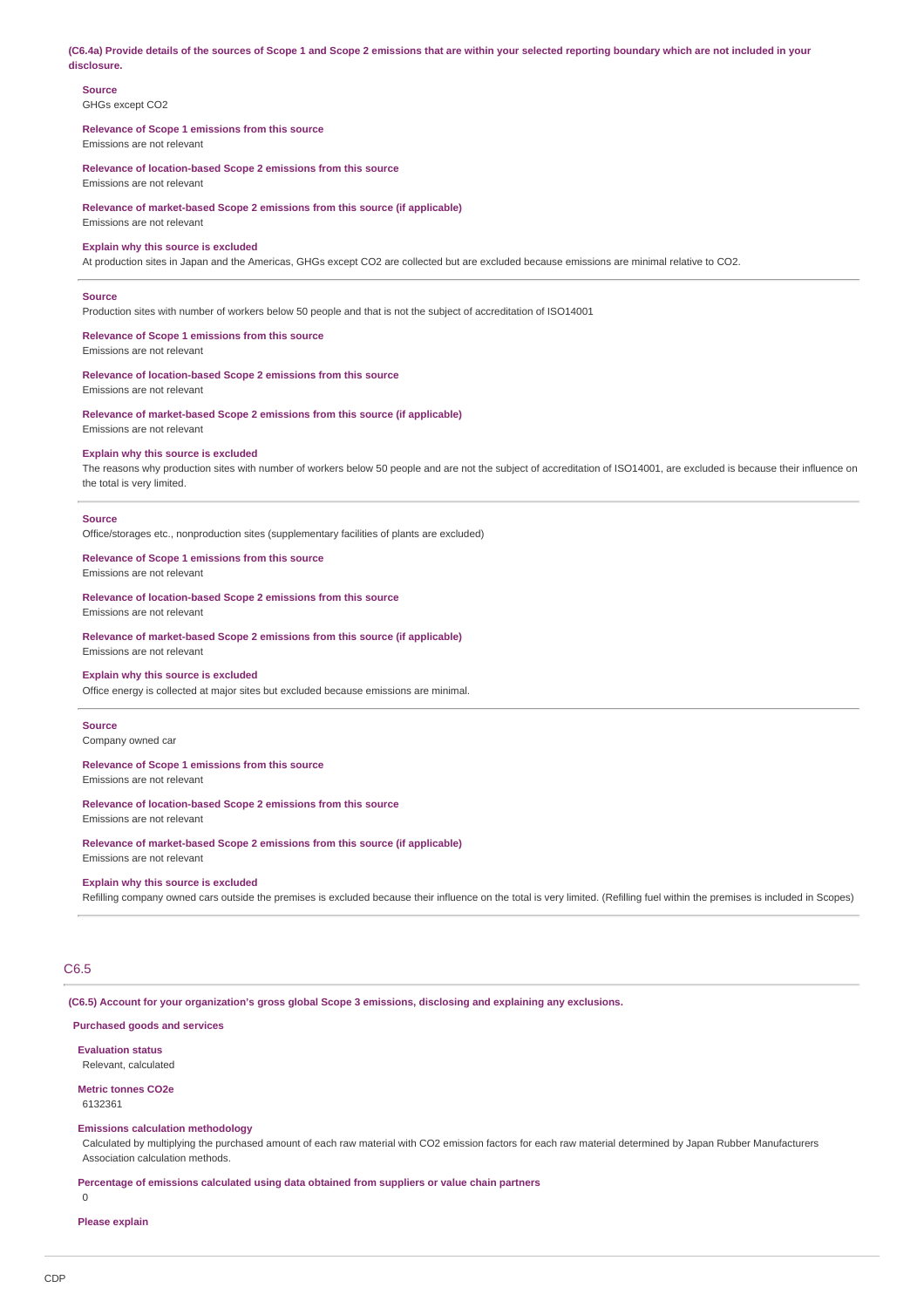#### **Capital goods**

**Evaluation status** Relevant, calculated

**Metric tonnes CO2e** 867361

### **Emissions calculation methodology**

Calculated by multiplying the capital expenditures material with CO2 emission factors determined by Japanese Ministry of the Environment

**Percentage of emissions calculated using data obtained from suppliers or value chain partners**

 $\Omega$ 

#### **Please explain**

**Fuel-and-energy-related activities (not included in Scope 1 or 2)**

**Evaluation status** Relevant, calculated

**Metric tonnes CO2e** 387932

#### **Emissions calculation methodology**

Calculated by multiplying the energy consumption with CO2 emission factors determined by DEFRA

**Percentage of emissions calculated using data obtained from suppliers or value chain partners**  $\cap$ 

**Please explain**

**Upstream transportation and distribution**

**Evaluation status** Relevant, calculated

**Metric tonnes CO2e** 346212

#### **Emissions calculation methodology**

[Ground transportation] Calculated by multiplying purchased amount of each raw material with CO2 emission factors for each raw material determined by Japan Rubber Manufacturers Association calculation methods. [Marine transportation] The result for 2008 is calculated based on the volume and distance of marine transportation with respect to the CO2 emission factors of the GHG protocol for shipment. It is calculated as a ratio of the purchased raw materials for 2020 and 2008.

**Percentage of emissions calculated using data obtained from suppliers or value chain partners**

 $\Omega$ 

#### **Please explain**

**Waste generated in operations**

**Evaluation status** Relevant, calculated

**Metric tonnes CO2e** 149359

**Emissions calculation methodology**

Calculated by multiplying the amount of waste generated with CO2 emission factors determined by Japanese Ministry of the Environment

**Percentage of emissions calculated using data obtained from suppliers or value chain partners**

 $\Omega$ 

**Please explain**

#### **Business travel**

**Evaluation status** Relevant, calculated

**Metric tonnes CO2e** 17945

#### **Emissions calculation methodology**

Calculated by multiplying the amount of waste generated with CO2 emission factors determined by Japanese Ministry of the Environment

**Percentage of emissions calculated using data obtained from suppliers or value chain partners**

 $\cap$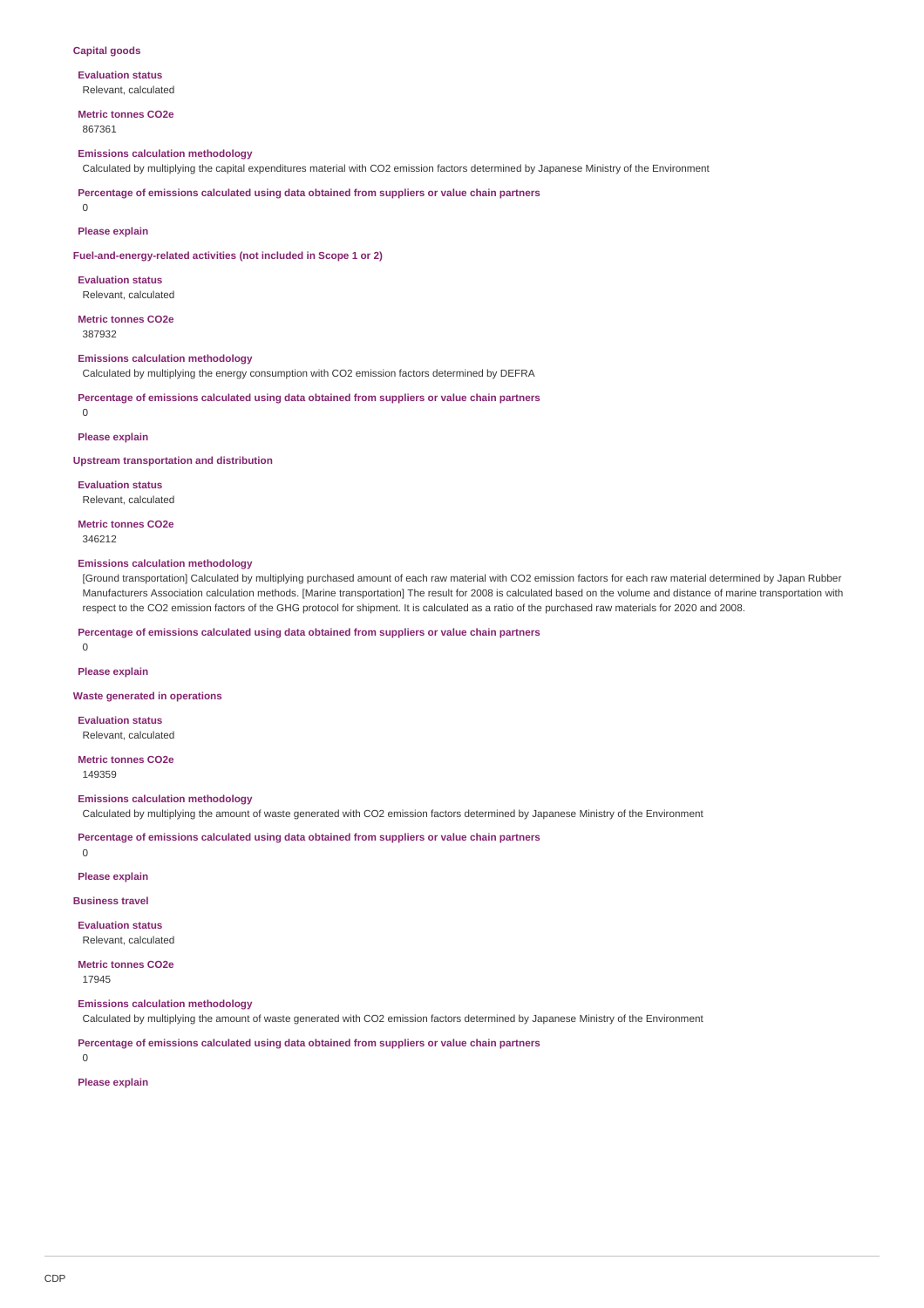#### **Employee commuting**

**Evaluation status** Relevant, calculated

**Metric tonnes CO2e** 63607

#### **Emissions calculation methodology**

Calculated by multiplying the amount of waste generated with CO2 emission factors determined by Japanese Ministry of the Environment

**Percentage of emissions calculated using data obtained from suppliers or value chain partners**

 $\Omega$ 

#### **Please explain**

#### **Upstream leased assets**

**Evaluation status** Not relevant, explanation provided

**Metric tonnes CO2e**

<Not Applicable>

# **Emissions calculation methodology**

<Not Applicable>

**Percentage of emissions calculated using data obtained from suppliers or value chain partners** <Not Applicable>

**Please explain**

CO2 emissions from Bridgestone's upstream leased assets are included in Scope 1 and 2, and are not subject to being calculated as Scope 3.

#### **Downstream transportation and distribution**

**Evaluation status** Relevant, calculated

**Metric tonnes CO2e**

411317

#### **Emissions calculation methodology**

CO2 per unit sales is calculated from CO2 emitted from a part of one's own store and multiply it by total sales for proportional allotment

**Percentage of emissions calculated using data obtained from suppliers or value chain partners**

3

#### **Please explain**

**Processing of sold products**

#### **Evaluation status** Relevant, calculated

**Metric tonnes CO2e** 2484

#### **Emissions calculation methodology**

Calculate the power consumed during tire installation by multiplying installation power per tire by the number of tires sold.

**Percentage of emissions calculated using data obtained from suppliers or value chain partners**

**Please explain**

0

**Use of sold products**

**Evaluation status** Relevant, calculated

**Metric tonnes CO2e** 99092569

### **Emissions calculation methodology**

Calculated from our Tyre sales unit and CO2 emission per 1 tire when it used based on "Tyre LCCO2 Calculation Guidelines Ver. 2.0" by The Japan Automobile Tyre Manufacturers Association, Inc.(JATMA) April 2012

**Percentage of emissions calculated using data obtained from suppliers or value chain partners**

 $\cap$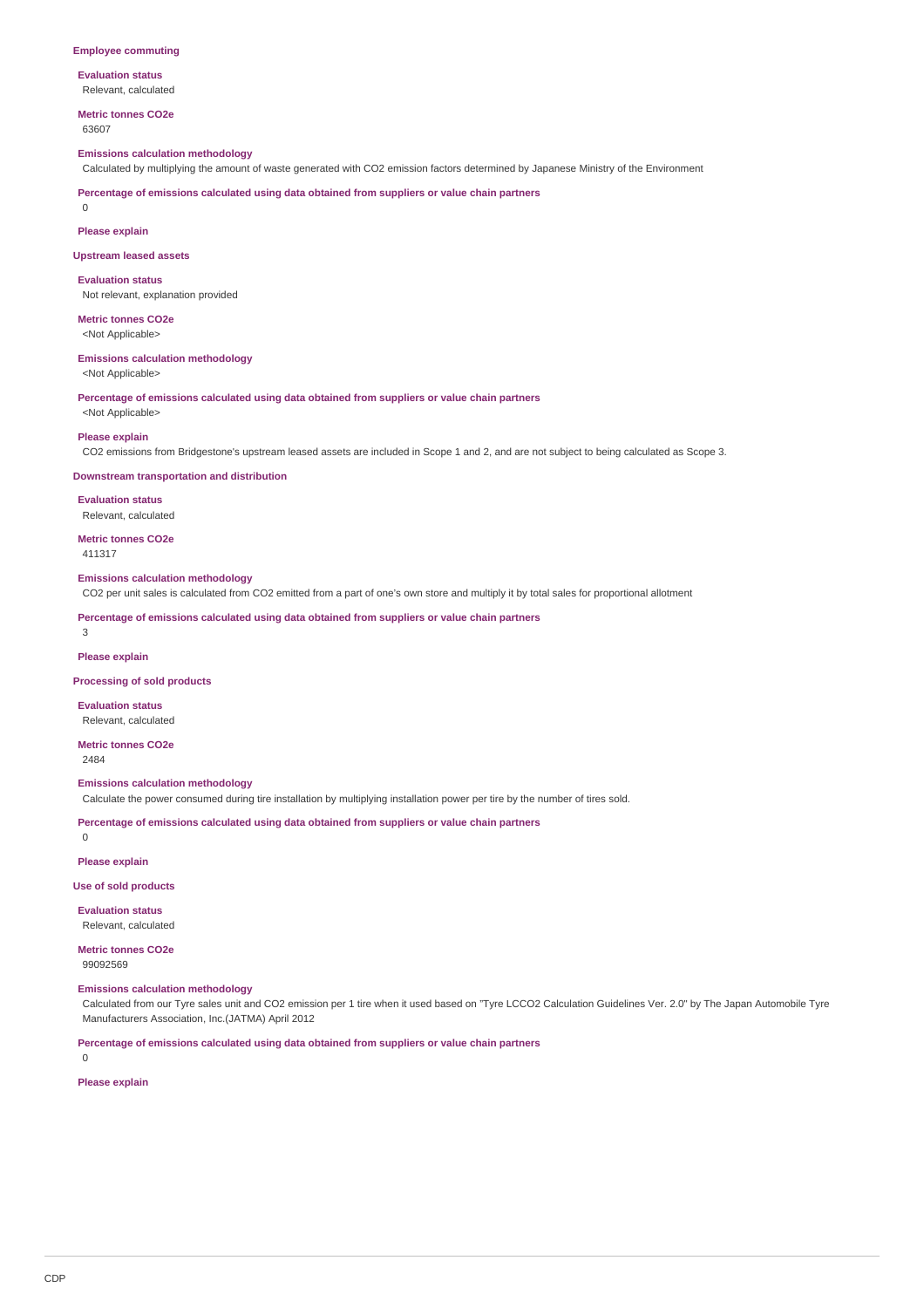#### **End of life treatment of sold products**

**Evaluation status** Relevant, calculated

**Metric tonnes CO2e**

1595177

### **Emissions calculation methodology**

Calculated by multiplying the purchased quantity of each raw material with CO2 emission factors determined by Japan Rubber Manufacturers Association calculation methods.

**Percentage of emissions calculated using data obtained from suppliers or value chain partners**

# **Please explain**

0

**Downstream leased assets**

**Evaluation status** Not relevant, explanation provided

**Metric tonnes CO2e**

<Not Applicable>

#### **Emissions calculation methodology**

<Not Applicable>

<Not Applicable>

**Percentage of emissions calculated using data obtained from suppliers or value chain partners**

**Please explain**

Bridgestone had no leased assets in 2020.

#### **Franchises**

**Evaluation status** Relevant, calculated

**Metric tonnes CO2e** 64195

#### **Emissions calculation methodology**

Calculate by multiplying CO2 emission per typical shop by the number of franchise shops

**Percentage of emissions calculated using data obtained from suppliers or value chain partners**

#### $\Omega$

**Please explain**

#### **Investments**

**Evaluation status** Not relevant, explanation provided

**Metric tonnes CO2e** <Not Applicable>

**Emissions calculation methodology**

<Not Applicable>

**Percentage of emissions calculated using data obtained from suppliers or value chain partners** <Not Applicable>

**Please explain**

Our business does not generate CO2 emission through investment.

### **Other (upstream)**

**Evaluation status**

**Metric tonnes CO2e** <Not Applicable>

# **Emissions calculation methodology**

<Not Applicable>

**Percentage of emissions calculated using data obtained from suppliers or value chain partners** <Not Applicable>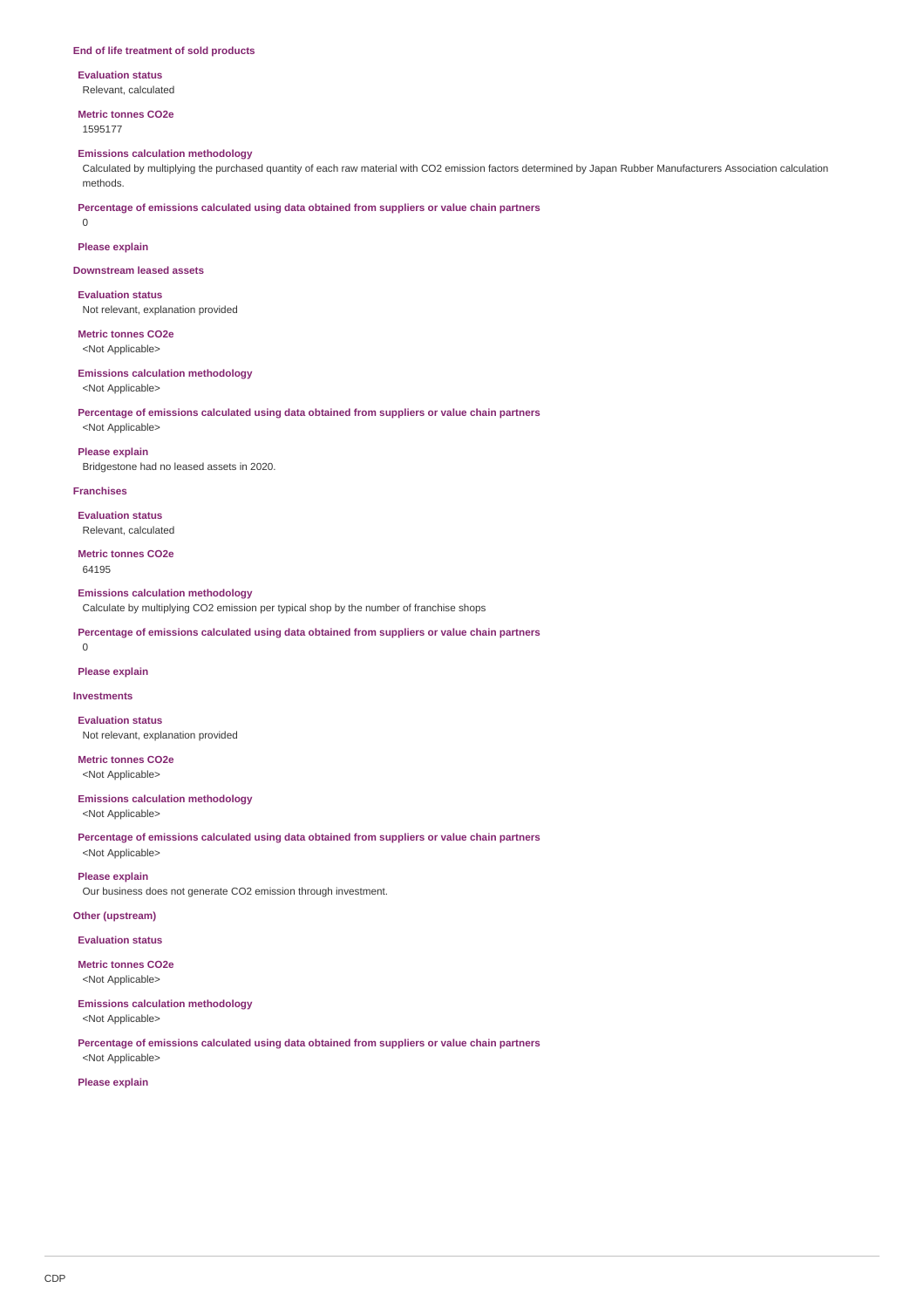#### **Other (downstream)**

**Evaluation status**

**Metric tonnes CO2e**

<Not Applicable>

# **Emissions calculation methodology**

<Not Applicable>

**Percentage of emissions calculated using data obtained from suppliers or value chain partners** <Not Applicable>

#### **Please explain**

### C6.7

**(C6.7) Are carbon dioxide emissions from biogenic carbon relevant to your organization?** Yes

# C6.7a

**(C6.7a) Provide the emissions from biogenic carbon relevant to your organization in metric tons CO2.**

|       | CO2 emissions from biogenic carbon (metric tons CO2) |  |  |  |
|-------|------------------------------------------------------|--|--|--|
| Row 1 | 10532                                                |  |  |  |

# C6.10

**(C6.10) Describe your gross global combined Scope 1 and 2 emissions for the reporting year in metric tons CO2e per unit currency total revenue and provide any additional intensity metrics that are appropriate to your business operations.**

#### **Intensity figure** 0.00000106

**Metric numerator (Gross global combined Scope 1 and 2 emissions, metric tons CO2e)** 3162390

**Metric denominator** unit total revenue

**Metric denominator: Unit total** 2994524000000

**Scope 2 figure used** Market-based

**% change from previous year** 5.6

**Direction of change** Decreased

#### **Reason for change**

The Bridgestone Group is working to minimize its CO2 emissions by maximizing energy efficiency and expanding its use of renewable energy at manufacturing and other facilities. As an example of efforts to expand renewable energy, five plants in Poland, Hungary, Belgium and the U.K. switched to renewable energy and a new 2MW largescale solar power generation system was launched at the Aiken plant in the U.S. in 2020. As a result, Total CO2 emissions was decreased approximately 20% in 2020 comparing that of 2019. Certainly, the reduction of CO2 emissions was affected by the decrease in production volume due to the COVID-19 pandemic, but the Group will continue to minimize the impact on CO2 emissions of the recovery of production volume.

### C7. Emissions breakdowns

# C7.1

**(C7.1) Does your organization break down its Scope 1 emissions by greenhouse gas type?** No

### C7.2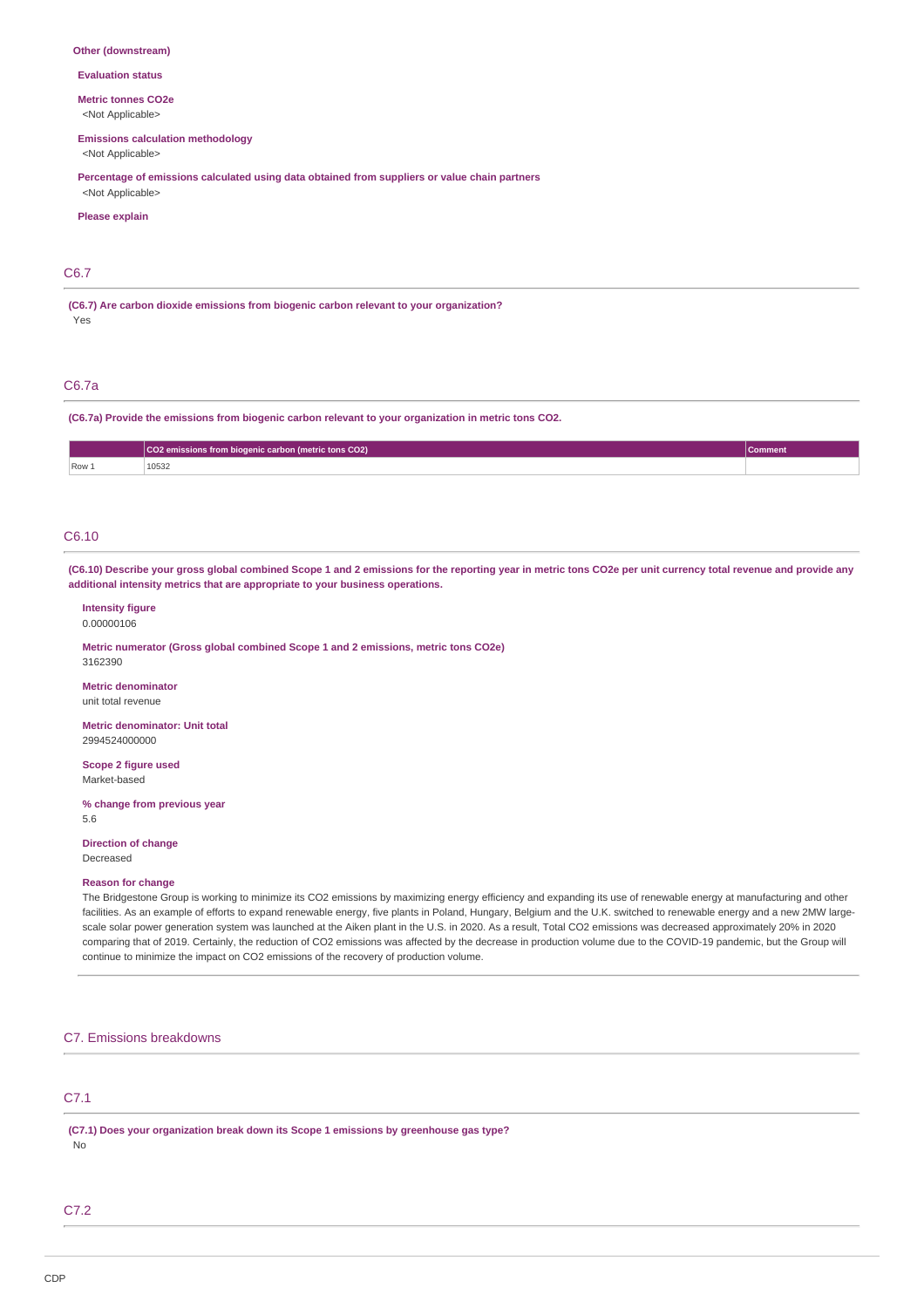### **(C7.2) Break down your total gross global Scope 1 emissions by country/region.**

| Country/Region                                       | Scope 1 emissions (metric tons CO2e) |  |  |
|------------------------------------------------------|--------------------------------------|--|--|
| United States of America                             | 321547                               |  |  |
| Canada                                               | 19319                                |  |  |
| Mexico                                               | 78526                                |  |  |
| Costa Rica                                           | 9287                                 |  |  |
| Argentina                                            | 15310                                |  |  |
| Brazil                                               | 58321                                |  |  |
| France                                               | $\circ$                              |  |  |
| Belgium                                              | 3141                                 |  |  |
| Spain                                                | 43797                                |  |  |
| Poland                                               | 13991                                |  |  |
| Italy                                                | 26946                                |  |  |
| Hungary                                              | 12097                                |  |  |
| United Kingdom of Great Britain and Northern Ireland | 273                                  |  |  |
| Turkey                                               | 45454                                |  |  |
| South Africa                                         | 32215                                |  |  |
| Liberia                                              | 7836                                 |  |  |
| Thailand                                             | 207415                               |  |  |
| Indonesia                                            | 70853                                |  |  |
| Taiwan, Greater China                                | 8027                                 |  |  |
| India                                                | 15378                                |  |  |
| Australia                                            | 60                                   |  |  |
| Malaysia                                             | 47                                   |  |  |
| Philippines                                          | 43                                   |  |  |
| Viet Nam                                             | 3795                                 |  |  |
| China                                                | 51596                                |  |  |
| Japan                                                | 451709                               |  |  |
| Russian Federation                                   | 6548                                 |  |  |

# C7.3

# **(C7.3) Indicate which gross global Scope 1 emissions breakdowns you are able to provide.** By business division

# C7.3a

**(C7.3a) Break down your total gross global Scope 1 emissions by business division.**

| <b>Business division</b> | Scope 1 emissions (metric ton CO2e) |
|--------------------------|-------------------------------------|
| $ $ Tire                 | 1403133                             |
| Others                   | 100397                              |

# C7.5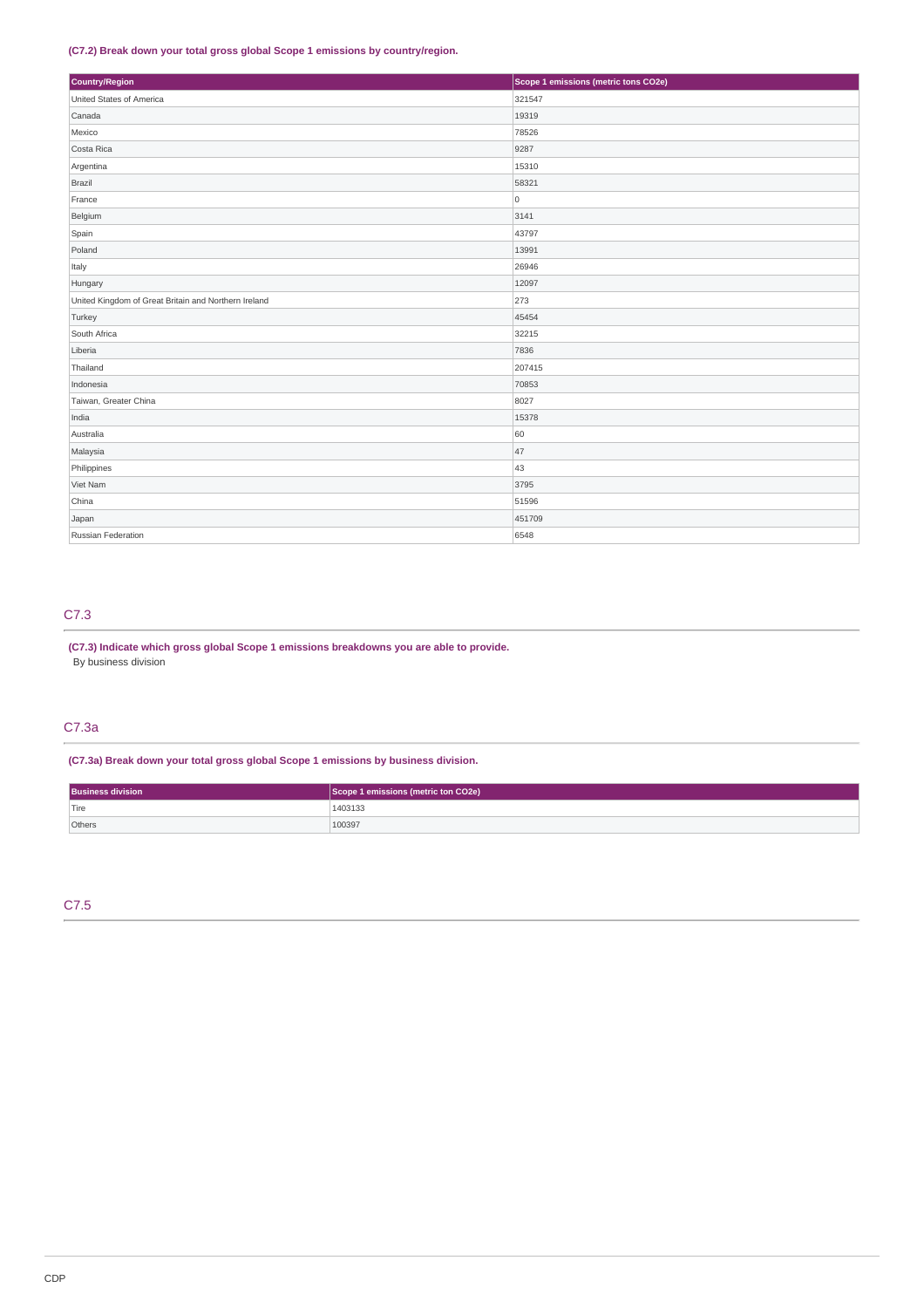### **(C7.5) Break down your total gross global Scope 2 emissions by country/region.**

| Country/Region                                          | Scope 2, location-based<br>(metric tons CO2e) | Scope 2, market-based<br>(metric tons CO2e) | Purchased and consumed electricity,<br>heat, steam or cooling (MWh) | Purchased and consumed low-carbon electricity, heat, steam or cooling<br>accounted for in Scope 2 market-based approach (MWh) |
|---------------------------------------------------------|-----------------------------------------------|---------------------------------------------|---------------------------------------------------------------------|-------------------------------------------------------------------------------------------------------------------------------|
| United States of America                                | 524250                                        | 510663                                      | 1275237                                                             | 0                                                                                                                             |
| Canada                                                  | 14077                                         | 14077                                       | 107294                                                              | 0                                                                                                                             |
| Mexico                                                  | 52678                                         | 52678                                       | 115775                                                              | O                                                                                                                             |
| Costa Rica                                              | 445                                           | 445                                         | 47865                                                               | 25774                                                                                                                         |
| Argentina                                               | 12380                                         | 12380                                       | 38542                                                               | O                                                                                                                             |
| Brazil                                                  | 22046                                         | 22046                                       | 221343                                                              | 0                                                                                                                             |
| France                                                  | 9813                                          | 12077                                       | 69158                                                               | O                                                                                                                             |
| Belgium                                                 | 2212                                          | 409                                         | 11069                                                               | 8560                                                                                                                          |
| Spain                                                   | 43757                                         | 301                                         | 169470                                                              | 168302                                                                                                                        |
| Poland                                                  | 157226                                        | 24958                                       | 289823                                                              | 187436                                                                                                                        |
| Italy                                                   | 898                                           | 1085                                        | 2926                                                                | 0                                                                                                                             |
| Hungary                                                 | 18067                                         | 0                                           | 71668                                                               | 71668                                                                                                                         |
| United Kingdom of Great<br>Britain and Northern Ireland | 160                                           | 119                                         | 701                                                                 | 252                                                                                                                           |
| Turkey                                                  | 76508                                         | 76508                                       | 164780                                                              | 0                                                                                                                             |
| South Africa                                            | 45043                                         | 51547                                       | 50537                                                               | O                                                                                                                             |
| Liberia                                                 | $\overline{0}$                                | $\overline{0}$                              | $\overline{0}$                                                      | 0                                                                                                                             |
| Thailand                                                | 189453                                        | 182401                                      | 447483                                                              | O                                                                                                                             |
| Indonesia                                               | 61962                                         | 61962                                       | 81389                                                               | 0                                                                                                                             |
| Taiwan, Greater China                                   | 26104                                         | 26104                                       | 64866                                                               | ۱o                                                                                                                            |
| India                                                   | 67561                                         | 67561                                       | 90443                                                               | 1535                                                                                                                          |
| Australia                                               | 4292                                          | 4292                                        | 6053                                                                | 0                                                                                                                             |
| Malaysia                                                | 602                                           | 521                                         | 914                                                                 | 0                                                                                                                             |
| Philippines                                             | 3013                                          | 3013                                        | 4310                                                                | 0                                                                                                                             |
| Viet Nam                                                | 10769                                         | 10769                                       | 23779                                                               | 0                                                                                                                             |
| China                                                   | 227048                                        | 227048                                      | 434749                                                              | 2811                                                                                                                          |
| Japan                                                   | 354046                                        | 288458                                      | 707951                                                              | 0                                                                                                                             |
| Russian Federation                                      | 7523                                          | 7523                                        | 21133                                                               | 0                                                                                                                             |

# C7.6

**(C7.6) Indicate which gross global Scope 2 emissions breakdowns you are able to provide.** By business division

# C7.6a

**(C7.6a) Break down your total gross global Scope 2 emissions by business division.**

| <b>Business division</b> | Scope 2, location-based (metric tons CO2e) | Scope 2, market-based (metric tons CO2e) |
|--------------------------|--------------------------------------------|------------------------------------------|
| Tires                    | 1691742                                    | 1432327                                  |
| Others                   | 240190                                     | 226533                                   |

# C7.9

**(C7.9) How do your gross global emissions (Scope 1 and 2 combined) for the reporting year compare to those of the previous reporting year?** Decreased

### C7.9a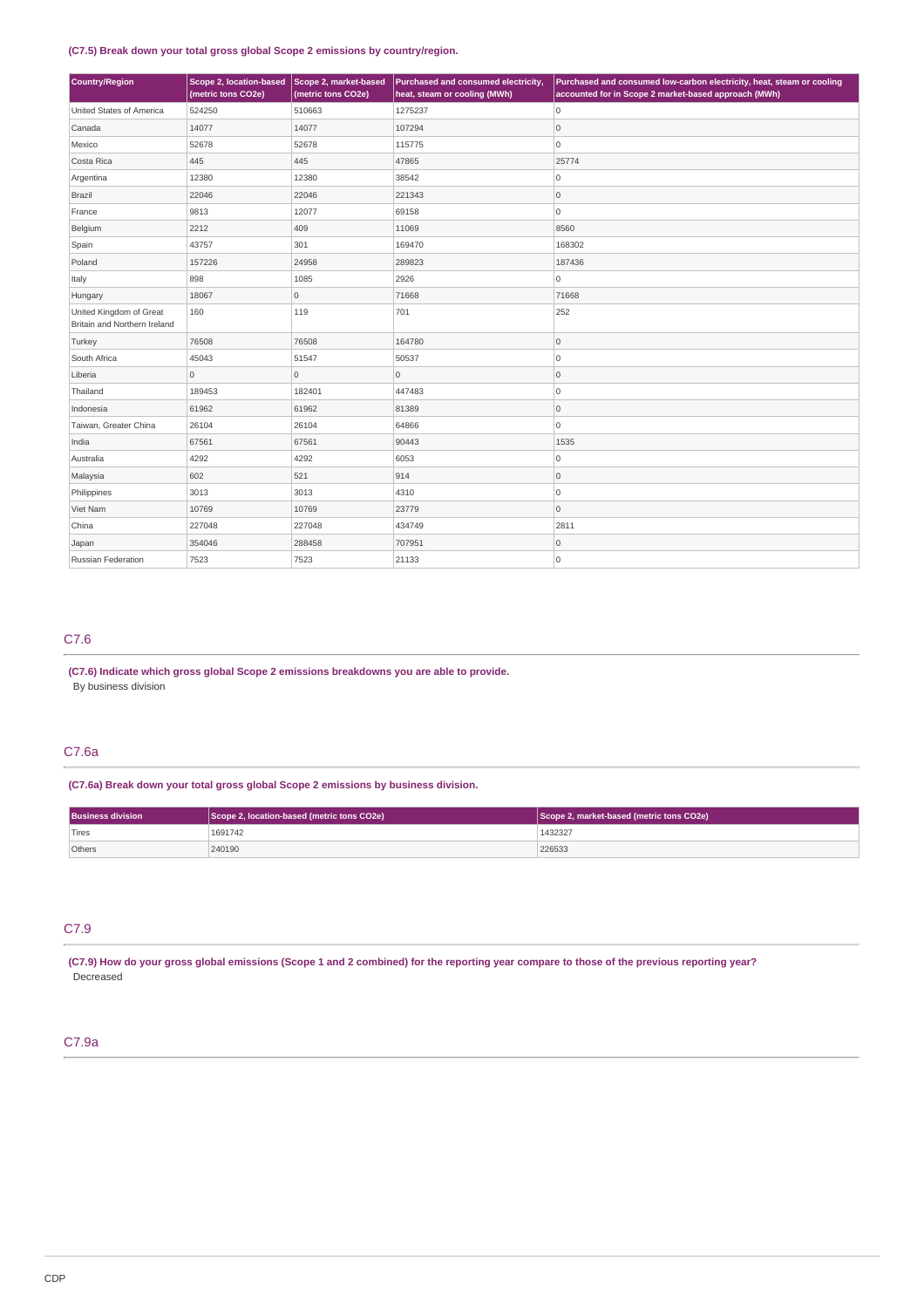### **(C7.9a) Identify the reasons for any change in your gross global emissions (Scope 1 and 2 combined), and for each of them specify how your emissions compare to the previous year.**

|                                                  | Change in<br>emissions<br>(metric tons<br>CO <sub>2e</sub> ) | <b>Direction</b><br>of change         | <b>Emissions</b><br>value<br>(percentage) | Please explain calculation                                                                                                                                                                                                                                                                                                                                                                                                                                              |
|--------------------------------------------------|--------------------------------------------------------------|---------------------------------------|-------------------------------------------|-------------------------------------------------------------------------------------------------------------------------------------------------------------------------------------------------------------------------------------------------------------------------------------------------------------------------------------------------------------------------------------------------------------------------------------------------------------------------|
| Change in<br>renewable<br>energy<br>consumption  | 173408                                                       | Decreased 4.4                         |                                           | Our 5 plants in Poland, Hungary, Belgium and the U.K. have switched 100% of its electricity to renewable energy and 2MW solar power at Aiken plant in<br>the U.S started its operation, resulting in a total CO2 reduction of 173,408 tCO2e. Therefore, the same amount which is equivalent to 4.4% was reduced<br>from 2019. (-173,408 / 3,946,290) * 100 = -4.4% *Previous year(2019) Scope 1 + 2 emission was 3,946,290 tCO2e                                        |
| Other<br>emissions<br>reduction<br>activities    | 79444                                                        | Decreased 2                           |                                           | We reduced 79,444 tonnes as a result of energy-saving activities in 2020. Since Scope 1 and 2 emissions were 3,946,290 tonnes the previous year, that<br>represents a 2.0% reduction from 2019. (-79444/3946290) * 100 = -2.0% *Previous year(2019) Scope 1 + 2 emission was 3,946,290 tCO2e                                                                                                                                                                            |
| Divestment                                       |                                                              | $<$ Not<br>Applicable<br>5            |                                           |                                                                                                                                                                                                                                                                                                                                                                                                                                                                         |
| Acquisitions                                     |                                                              | $<$ Not<br>Applicable<br>$\mathbf{r}$ |                                           |                                                                                                                                                                                                                                                                                                                                                                                                                                                                         |
| Mergers                                          |                                                              | $<$ Not<br>Applicable                 |                                           |                                                                                                                                                                                                                                                                                                                                                                                                                                                                         |
| Change in<br>output                              | 560877                                                       | Decreased 14.2                        |                                           | In 2020, due to the impact of COVID-19, the production volume decreased and the associated Scope 1 and 2 emissions decreased by 560,877 tonnes. (-<br>560877/3946290) * 100 = -14.2% *Previous year(2019) Scope 1 + 2 emission was 3,946,290 tCO2e                                                                                                                                                                                                                      |
| Change in<br>methodology                         | 15782                                                        | Decreased 0.4                         |                                           | Electricity emission factors was updated to the latest figures. The values on the left was difference between Scope1 + 2(Market-based) emission in 2020<br>with the latest electricity emission factors and that with the factors of previous year. (-15782/3946290) * 100 = -1.92% *Introduction of renewable<br>electricity in 6 plants written in the first column was excluded from this calculation * Previous year(2019) Scope 1 + 2 emission was 3,946,290 tCO2e |
| Change in<br>boundary                            |                                                              | $<$ Not<br>Applicable                 |                                           |                                                                                                                                                                                                                                                                                                                                                                                                                                                                         |
| Change in<br>physical<br>operating<br>conditions |                                                              | $<$ Not<br>Applicable                 |                                           |                                                                                                                                                                                                                                                                                                                                                                                                                                                                         |
| Unidentified                                     |                                                              | $<$ Not<br>Applicable                 |                                           |                                                                                                                                                                                                                                                                                                                                                                                                                                                                         |
| Other                                            | 45611                                                        | Increased                             | 1.2                                       | Due to changes in the composition of energy sources, impacts of located production variation, etc. (45611/3946290) * 100 = 1.2% (i.e. an 1.2% increase<br>in emissions) * Previous year(2019) Scope $1 + 2$ emission was 3,946,290 tCO2e                                                                                                                                                                                                                                |

# C7.9b

### **(C7.9b) Are your emissions performance calculations in C7.9 and C7.9a based on a location-based Scope 2 emissions figure or a market-based Scope 2 emissions figure?**

Market-based

# C8. Energy

# C8.1

**(C8.1) What percentage of your total operational spend in the reporting year was on energy?** More than 0% but less than or equal to 5%

# C8.2

# **(C8.2) Select which energy-related activities your organization has undertaken.**

|                                                    | Indicate whether your organization undertook this energy-related activity in the reporting year |
|----------------------------------------------------|-------------------------------------------------------------------------------------------------|
| Consumption of fuel (excluding feedstocks)         | Yes                                                                                             |
| Consumption of purchased or acquired electricity   | Yes                                                                                             |
| Consumption of purchased or acquired heat          | N <sub>0</sub>                                                                                  |
| Consumption of purchased or acquired steam         | Yes                                                                                             |
| Consumption of purchased or acquired cooling       | N <sub>0</sub>                                                                                  |
| Generation of electricity, heat, steam, or cooling | Yes                                                                                             |

# C8.2a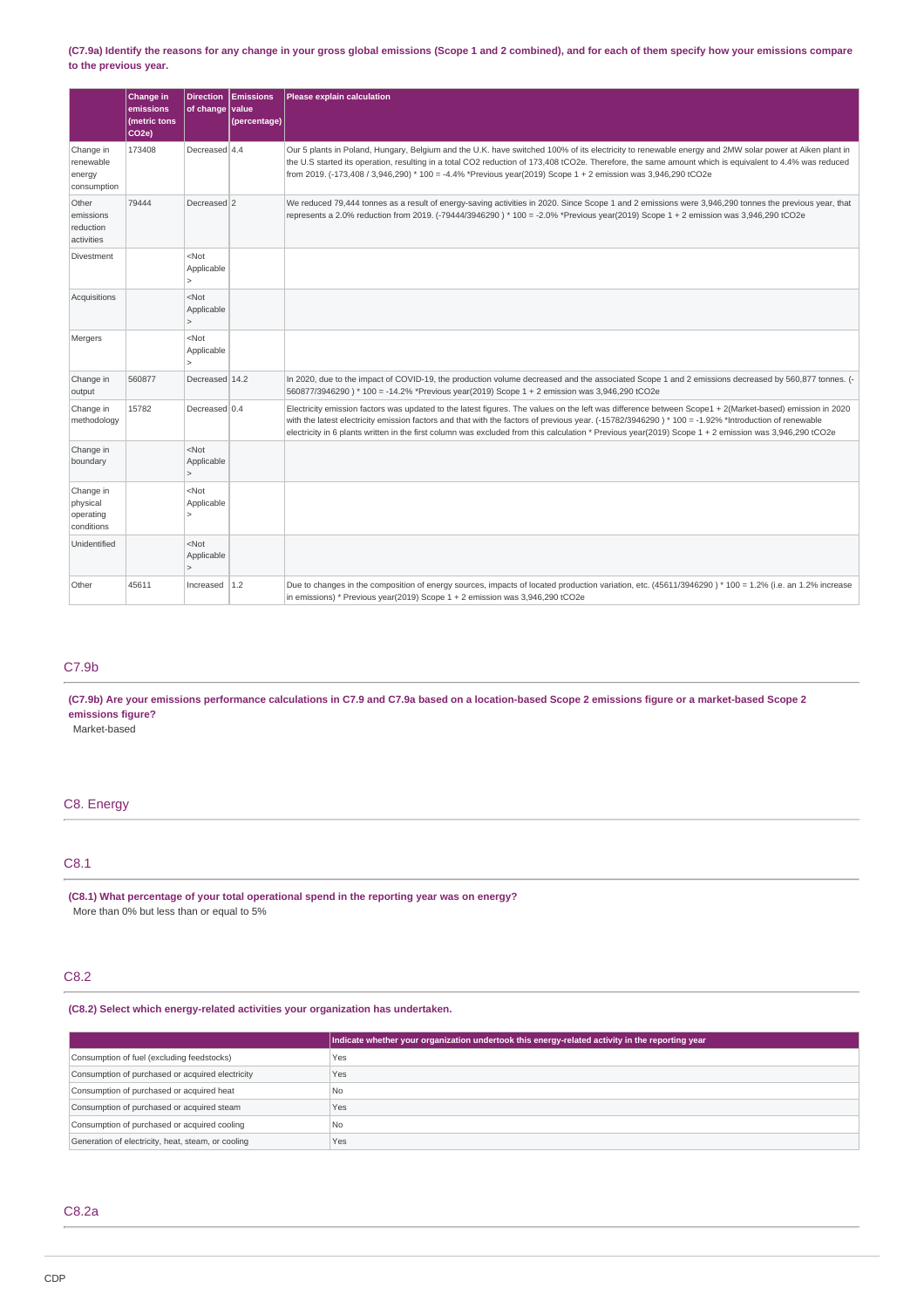### **(C8.2a) Report your organization's energy consumption totals (excluding feedstocks) in MWh.**

|                                                                              | <b>Heating value</b>      | MWh from renewable sources | MWh from non-renewable sources | Total (renewable and non-renewable) MWh |
|------------------------------------------------------------------------------|---------------------------|----------------------------|--------------------------------|-----------------------------------------|
| LHV (lower heating value) 25774<br>Consumption of fuel (excluding feedstock) |                           |                            | 6094130                        | 6119904                                 |
| Consumption of purchased or acquired electricity                             | <not applicable=""></not> | 440563                     | 3747836                        | 4188400                                 |
| Consumption of purchased or acquired heat                                    | <not applicable=""></not> | <not applicable=""></not>  | <not applicable=""></not>      | <not applicable=""></not>               |
| Consumption of purchased or acquired steam                                   | <not applicable=""></not> |                            | 330856                         | 330856                                  |
| Consumption of purchased or acquired cooling                                 | <not applicable=""></not> | <not applicable=""></not>  | <not applicable=""></not>      | <not applicable=""></not>               |
| Consumption of self-generated non-fuel renewable energy                      | <not applicable=""></not> | 20414                      | <not applicable=""></not>      | 20414                                   |
| Total energy consumption                                                     | <not applicable=""></not> | 486751                     | 10172823                       | 10659574                                |

# C8.2b

# **(C8.2b) Select the applications of your organization's consumption of fuel.**

|                                                         | Indicate whether your organization undertakes this fuel application |
|---------------------------------------------------------|---------------------------------------------------------------------|
| Consumption of fuel for the generation of electricity   | Yes                                                                 |
| Consumption of fuel for the generation of heat          | Yes                                                                 |
| Consumption of fuel for the generation of steam         | Yes                                                                 |
| Consumption of fuel for the generation of cooling       | l No                                                                |
| Consumption of fuel for co-generation or tri-generation | Yes                                                                 |

# C8.2c

**Fuels (excluding feedstocks)**

**(C8.2c) State how much fuel in MWh your organization has consumed (excluding feedstocks) by fuel type.**

| Petrol                                                                                                                                                                                                                                                                                                                                                                             |
|------------------------------------------------------------------------------------------------------------------------------------------------------------------------------------------------------------------------------------------------------------------------------------------------------------------------------------------------------------------------------------|
| <b>Heating value</b><br>LHV (lower heating value)                                                                                                                                                                                                                                                                                                                                  |
| Total fuel MWh consumed by the organization<br>4328                                                                                                                                                                                                                                                                                                                                |
| MWh fuel consumed for self-generation of electricity<br>0                                                                                                                                                                                                                                                                                                                          |
| MWh fuel consumed for self-generation of heat<br>4328                                                                                                                                                                                                                                                                                                                              |
| MWh fuel consumed for self-generation of steam<br>0                                                                                                                                                                                                                                                                                                                                |
| MWh fuel consumed for self-generation of cooling<br><not applicable=""></not>                                                                                                                                                                                                                                                                                                      |
| MWh fuel consumed for self-cogeneration or self-trigeneration<br>0                                                                                                                                                                                                                                                                                                                 |
| <b>Emission factor</b><br>2.27                                                                                                                                                                                                                                                                                                                                                     |
| Unit<br>kg CO2e per liter                                                                                                                                                                                                                                                                                                                                                          |
| <b>Emissions factor source</b><br>"Facilities in Japan: Japan Ministry of the Environment, Law Concerning the Promotion of the Measures to Cope with Global Warming, Superceded by Revision of the Act<br>on Promotion of Global Warming Countermeasures (2005 Amendment) Others: The Greenhouse Gas Protocol: A Corporate Accounting and Reporting Standard (Revised<br>Edition)" |
| <b>Comment</b><br>Including Biogasoline                                                                                                                                                                                                                                                                                                                                            |
| <b>Fuels (excluding feedstocks)</b><br>Kerosene                                                                                                                                                                                                                                                                                                                                    |
| <b>Heating value</b><br>LHV (lower heating value)                                                                                                                                                                                                                                                                                                                                  |
| Total fuel MWh consumed by the organization<br>3611                                                                                                                                                                                                                                                                                                                                |
| MWh fuel consumed for self-generation of electricity<br>0                                                                                                                                                                                                                                                                                                                          |
|                                                                                                                                                                                                                                                                                                                                                                                    |

# **MWh fuel consumed for self-generation of heat** 3611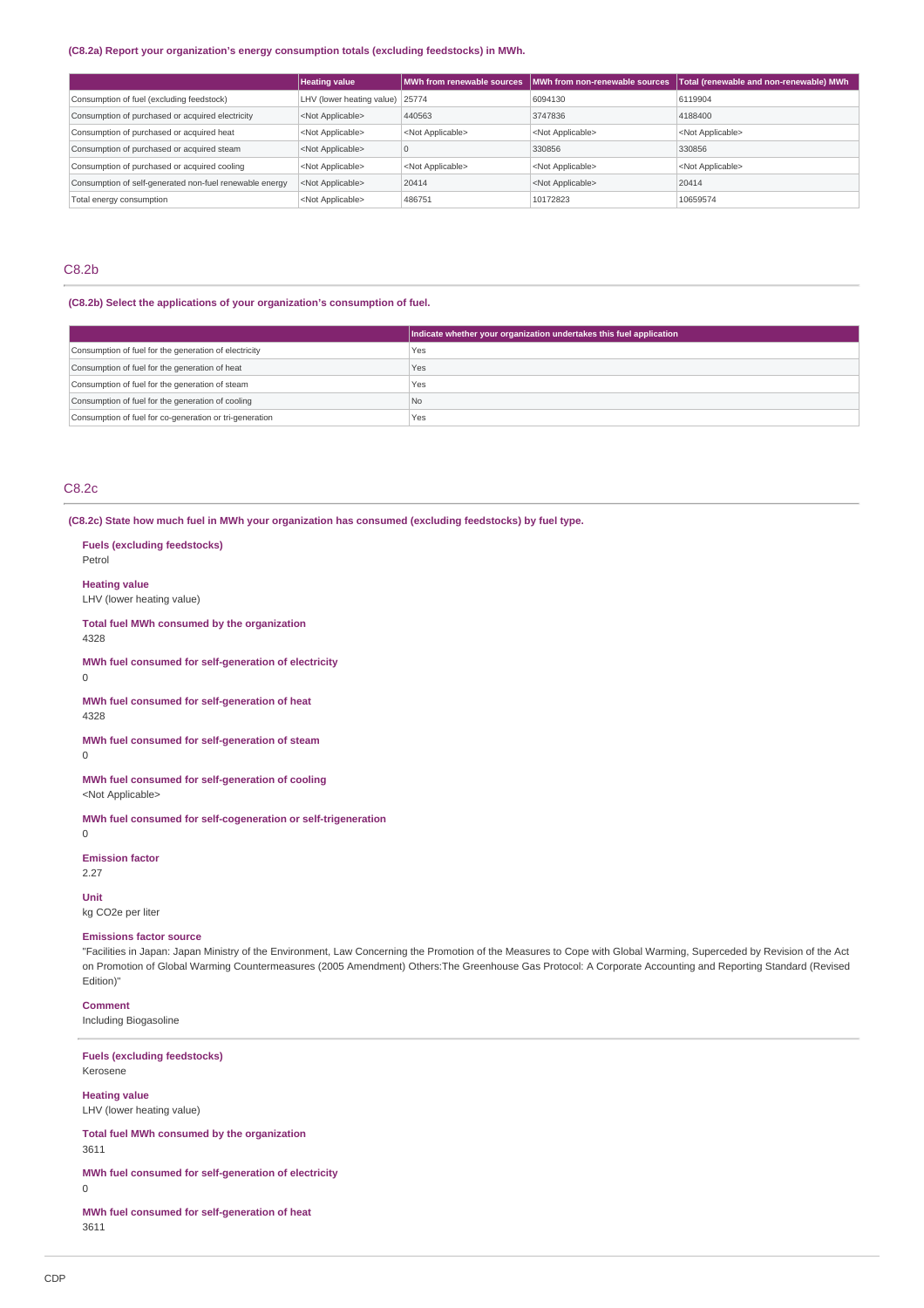**MWh fuel consumed for self-generation of steam** 0

#### **MWh fuel consumed for self-generation of cooling** <Not Applicable>

**MWh fuel consumed for self-cogeneration or self-trigeneration**

 $\overline{0}$ 

**Emission factor** 2.49

**Unit** kg CO2e per liter

#### **Emissions factor source**

"Facilities in Japan: Japan Ministry of the Environment, Law Concerning the Promotion of the Measures to Cope with Global Warming, Superseded by Revision of the Act on Promotion of Global Warming Countermeasures (2005 Amendment) Others: The Greenhouse Gas Protocol: A Corporate Accounting and Reporting Standard (Revised Edition)"

#### **Comment**

**Fuels (excluding feedstocks)** Diesel

# **Heating value**

LHV (lower heating value)

**Total fuel MWh consumed by the organization** 97831

**MWh fuel consumed for self-generation of electricity** 48915

**MWh fuel consumed for self-generation of heat** 39132

**MWh fuel consumed for self-generation of steam** 9783

**MWh fuel consumed for self-generation of cooling** <Not Applicable>

**MWh fuel consumed for self-cogeneration or self-trigeneration** 0

**Emission factor** 2.67

**Unit** kg CO2e per liter

#### **Emissions factor source**

"Facilities in Japan: Japan Ministry of the Environment, Law Concerning the Promotion of the Measures to Cope with Global Warming, Superseded by Revision of the Act on Promotion of Global Warming Countermeasures (2005 Amendment) Others: The Greenhouse Gas Protocol: A Corporate Accounting and Reporting Standard (Revised Edition)"

### **Comment**

#### **Fuels (excluding feedstocks)** Fuel Oil Number 4

**Heating value**

HHV (higher heating value)

**Total fuel MWh consumed by the organization** 42137

**MWh fuel consumed for self-generation of electricity**

**MWh fuel consumed for self-generation of heat**

 $\Omega$ 

 $\Omega$ 

**MWh fuel consumed for self-generation of steam** 42137

**MWh fuel consumed for self-generation of cooling** <Not Applicable>

**MWh fuel consumed for self-cogeneration or self-trigeneration**

 $\Omega$ 

**Emission factor**

2.71

**Unit** kg CO2e per liter

**Emissions factor source**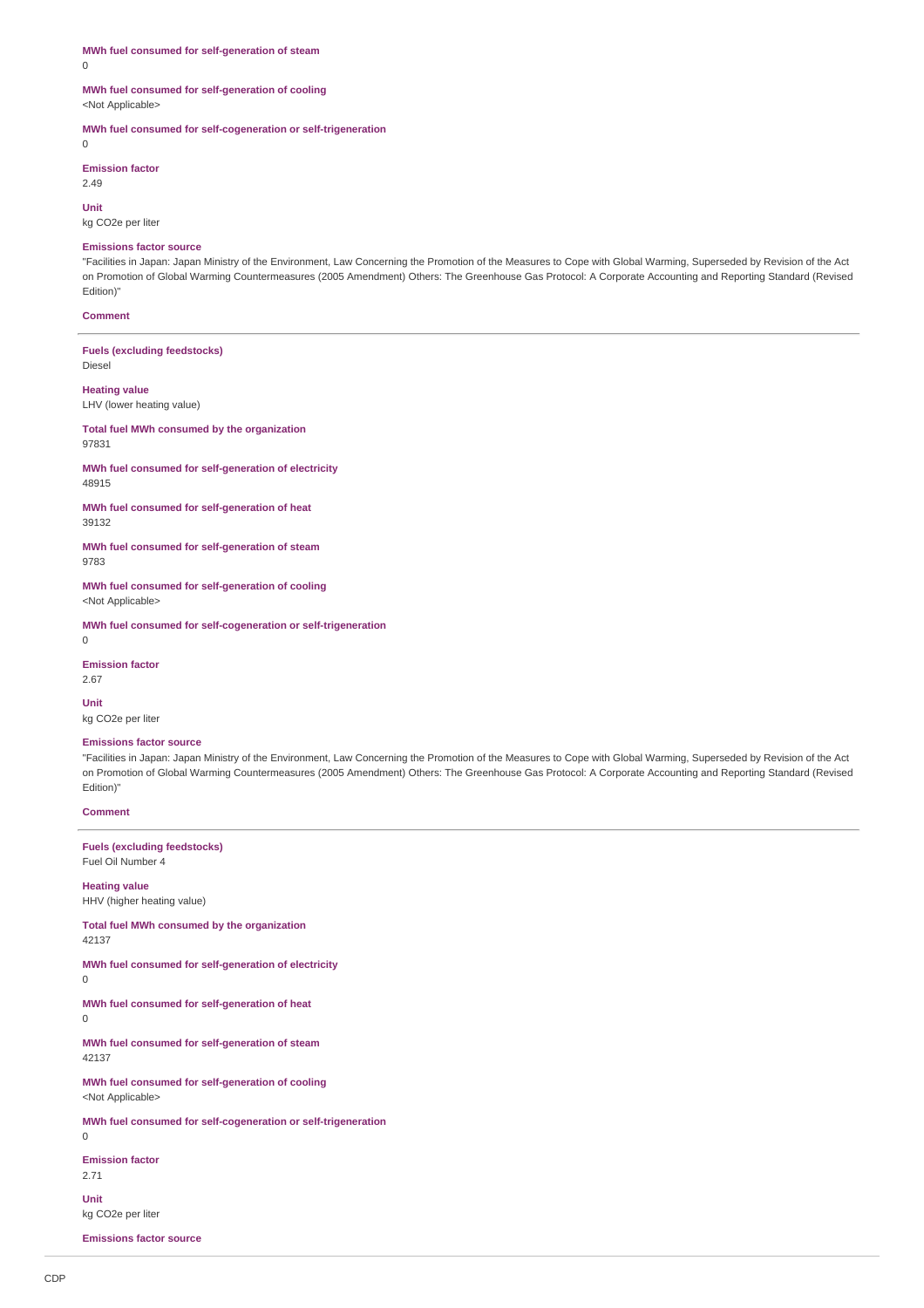Japan Ministry of the Environment, Law Concerning the Promotion of the Measures to Cope with Global Warming, Superseded by Revision of the Act on Promotion of Global Warming Countermeasures (2005 Amendment)

#### **Comment**

We put information about Heavy Oil A as Fuel Oil No.4

**Fuels (excluding feedstocks)** Fuel Oil Number 6

# **Heating value**

HHV (higher heating value)

**Total fuel MWh consumed by the organization** 140049

#### **MWh fuel consumed for self-generation of electricity**  $\cap$

**MWh fuel consumed for self-generation of heat**

 $\Omega$ 

**MWh fuel consumed for self-generation of steam** 140049

**MWh fuel consumed for self-generation of cooling** <Not Applicable>

**MWh fuel consumed for self-cogeneration or self-trigeneration**

**Emission factor** 3

 $\Omega$ 

**Unit**

# kg CO2e per liter

### **Emissions factor source**

Japan Ministry of the Environment, Law Concerning the Promotion of the Measures to Cope with Global Warming, Superseded by Revision of the Act on Promotion of Global Warming Countermeasures (2005 Amendment)

#### **Comment**

We put information about Heavy Oil B/C as Fuel Oil No.6

#### **Fuels (excluding feedstocks)** Liquefied Petroleum Gas (LPG)

### **Heating value** HHV (higher heating value)

**Total fuel MWh consumed by the organization**

### 124075

**MWh fuel consumed for self-generation of electricity**

 $\Omega$ 

### **MWh fuel consumed for self-generation of heat**

124075

**MWh fuel consumed for self-generation of steam** 0

**MWh fuel consumed for self-generation of cooling** <Not Applicable>

**MWh fuel consumed for self-cogeneration or self-trigeneration**

#### **Emission factor**

2.71

#### **Unit**

0

metric tons CO2e per metric ton

### **Emissions factor source**

"Facilities in Japan: Japan Ministry of the Environment, Law Concerning the Promotion of the Measures to Cope with Global Warming, Superseded by Revision of the Act on Promotion of Global Warming Countermeasures (2005 Amendment) Others: The Greenhouse Gas Protocol: A Corporate Accounting and Reporting Standard (Revised Edition)"

### **Comment**

### **Fuels (excluding feedstocks)** Liquefied Natural Gas (LNG)

# **Heating value**

LHV (lower heating value)

**Total fuel MWh consumed by the organization** 377172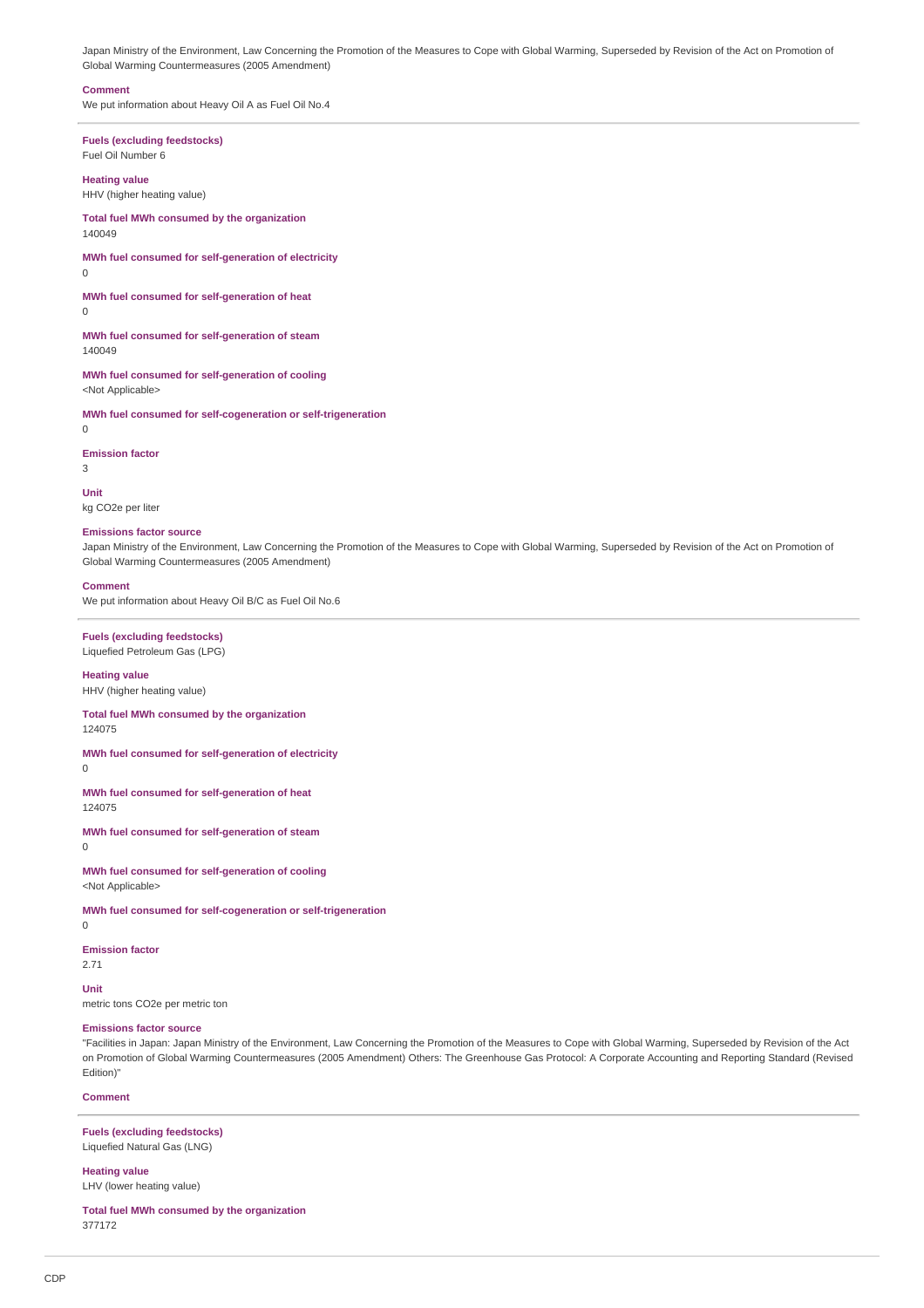**MWh fuel consumed for self-generation of electricity** 0

### **MWh fuel consumed for self-generation of heat** 29060

**MWh fuel consumed for self-generation of steam** 116241

**MWh fuel consumed for self-generation of cooling** <Not Applicable>

**MWh fuel consumed for self-cogeneration or self-trigeneration** 231870

### **Emission factor**

3

**Unit**

metric tons CO2e per metric ton

### **Emissions factor source**

Japan Ministry of the Environment, Law Concerning the Promotion of the Measures to Cope with Global Warming, Superseded by Revision of the Act on Promotion of Global Warming Countermeasures (2005 Amendment)

### **Comment**

**Fuels (excluding feedstocks)** Town Gas

**Heating value** LHV (lower heating value)

**Total fuel MWh consumed by the organization** 958868

**MWh fuel consumed for self-generation of electricity**  $\Omega$ 

**MWh fuel consumed for self-generation of heat** 77420

**MWh fuel consumed for self-generation of steam** 309680

**MWh fuel consumed for self-generation of cooling** <Not Applicable>

**MWh fuel consumed for self-cogeneration or self-trigeneration** 571768

**Emission factor**

2.23

**Unit** metric tons CO2e per m3

#### **Emissions factor source**

"Facilities in Japan: Japan Ministry of the Environment, Law Concerning the Promotion of the Measures to Cope with Global Warming, Superseded by Revision of the Act on Promotion of Global Warming Countermeasures (2005 Amendment) Others: The Greenhouse Gas Protocol: A Corporate Accounting and Reporting Standard (Revised Edition)"

### **Comment**

**Fuels (excluding feedstocks)** Natural Gas

**Heating value** LHV (lower heating value)

**Total fuel MWh consumed by the organization** 3937976

**MWh fuel consumed for self-generation of electricity** 0

**MWh fuel consumed for self-generation of heat** 698491

**MWh fuel consumed for self-generation of steam** 2793965

**MWh fuel consumed for self-generation of cooling** <Not Applicable>

**MWh fuel consumed for self-cogeneration or self-trigeneration** 445520

**Emission factor** 1.89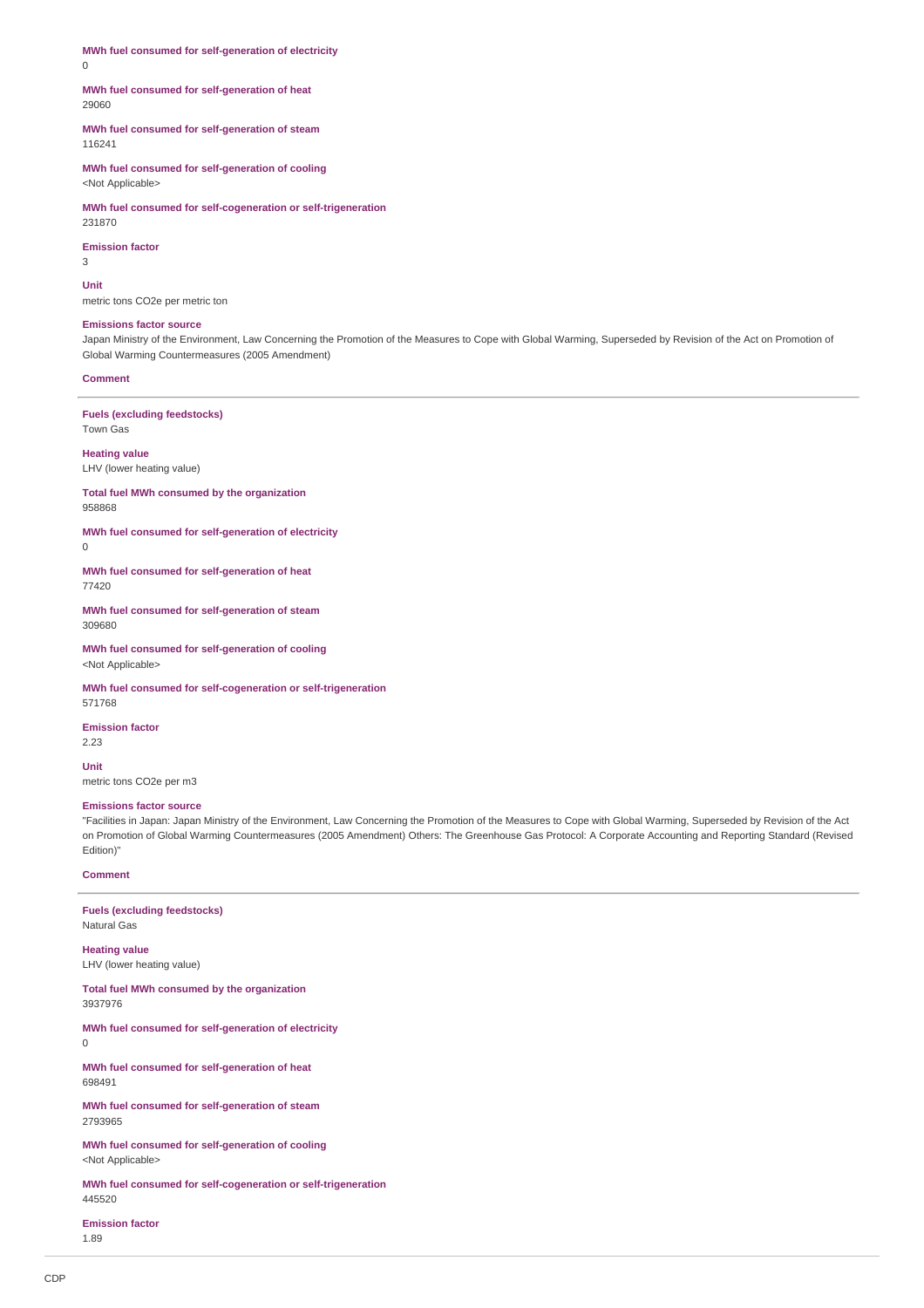#### **Unit**

metric tons CO2e per m3

#### **Emissions factor source**

"Facilities in Japan: Japan Ministry of the Environment, Law Concerning the Promotion of the Measures to Cope with Global Warming, Superseded by Revision of the Act on Promotion of Global Warming Countermeasures (2005 Amendment) Others: The Greenhouse Gas Protocol: A Corporate Accounting and Reporting Standard (Revised Edition)"

#### **Comment**

Coal

**Fuels (excluding feedstocks)**

**Heating value**

LHV (lower heating value)

**Total fuel MWh consumed by the organization** 93887

**MWh fuel consumed for self-generation of electricity**

0

**MWh fuel consumed for self-generation of heat**  $\Omega$ 

**MWh fuel consumed for self-generation of steam** 93887

**MWh fuel consumed for self-generation of cooling** <Not Applicable>

**MWh fuel consumed for self-cogeneration or self-trigeneration**

 $\overline{0}$ 

#### **Emission factor**

2.13

**Unit** metric tons CO2 per metric ton

#### **Emissions factor source**

The Greenhouse Gas Protocol: A Corporate Accounting and Reporting Standard (Revised Edition): Anthracite, Brown coal briquettes, Sub bituminous coal, Other bituminous coal

### **Comment**

**Fuels (excluding feedstocks)** Other, please specify (Carbon fuel oil)

**Heating value** HHV (higher heating value)

#### **Total fuel MWh consumed by the organization** 314197

**MWh fuel consumed for self-generation of electricity** 61924

**MWh fuel consumed for self-generation of heat** 252273

**MWh fuel consumed for self-generation of steam**  $\Omega$ 

**MWh fuel consumed for self-generation of cooling** <Not Applicable>

**MWh fuel consumed for self-cogeneration or self-trigeneration**

0

**Emission factor** 3.3

**Unit** metric tons CO2e per metric ton

#### **Emissions factor source**

Measured value of carbon content ratio of the fuel

### **Comment**

Information of "carbon fuel oil" is shown in this row

**Fuels (excluding feedstocks)** Wood Pellets

**Heating value** LHV (lower heating value)

**Total fuel MWh consumed by the organization** 25774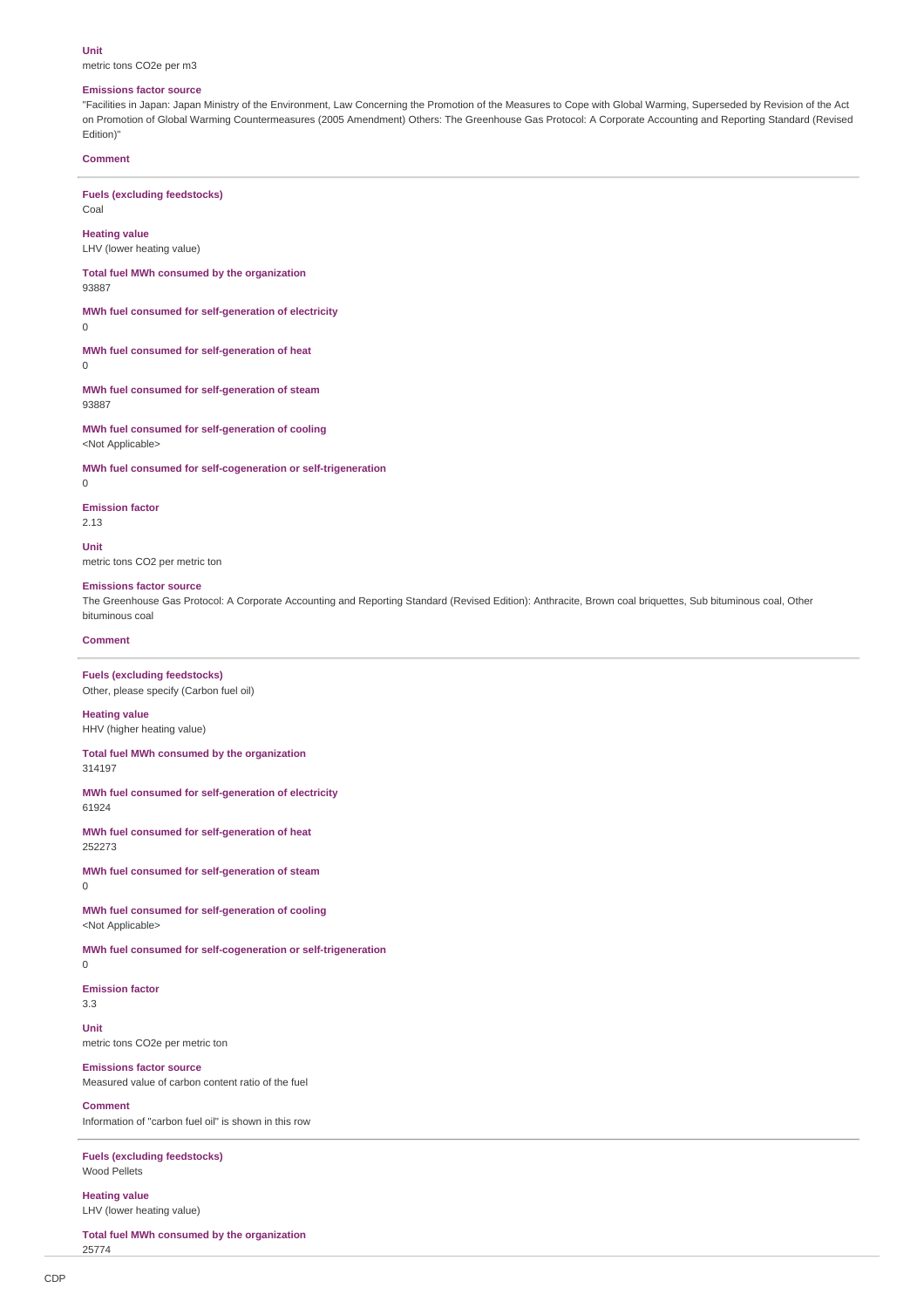**MWh fuel consumed for self-generation of electricity**

 $\Omega$ 

### **MWh fuel consumed for self-generation of heat**

 $\Omega$ 

**MWh fuel consumed for self-generation of steam** 25774

**MWh fuel consumed for self-generation of cooling** <Not Applicable>

**MWh fuel consumed for self-cogeneration or self-trigeneration**

0

**Emission factor**

 $\cap$ **Unit**

metric tons CO2e per metric ton

#### **Emissions factor source**

GHG protocol "Emission Factors from Cross-Sector Tools"

#### **Comment**

According to the GHG protocol "Emission Factors from Cross-Sector Tools, the emission factor is 1.7472. But we consider the biomass fuel as renewable/low carbon source and exclude from calculation of the Scope1.

### C8.2d

**(C8.2d) Provide details on the electricity, heat, steam, and cooling your organization has generated and consumed in the reporting year.**

|                    | (MWh)   | Total Gross generation   Generation that is consumed by the<br>organization (MWh) | (MWh) | Gross generation from renewable sources Generation from renewable sources that is consumed by the<br>organization (MWh) |
|--------------------|---------|-----------------------------------------------------------------------------------|-------|-------------------------------------------------------------------------------------------------------------------------|
| Electricity 589586 |         | 557631                                                                            | 20414 | 20414                                                                                                                   |
| Heat               | 991235  | 991235                                                                            |       |                                                                                                                         |
| Steam              | 3346174 | 3346174                                                                           | 20455 | 20455                                                                                                                   |
| Cooling 0          |         |                                                                                   |       |                                                                                                                         |

# C8.2e

**(C8.2e) Provide details on the electricity, heat, steam, and/or cooling amounts that were accounted for at a zero emission factor in the market-based Scope 2 figure reported in C6.3.**

#### **Sourcing method**

Other, please specify (Off-grid energy consumption from an on-site installation or through a direct line to an off-site generator owned by another company)

**Low-carbon technology type**

Biomass

**Country/area of consumption of low-carbon electricity, heat, steam or cooling** Costa Rica

#### **MWh consumed accounted for at a zero emission factor**

25774

# **Comment**

### **Sourcing method**

Green electricity products (e.g. green tariffs) from an energy supplier, supported by energy attribute certificates

# **Low-carbon technology type**

Other, please specify (Breakdown of the source is unknown)

# **Country/area of consumption of low-carbon electricity, heat, steam or cooling**

Belgium **MWh consumed accounted for at a zero emission factor**

8560

### **Comment**

#### **Sourcing method**

Green electricity products (e.g. green tariffs) from an energy supplier, supported by energy attribute certificates

# **Low-carbon technology type**

Other, please specify (Breakdown of the source is unknown)

**Country/area of consumption of low-carbon electricity, heat, steam or cooling** Spain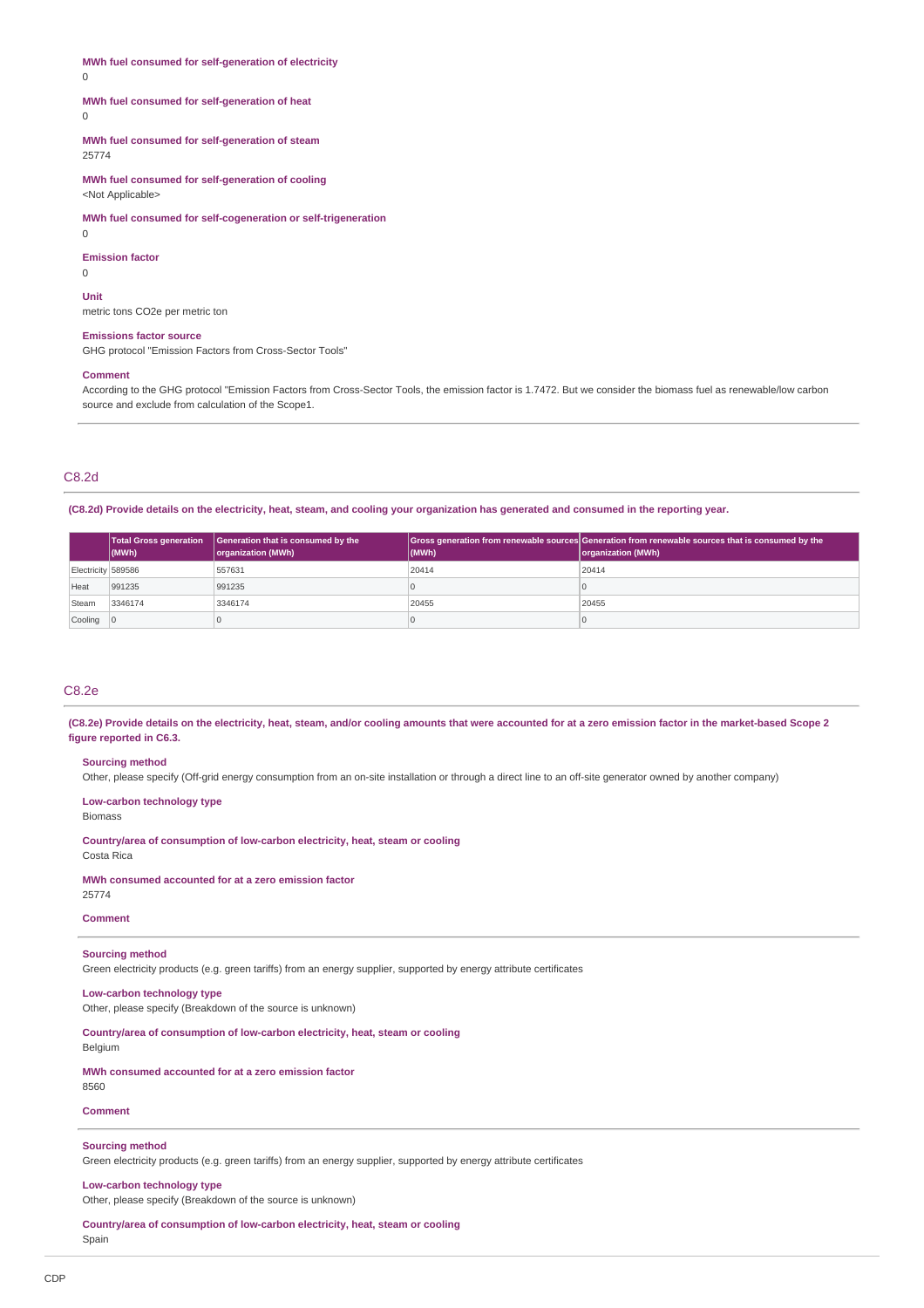| MWh consumed accounted for at a zero emission factor<br>168302                                                                                       |
|------------------------------------------------------------------------------------------------------------------------------------------------------|
| <b>Comment</b>                                                                                                                                       |
| <b>Sourcing method</b><br>Green electricity products (e.g. green tariffs) from an energy supplier, supported by energy attribute certificates        |
| Low-carbon technology type<br>Other, please specify (Breakdown of the source is unknown)                                                             |
| Countrylarea of consumption of low-carbon electricity, heat, steam or cooling<br>Poland                                                              |
| MWh consumed accounted for at a zero emission factor<br>187436                                                                                       |
| <b>Comment</b>                                                                                                                                       |
| <b>Sourcing method</b><br>Green electricity products (e.g. green tariffs) from an energy supplier, supported by energy attribute certificates        |
| Low-carbon technology type<br>Other, please specify (Breakdown of the source is unknown)                                                             |
| Country/area of consumption of low-carbon electricity, heat, steam or cooling<br>Hungary                                                             |
| MWh consumed accounted for at a zero emission factor<br>71668                                                                                        |
| <b>Comment</b>                                                                                                                                       |
| <b>Sourcing method</b><br>Green electricity products (e.g. green tariffs) from an energy supplier, supported by energy attribute certificates        |
| Low-carbon technology type<br>Other, please specify (Breakdown of the source is unknown)                                                             |
| Countrylarea of consumption of low-carbon electricity, heat, steam or cooling<br>United Kingdom of Great Britain and Northern Ireland                |
| MWh consumed accounted for at a zero emission factor<br>252                                                                                          |
| <b>Comment</b>                                                                                                                                       |
| <b>Sourcing method</b><br>Power purchase agreement (PPA) with on-site/off-site generator owned by a third party with no grid transfers (direct line) |
| Low-carbon technology type<br>Solar                                                                                                                  |
| Country/area of consumption of low-carbon electricity, heat, steam or cooling<br>India                                                               |
| MWh consumed accounted for at a zero emission factor<br>1535                                                                                         |
| <b>Comment</b>                                                                                                                                       |
| <b>Sourcing method</b><br>Power purchase agreement (PPA) with on-site/off-site generator owned by a third party with no grid transfers (direct line) |
| Low-carbon technology type<br>Solar                                                                                                                  |
| Countrylarea of consumption of low-carbon electricity, heat, steam or cooling<br>China                                                               |
| MWh consumed accounted for at a zero emission factor<br>2811                                                                                         |
| Comment                                                                                                                                              |
|                                                                                                                                                      |

# C9. Additional metrics

# C9.1

**(C9.1) Provide any additional climate-related metrics relevant to your business.**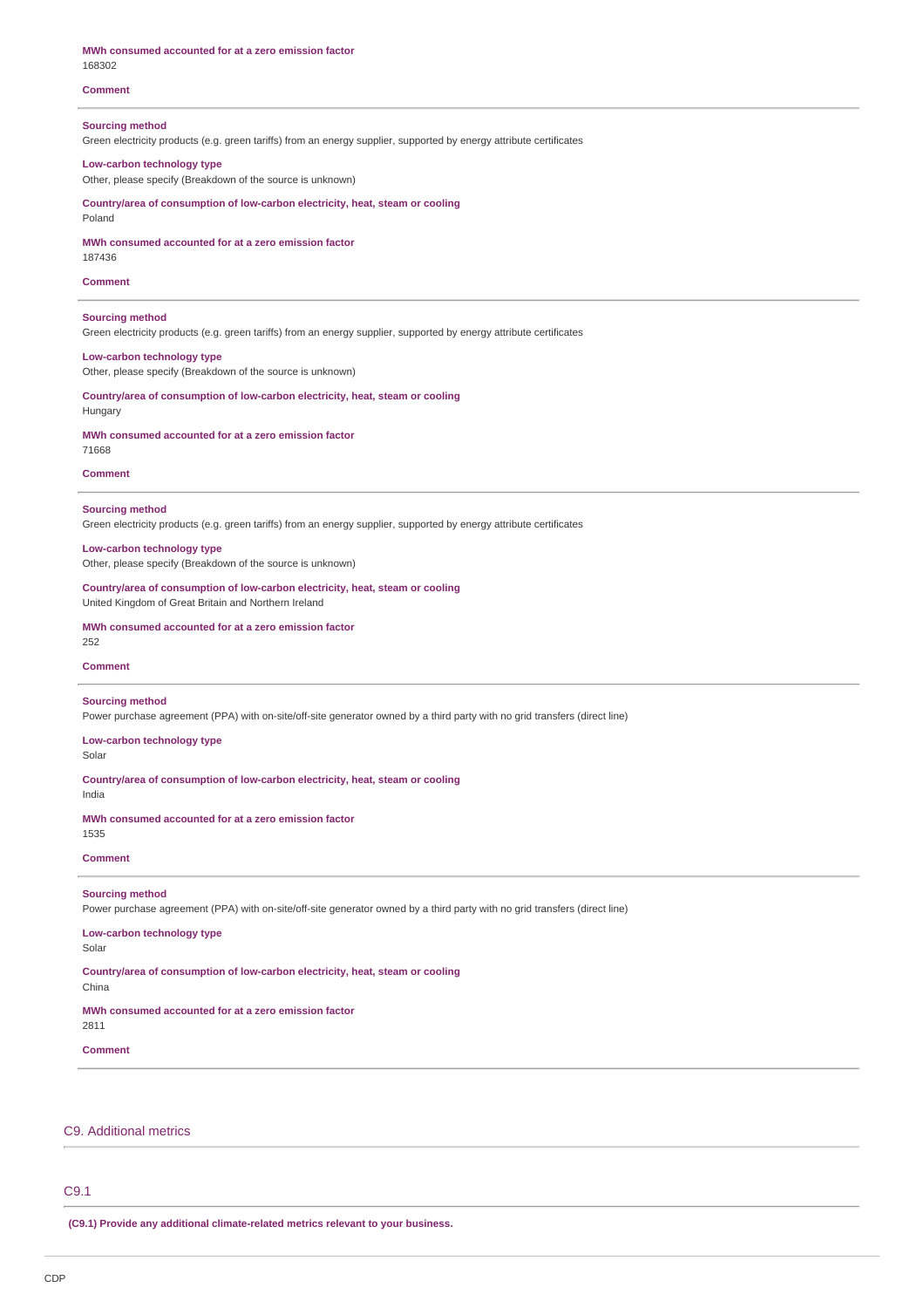# C10.1

**(C10.1) Indicate the verification/assurance status that applies to your reported emissions.**

|                                          | Verification/assurance status                          |
|------------------------------------------|--------------------------------------------------------|
| Scope 1                                  | Third-party verification or assurance process in place |
| Scope 2 (location-based or market-based) | Third-party verification or assurance process in place |
| Scope 3                                  | Third-party verification or assurance process in place |

# C10.1a

**(C10.1a) Provide further details of the verification/assurance undertaken for your Scope 1 emissions, and attach the relevant statements.**

**Verification or assurance cycle in place** Annual process

**Status in the current reporting year** Complete

**Type of verification or assurance** Limited assurance

**Attach the statement** Third-party Assurance of Environmental and Social Data 2020.pdf

**Page/ section reference** Please refer to the page.6/6 for the actual value

**Relevant standard** ISO14064-3

**Proportion of reported emissions verified (%)** 100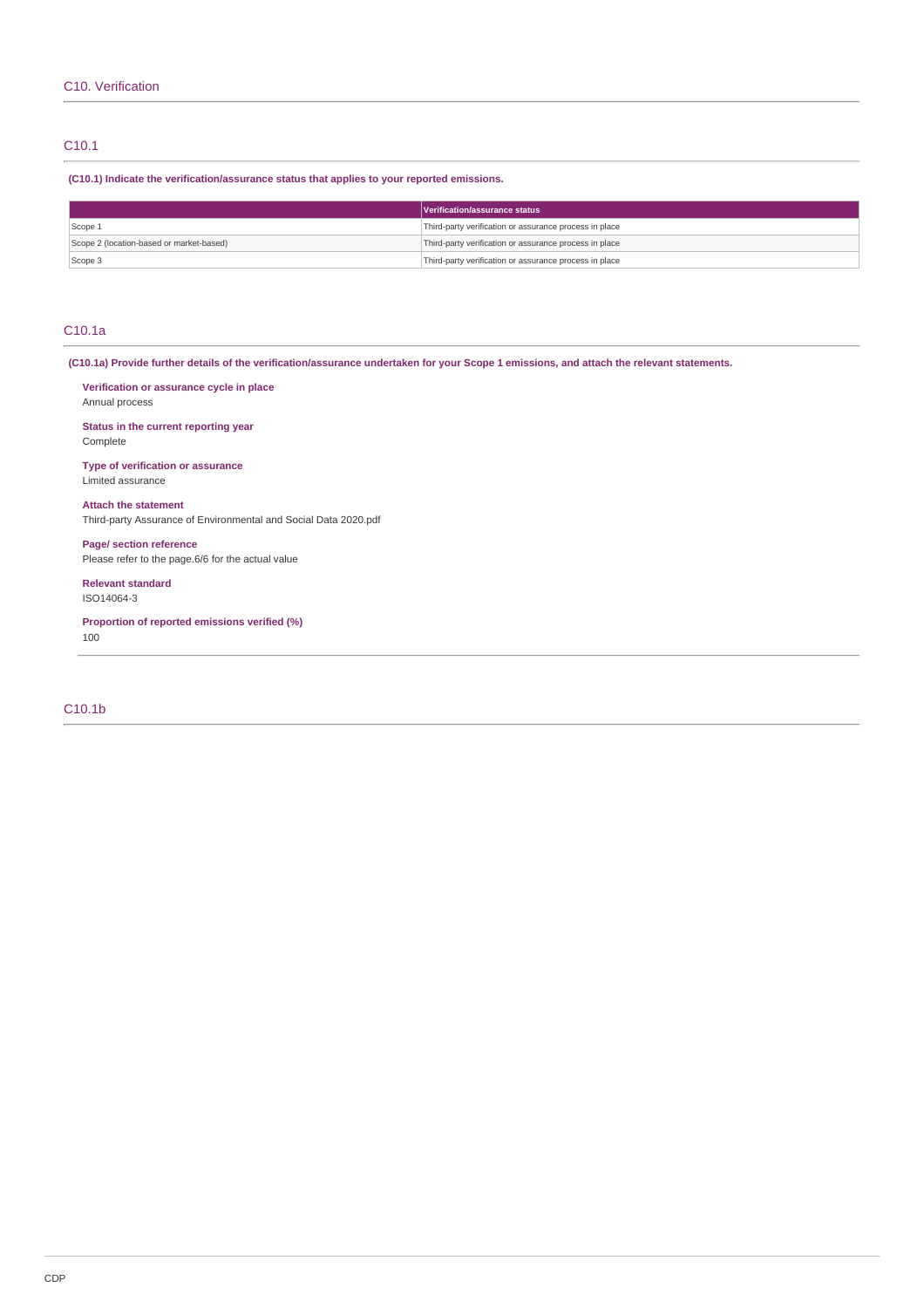#### **(C10.1b) Provide further details of the verification/assurance undertaken for your Scope 2 emissions and attach the relevant statements.**

**Scope 2 approach** Scope 2 location-based

**Verification or assurance cycle in place** Annual process

**Status in the current reporting year** Complete

**Type of verification or assurance** Limited assurance

**Attach the statement** Third-party Assurance of Environmental and Social Data 2020.pdf

**Page/ section reference** Please refer to the page.6/6 for the actual value

**Relevant standard** ISO14064-3

**Proportion of reported emissions verified (%)** 100

**Scope 2 approach** Scope 2 market-based

**Verification or assurance cycle in place** Annual process

**Status in the current reporting year** Complete

**Type of verification or assurance** Limited assurance

**Attach the statement** Third-party Assurance of Environmental and Social Data 2020.pdf

**Page/ section reference** Please refer to the page.6/6 for the actual value

**Relevant standard** ISO14064-3

**Proportion of reported emissions verified (%)** 100

# C10.1c

**(C10.1c) Provide further details of the verification/assurance undertaken for your Scope 3 emissions and attach the relevant statements.**

**Scope 3 category**

Scope 3: Purchased goods and services

**Verification or assurance cycle in place** Annual process

**Status in the current reporting year** Complete

**Type of verification or assurance** Limited assurance

**Attach the statement** Third-party Assurance of Environmental and Social Data 2020.pdf

**Page/section reference** It is listed on the page 6 of the assurance statement as the total amount of Scope3.

**Relevant standard** ISO14064-3

**Proportion of reported emissions verified (%)** 100

**Scope 3 category** Scope 3: Capital goods

**Verification or assurance cycle in place** Annual process

**Status in the current reporting year** Complete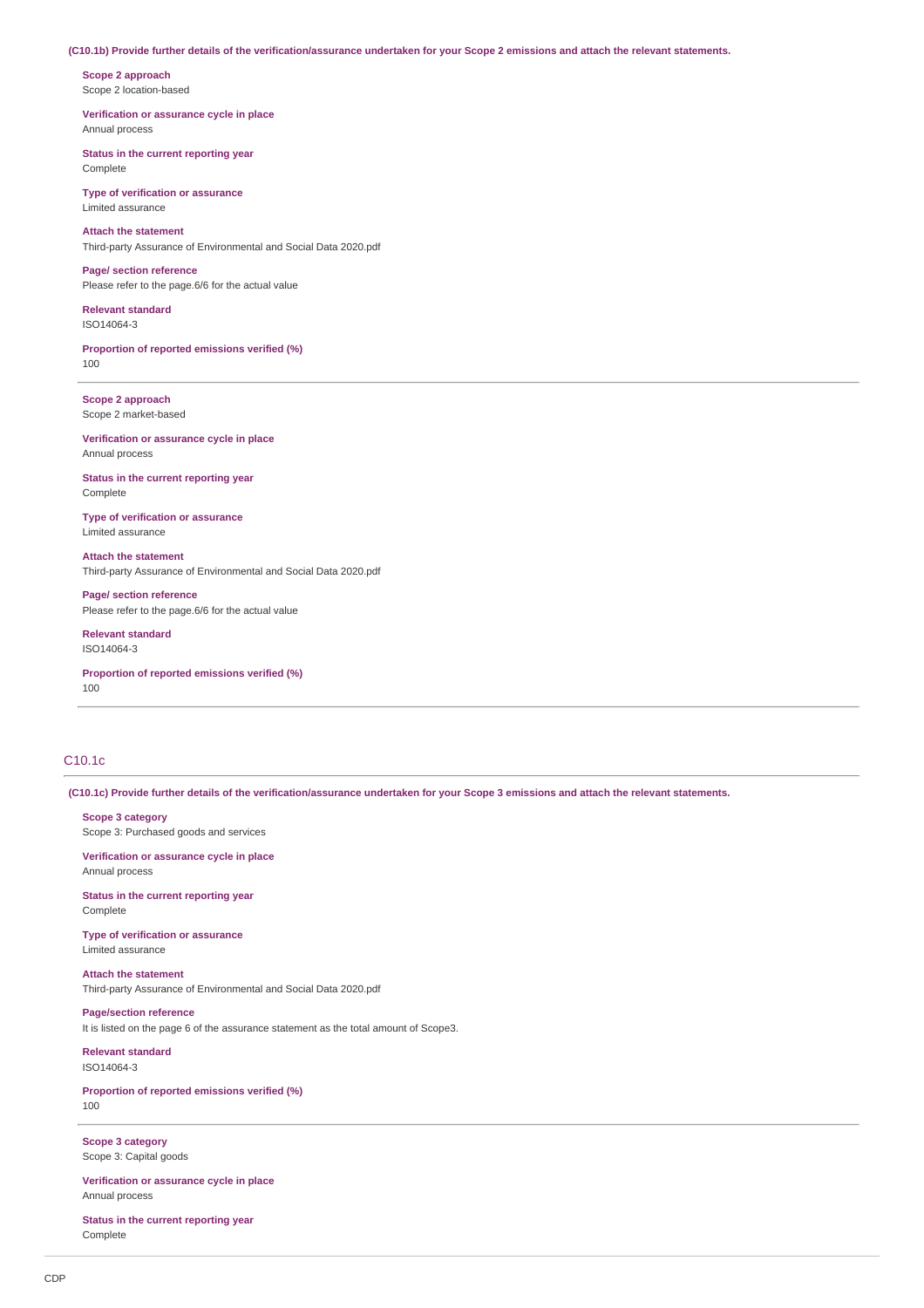#### **Type of verification or assurance** Limited assurance

**Attach the statement**

Third-party Assurance of Environmental and Social Data 2020.pdf

# **Page/section reference**

It is listed on the page 6 of the assurance statement as the total amount of Scope3.

**Relevant standard** ISO14064-3

**Proportion of reported emissions verified (%)** 100

#### **Scope 3 category**

Scope 3: Fuel and energy-related activities (not included in Scopes 1 or 2)

**Verification or assurance cycle in place** Annual process

**Status in the current reporting year** Complete

**Type of verification or assurance** Limited assurance

#### **Attach the statement**

Third-party Assurance of Environmental and Social Data 2020.pdf

### **Page/section reference**

It is listed on the page 6 of the assurance statement as the total amount of Scope3.

**Relevant standard** ISO14064-3

**Proportion of reported emissions verified (%)** 100

**Scope 3 category** Scope 3: Upstream transportation and distribution

**Verification or assurance cycle in place** Annual process

**Status in the current reporting year** Complete

#### **Type of verification or assurance** Limited assurance

**Attach the statement** Third-party Assurance of Environmental and Social Data 2020.pdf

**Page/section reference** It is listed on the page 6 of the assurance statement as the total amount of Scope3.

**Relevant standard** ISO14064-3

**Proportion of reported emissions verified (%)** 100

**Scope 3 category** Scope 3: Waste generated in operations

**Verification or assurance cycle in place** Annual process

**Status in the current reporting year** Complete

**Type of verification or assurance** Limited assurance

# **Attach the statement**

Third-party Assurance of Environmental and Social Data 2020.pdf

**Page/section reference** It is listed on the page 6 of the assurance statement as the total amount of Scope3.

**Relevant standard** ISO14064-3

**Proportion of reported emissions verified (%)** 100

**Scope 3 category** Scope 3: Business travel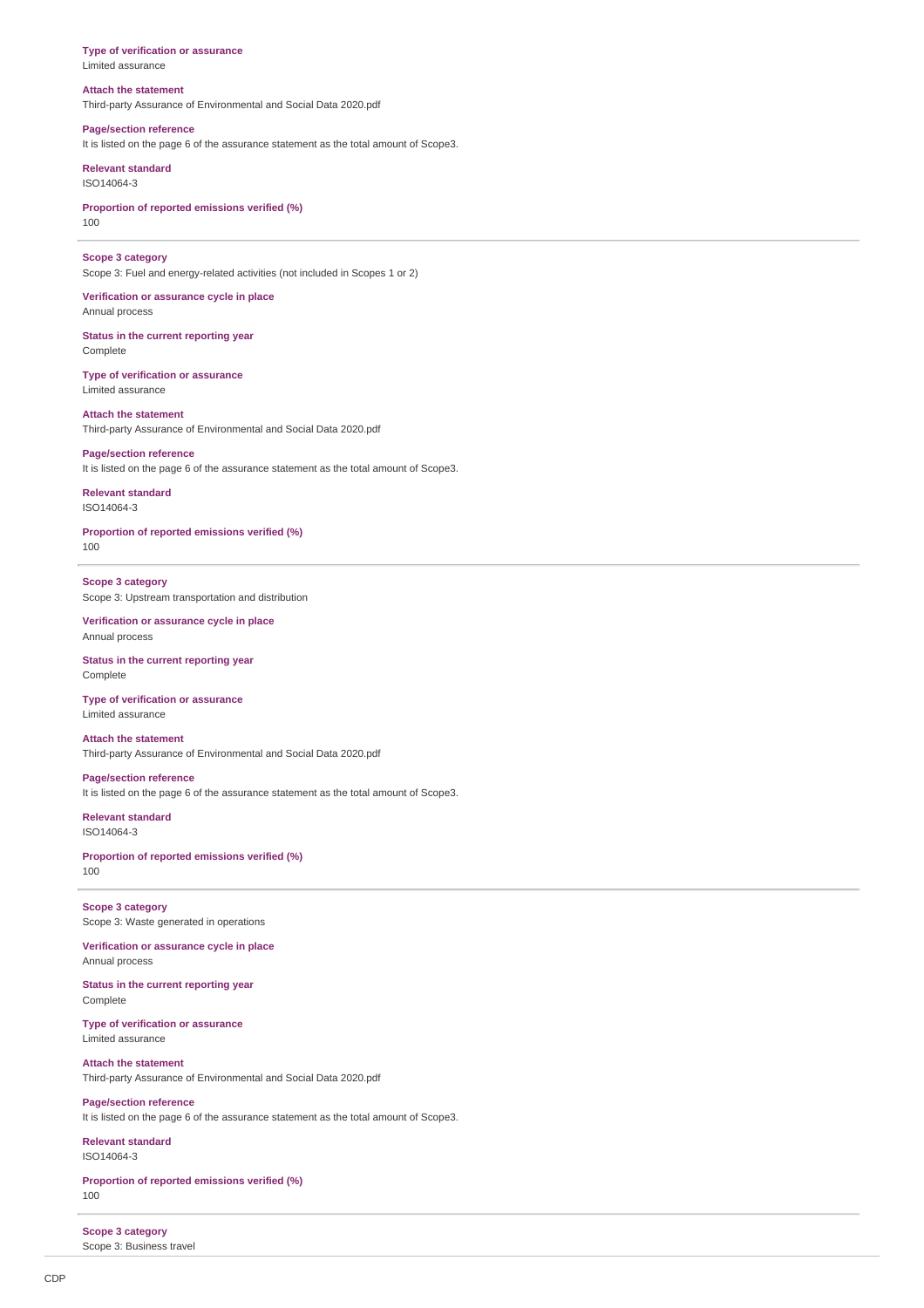**Verification or assurance cycle in place** Annual process

**Status in the current reporting year** Complete

**Type of verification or assurance** Limited assurance

**Attach the statement** Third-party Assurance of Environmental and Social Data 2020.pdf

**Page/section reference** It is listed on the page 6 of the assurance statement as the total amount of Scope3.

**Relevant standard** ISO14064-3

**Proportion of reported emissions verified (%)** 100

**Scope 3 category** Scope 3: Employee commuting

**Verification or assurance cycle in place** Annual process

**Status in the current reporting year** Complete

**Type of verification or assurance** Limited assurance

**Attach the statement** Third-party Assurance of Environmental and Social Data 2020.pdf

**Page/section reference** It is listed on the page 6 of the assurance statement as the total amount of Scope3.

**Relevant standard** ISO14064-3

**Proportion of reported emissions verified (%)** 100

**Scope 3 category** Scope 3: Downstream transportation and distribution

**Verification or assurance cycle in place** Annual process

**Status in the current reporting year** Complete

**Type of verification or assurance** Limited assurance

**Attach the statement** Third-party Assurance of Environmental and Social Data 2020.pdf

**Page/section reference** It is listed on the page 6 of the assurance statement as the total amount of Scope3.

**Relevant standard** ISO14064-3

**Proportion of reported emissions verified (%)** 100

**Scope 3 category** Scope 3: Processing of sold products

**Verification or assurance cycle in place** Annual process

**Status in the current reporting year** Complete

**Type of verification or assurance** Limited assurance

**Attach the statement** Third-party Assurance of Environmental and Social Data 2020.pdf

**Page/section reference** It is listed on the page 6 of the assurance statement as the total amount of Scope3.

**Relevant standard** ISO14064-3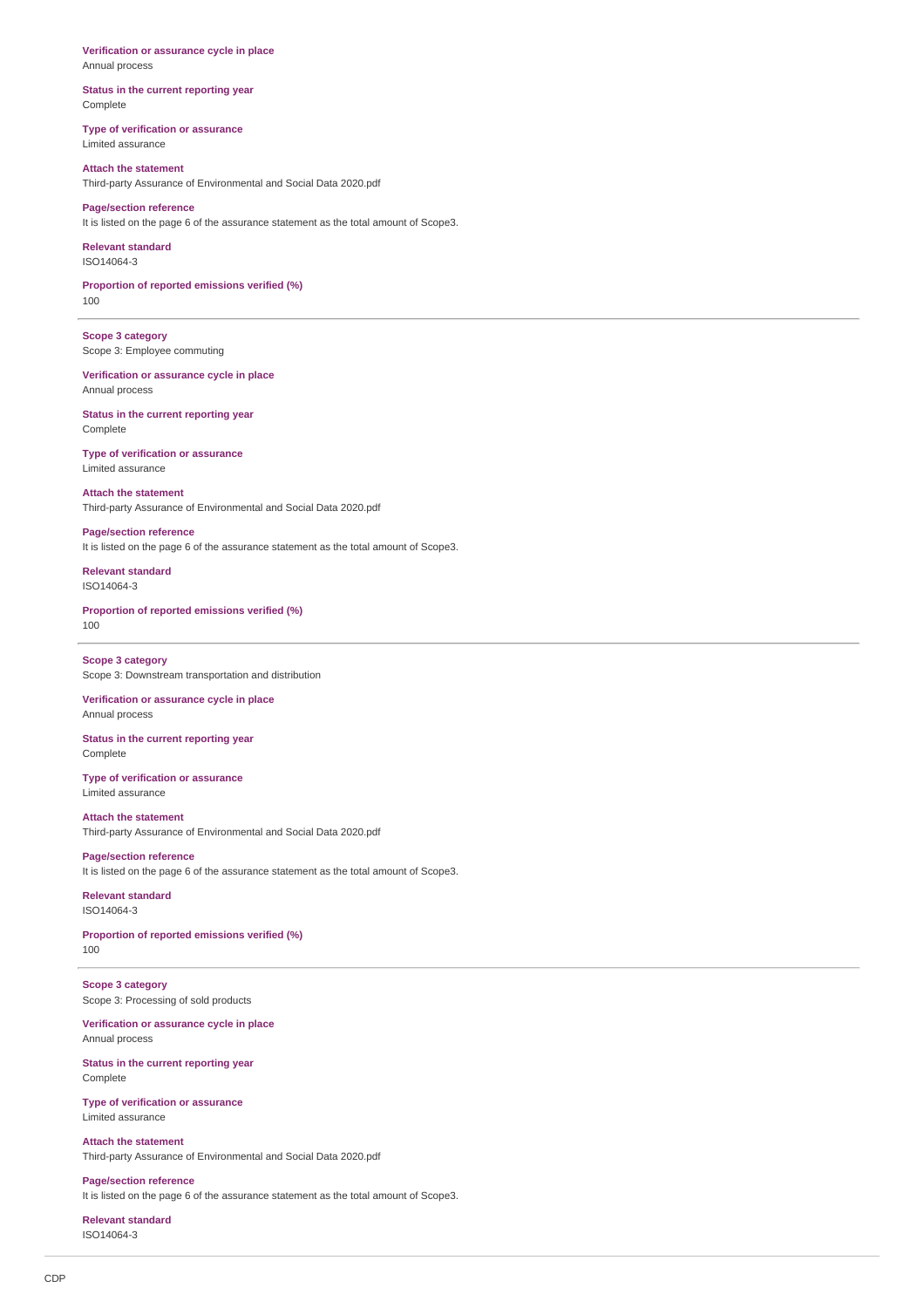**Proportion of reported emissions verified (%)** 100

**Scope 3 category** Scope 3: Use of sold products

**Verification or assurance cycle in place** Annual process

**Status in the current reporting year** Complete

**Type of verification or assurance** Limited assurance

**Attach the statement** Third-party Assurance of Environmental and Social Data 2020.pdf

**Page/section reference**

It is listed on the page 6 of the assurance statement as the total amount of Scope3.

**Relevant standard** ISO14064-3

**Proportion of reported emissions verified (%)** 100

**Scope 3 category** Scope 3: End-of-life treatment of sold products

**Verification or assurance cycle in place** Annual process

**Status in the current reporting year** Complete

**Type of verification or assurance** Limited assurance

**Attach the statement** Third-party Assurance of Environmental and Social Data 2020.pdf

**Page/section reference** It is listed on the page 6 of the assurance statement as the total amount of Scope3.

**Relevant standard** ISO14064-3

**Proportion of reported emissions verified (%)** 100

**Scope 3 category** Scope 3: Franchises

**Verification or assurance cycle in place** Annual process

**Status in the current reporting year** Complete

**Type of verification or assurance** Limited assurance

**Attach the statement** Third-party Assurance of Environmental and Social Data 2020.pdf

**Page/section reference** It is listed on the page 6 of the assurance statement as the total amount of Scope3.

**Relevant standard** ISO14064-3

**Proportion of reported emissions verified (%)** 100

C10.2

**(C10.2) Do you verify any climate-related information reported in your CDP disclosure other than the emissions figures reported in C6.1, C6.3, and C6.5?** Yes

C10.2a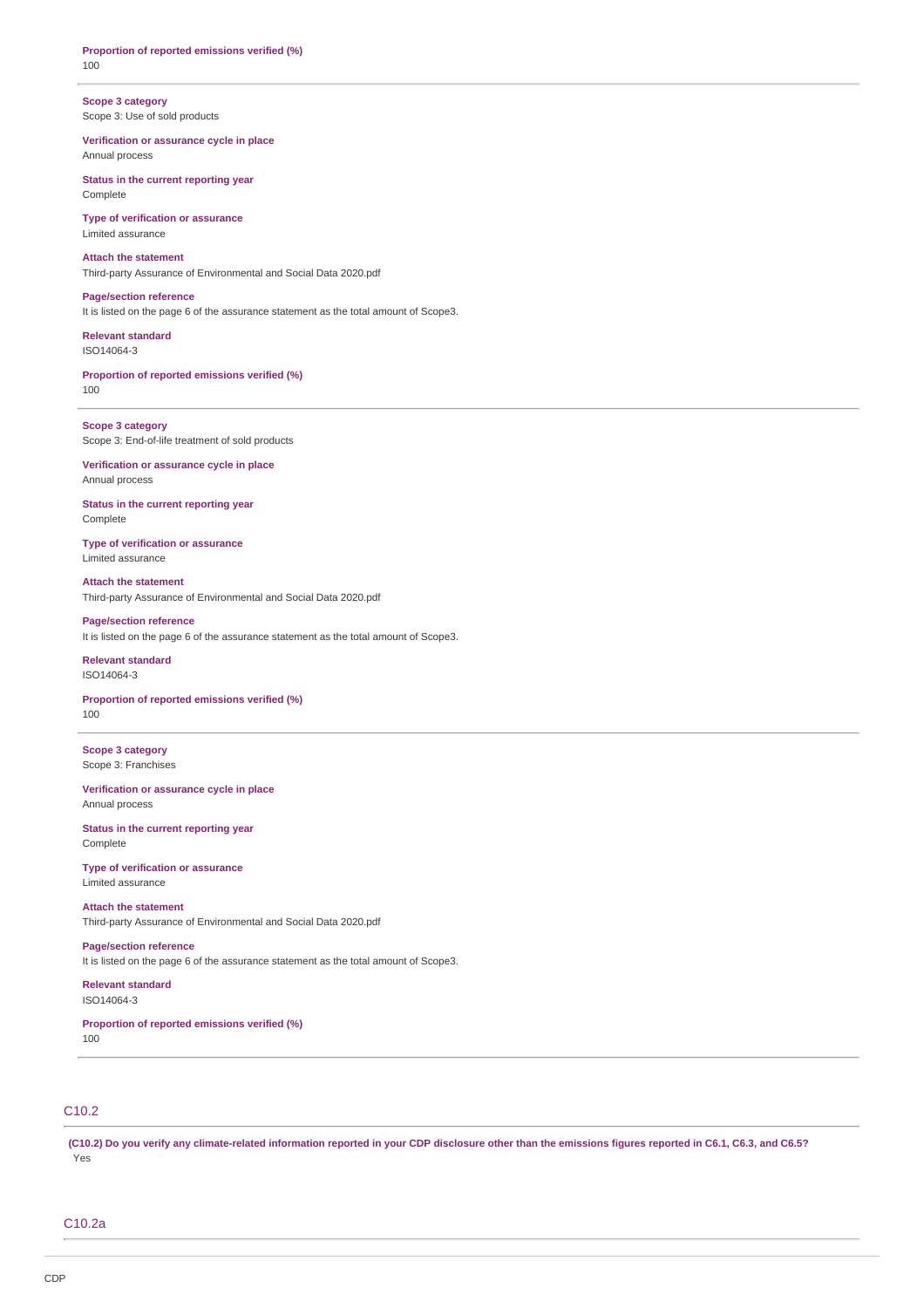### **(C10.2a) Which data points within your CDP disclosure have been verified, and which verification standards were used?**

| Disclosure module Data<br><b>verification relates</b> | <i>verified</i> | <b>Istandard</b> | Verification   Please explain                                                                                                                                    |
|-------------------------------------------------------|-----------------|------------------|------------------------------------------------------------------------------------------------------------------------------------------------------------------|
| l to                                                  |                 |                  |                                                                                                                                                                  |
| C8. Energy                                            | Energy          | <b>ISAE 3000</b> | Total energy consumption, Energy consumption (fuel) including fuel from renewable sources, Energy consumption (purchased electricity) including electricity from |
|                                                       | consumption     |                  | renewable sources, Energy consumption (purchased steam), energy consumption (self-generated renewable electricity from non-fuel sources; solar, etc.)            |

### C11. Carbon pricing

# C11.1

**(C11.1) Are any of your operations or activities regulated by a carbon pricing system (i.e. ETS, Cap & Trade or Carbon Tax)?** Yes

### C11.1a

**(C11.1a) Select the carbon pricing regulation(s) which impacts your operations.** EU ETS Japan carbon tax

# C11.1b

**(C11.1b) Complete the following table for each of the emissions trading schemes you are regulated by.**

#### **EU ETS**

**% of Scope 1 emissions covered by the ETS** 6.7

**% of Scope 2 emissions covered by the ETS**  $\Omega$ 

**Period start date** January 1 2020

**Period end date** December 31 2020

**Allowances allocated** 96334

**Allowances purchased** 2800

**Verified Scope 1 emissions in metric tons CO2e** 100652

**Verified Scope 2 emissions in metric tons CO2e** 0

**Details of ownership** Facilities we own and operate

**Comment**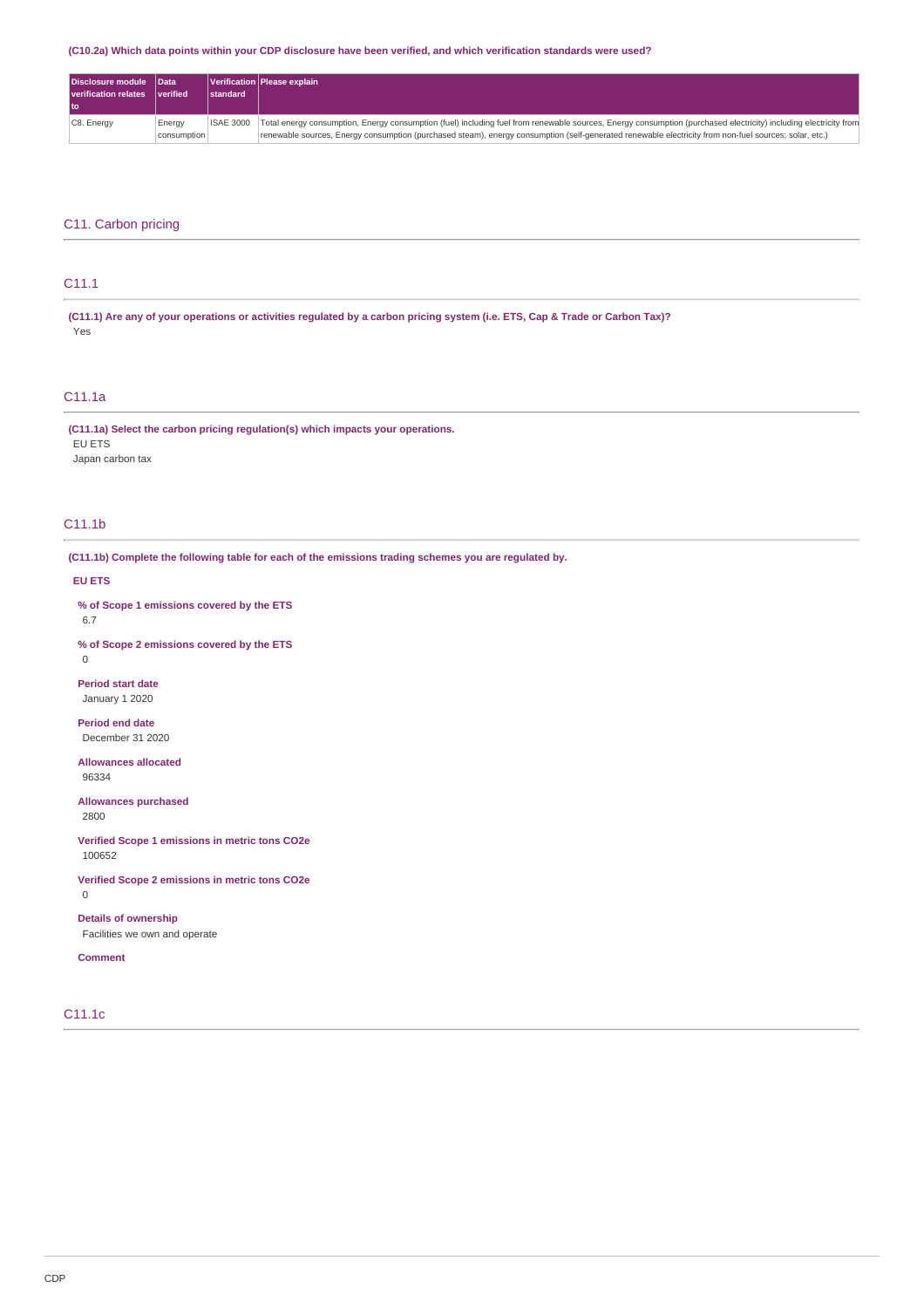#### **(C11.1c) Complete the following table for each of the tax systems you are regulated by.**

**Japan carbon tax**

**Period start date** January 1 2020

**Period end date**

December 31 2020

**% of total Scope 1 emissions covered by tax** 30

#### **Total cost of tax paid** 130543936

# **Comment**

% of emission covered by tax was calculated by Scope1 emission in Japan divided by global Scope1 emission. And total cost of tax paid was calculated by Scope1 emission in Japan multiplied Japan Carbon tax rate (289yen/tCO2e) \*In addition, the carbon tax is indirectly affect electricity price in the Scope 2.

# C11.1d

#### **(C11.1d) What is your strategy for complying with the systems you are regulated by or anticipate being regulated by?**

As a strategy to comply with the EU ETS, the Japanese carbon tax and other regulated carbon pricing systems, Bridgestone aims to minimize the additional cost of CO2 emissions and achieve the Milestone 2030 "Reduce our absolute CO2 emissions (Scope 1 and 2) by 50% by 2030 (versus 2011)", by actively and steadily promoting the reduction of CO2 emissions on a global basis.

To this end, we are promoting CO2 reduction through approaches Energy saving, Renewable energy introduction, and Enlightenment activities to raise employees' environmental awareness.

Typical energy saving initiatives are introduction of highly efficient equipment. As example in 2018, Bridgestone's Turkish affiliate Brisa Bridgestone Sabancı Lastik Sanayi ve Ticaret A.Ş.(BRISA) established a new manufacturing facility for radial tires in Aksaray Province, Turkey with investment which amounted to 300 million USD. This new plant achieved 30% energy saving and contributes to our manufacturing with less CO2 emission. We also promote the introduction of renewable energy, and have switched 100% of our electricity to renewable energy at five plants in Poland, Hungary, Belgium, and the UK, reducing CO2 emissions by 189 thousand tonnes in 2020 compared to BAU case. And in the same year, a new 2MW large-scale solar power generation system was launched at the Aiken plant in the U.S.

In addition, as part of our efforts to raise the environmental awareness of our employees, we provide not only on-site training but also continuing education using e-leaning.

# C11.2

**(C11.2) Has your organization originated or purchased any project-based carbon credits within the reporting period?** No

### C11.3

**(C11.3) Does your organization use an internal price on carbon?** Yes

# C11.3a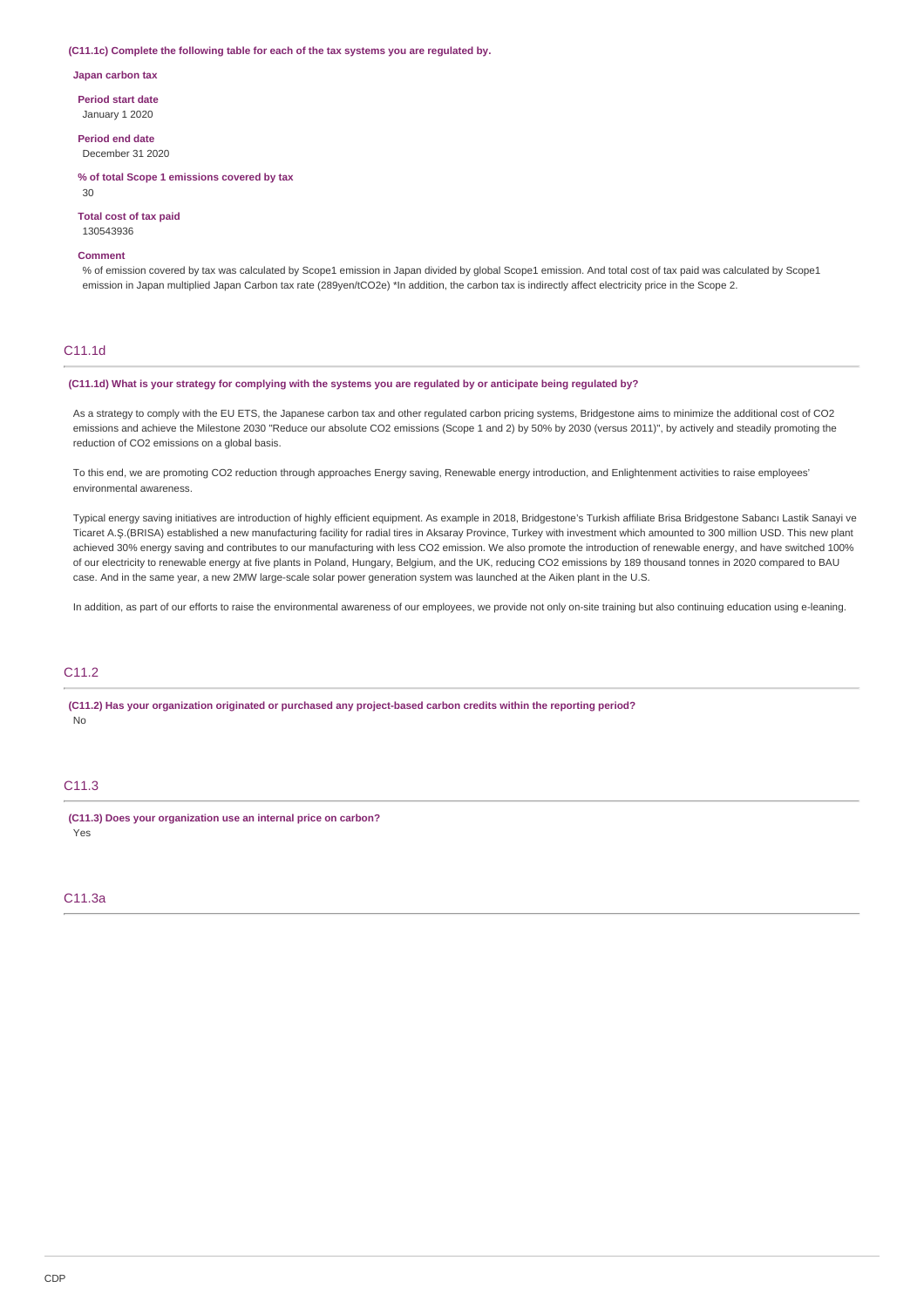#### **(C11.3a) Provide details of how your organization uses an internal price on carbon.**

### **Objective for implementing an internal carbon price** Drive energy efficiency Drive low-carbon investment

**GHG Scope**

Scope 1 Scope 2

### **Application**

Applied to decisions of investment for equipment

#### **Actual price(s) used (Currency /metric ton)** 6500

### **Variance of price(s) used**

If the actual price is available in each regional system, the price is applied preferentially. If not, the price above is utilized commonly inside company as a guide and reviewed once a year.

#### **Type of internal carbon price**

Shadow price

#### **Impact & implication**

Because the proportion of Bridgestone's CO2 emissions that are subject to EU-ETS with high carbon pricing is small( 6.7% in 2020), Bridgestone stipulates that a comprehensive evaluation including the realization of a sustainable society such as CO2 reduction should be made when making investment decisions in the internal guideline. Carbon price of CO2 emission cost is set accordingly considering business characteristics and regional situations of each business unit, however the common default value for reference is updated once a year. When it is expected that the CO2 emission impact from the investment will be large, the business unit will calculate the investment payback period including the CO2 emission cost due to carbon pricing, and use it as the basis for making decision on investment profitability.

### C12. Engagement

# C12.1

**(C12.1) Do you engage with your value chain on climate-related issues?**

Yes, our suppliers

Yes, our customers

Yes, other partners in the value chain

# C12.1a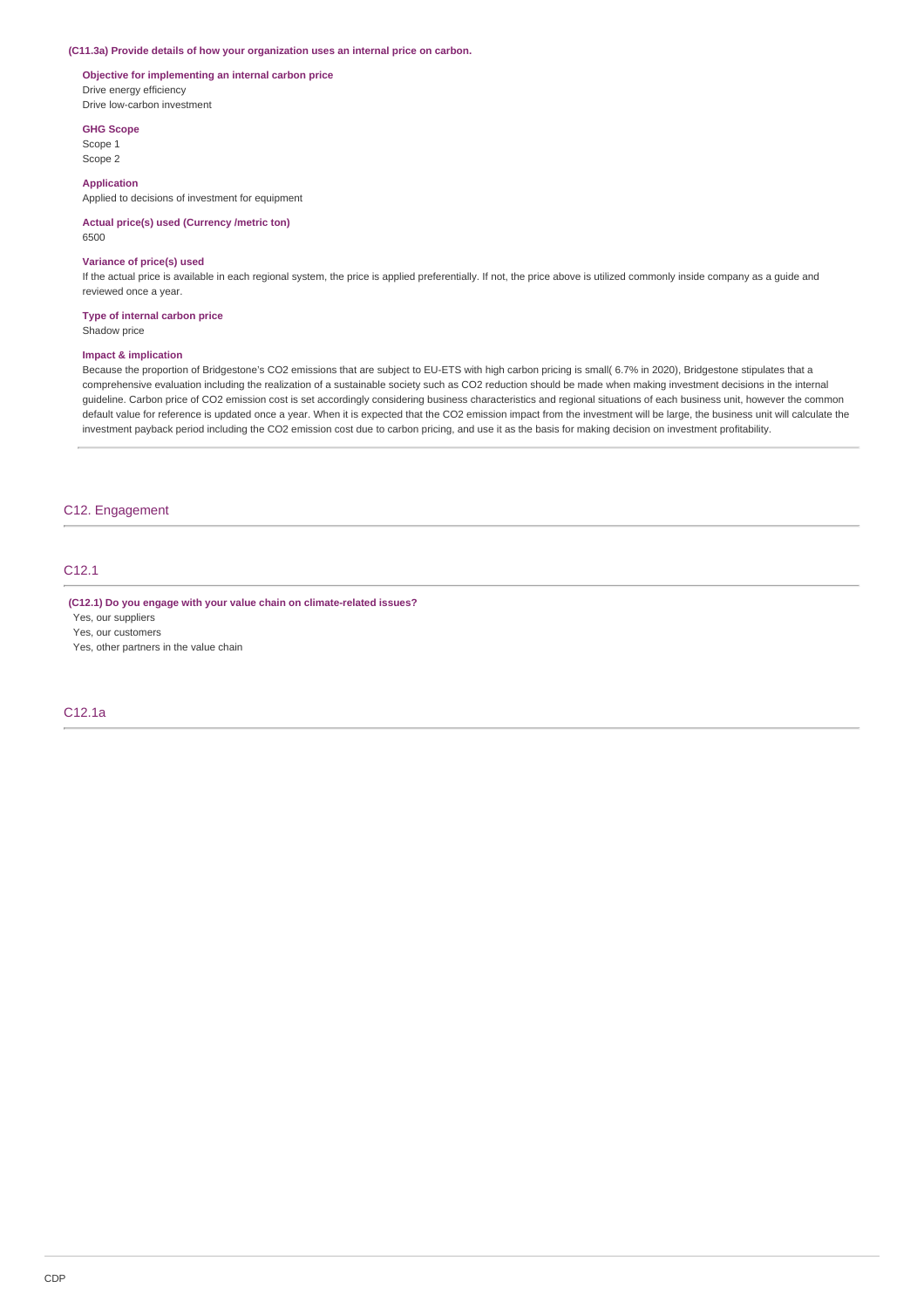#### **(C12.1a) Provide details of your climate-related supplier engagement strategy.**

#### **Type of engagement**

Engagement & incentivization (changing supplier behavior)

#### **Details of engagement**

Run an engagement campaign to educate suppliers about climate change

Other, please specify (Engaging suppliers to take the third party assessment on sustainability including environment/climate change related aspect)

**% of suppliers by number**

100

### **% total procurement spend (direct and indirect)**

100

#### **% of supplier-related Scope 3 emissions as reported in C6.5**

6

#### **Rationale for the coverage of your engagement**

Coverage: In Feb.2018, Bridgestone issued the Global Sustainable Procurement Policy which is applicable to all purchased materials and services, as well as all suppliers globally. Rationale for the coverage: The journey towards "100% sustainable materials" which is one of the Bridgestone's goals for 2050 and beyond and includes aspect of mitigation of climate related impact, will not be simple, nor can Bridgestone achieve it alone. This policy is to help identify and evaluate qualified suppliers, promote best practices, and serve as a communication and improvement tool for the industry. Bridgestone expects all of its suppliers to recognize the importance of Sustainable Procurement, and work with the Company to implement appropriate practices to create value for all stakeholders. Note: During the development of the policy, Bridgestone gained insights from external stakeholders, including international consultants, non-governmental organizations (NGOs), materials suppliers, natural rubber farmers, and key customers to ensure the policy reflects industry standards and best practices. In addition, the policy is supported by a global implementation and communication plan. Available in 12 languages, the policy will be implemented, governed and enforced regionally. As an immediate first step, Bridgestone will prioritize working closely with its employees, suppliers and customers and other industry experts to implement the policy.

#### **Impact of engagement, including measures of success**

The Global Sustainable Procurement policy defines the four major areas impacted throughout Bridgestone's supply chain: "Transparency", "Compliance", "QCD (Quality/Cost/Delivery) and Innovation", "Sustainable Procurement Practices" incorporating environmentally responsible procurement including measures for climate change, reduction of GHG emission as well as the use of energy. Through a partnership with EcoVadis, risk and performance ratings for global supply chains, Bridgestone conducts assessing suppliers' current sustainability practices, as well as the possible support needed to improve performance. The policy will be updated as necessary in response to changes in the external environment, including climate change. Since it is of utmost importance for Bridgestone to ensure that our suppliers are aware of the latest policy, we use EcoVadis as an indicator to manage the progress of supplier awareness of the policy. In addition, we monitor the results of each supplier's activities through third-party evaluations. As an indicator to confirm progress, Bridgestone focuses on the ratio of acknowledgement of the policy by suppliers. The Group has held annual conferences for suppliers to ensure full understanding of its sustainable procurement policy in multiple regions in which it operates. In the annual conferences, the Group has communicated with suppliers on four foundational elements of the policy. In 2020, 137 suppliers, which is mainly important suppliers for global and Japan business, attended the annual conference in Japan. Forty Asia Pacific suppliers and 176 China domestic suppliers attended the conference held in Singapore and China. In order to assess the increased awareness of procurement policies by suppliers through these activities, we have asked our suppliers to undergo an evaluation by EcoVadis. As of the end of 2020, acknowledgement rate of the policy his more than 99 percent of the company's Tier 1 tire material suppliers. In addition, as of March 2020, 48% of the Group's Tier 1 tire material suppliers completed the third-party assessment with EcoVadis. Of suppliers who were reviewed, 55% earned an EcoVadis Medal, which corresponds to confirmed compliance with our sustainable procurement practices. This activity could be an opportunity for suppliers to confirm and improve their actions for preventing climate change further.

**Comment**

C12.1b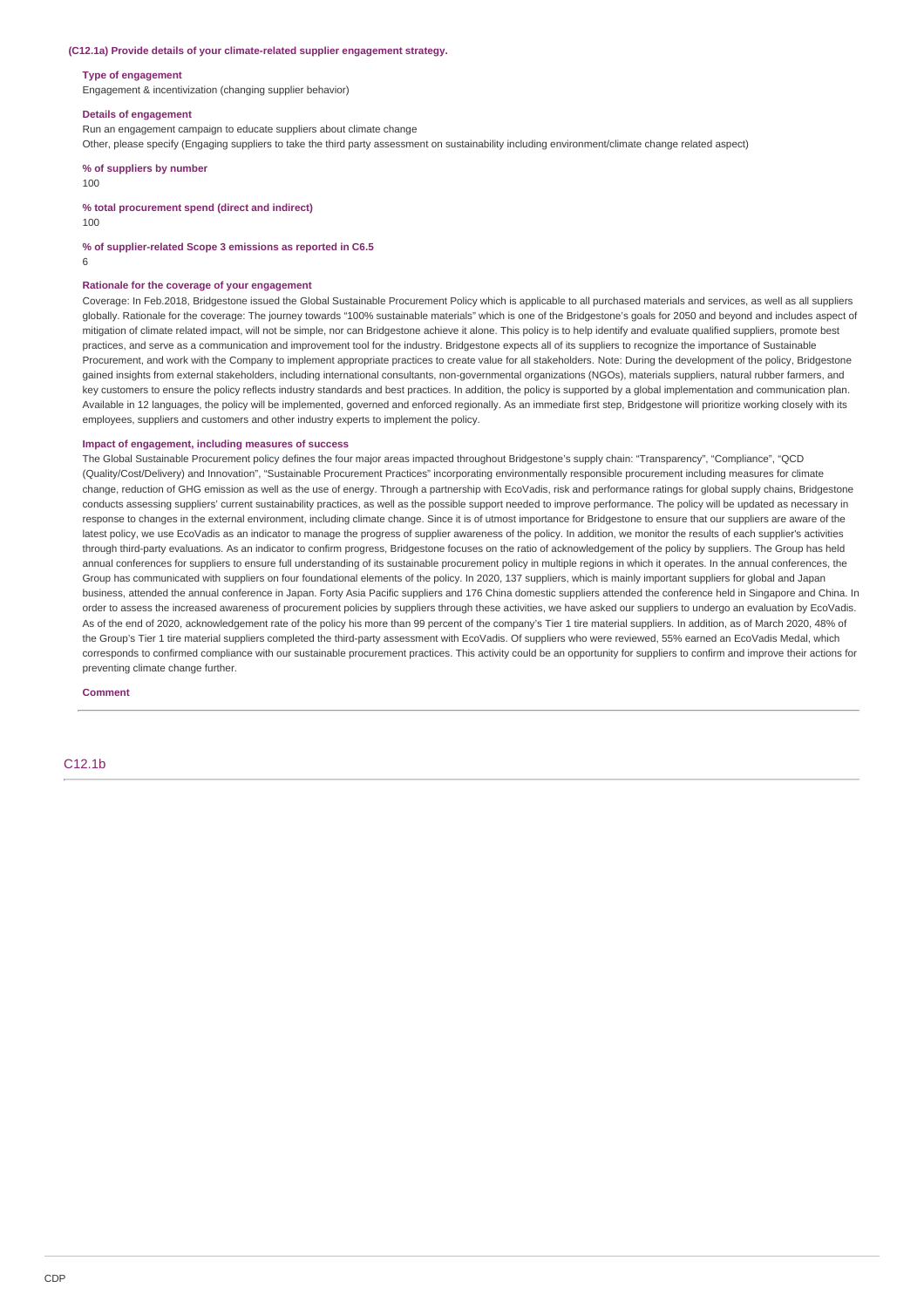#### **(C12.1b) Give details of your climate-related engagement strategy with your customers.**

**Type of engagement** Collaboration & innovation

**Details of engagement**

Run a campaign to encourage innovation to reduce climate change impacts

**% of customers by number**

100

**% of customer - related Scope 3 emissions as reported in C6.5**

15

**Portfolio coverage (total or outstanding)**

<Not Applicable>

#### **Please explain the rationale for selecting this group of customers and scope of engagement**

i) In the development of new vehicle models by automakers, which are our business partners, the development and delivery of fuel-efficient tires that contribute to the reduction of fuel consumption in cooperation with automakers leads to the reduction of GHG emissions. In addition, we cooperate in calculating the emissions of automakers and contribute to reductions in the life cycle by cooperating in the GHG emission survey of automakers through the CDP supply chain program. Because we promote such activities with all automakers, 100% is input into "size of engagement" ii) By improving the rolling resistance of tires used in automobiles, we contribute to automakers' efforts to lower fuel consumption during the use of their products.

### **Impact of engagement, including measures of success**

i) Bridgestone continued to develop and deliver fuel-efficient tires that meet the required performance in collaboration with our business partners. In addition, we calculated the GHG emissions requested in the CDP Supply Chain Program 2020 and responded 100%. Through this activity, we have the opportunity to recognize the need to respond to climate change and the needs of our business partners even within internal. ii) Improvement of fuel efficiency in tires contributes CO2 reduction from vehicles. The direct impact of the engagement is calculated by the result of tire units sold to the automakers multiplied by the average of CO2 emission per tire. And the technology which is developed by the engagement can be applied tires which are sold directly to end-users for their replacement needs. From this perspective, the engagement has further potential to contribute CO2 reduction. From this viewpoint, we kept going on improvement of fuel efficiency of tires with corporate-wide and mid-term target on 25% reduction of rolling resistance which affects fuel efficiency vs 2005 until 2020. In 2020, the Group achieved 24% reduction which is equivalent to 12,000,000t-CO2 reduction in our Scope3 (Category11) compared to 2005 baseline. Furthermore, we set a new target to contribute to global CO2 emissions reduction across the lifecycle and value chain (Scope 3) of our products and services exceeding five times our operation's (Scope 1 and 2) CO2 emissions by 2030.

# C12.1d

#### **(C12.1d) Give details of your climate-related engagement strategy with other partners in the value chain.**

Bridgestone Americas, Inc. (Bridgestone) replaces carbon black, which is one of the raw materials for tires, with recovered carbon black (rCB), which is obtained by thermally decomposing End-of-Life (EOL) tires, commercializes tires using this, and sells it in the United States market from 2019.

rCB is made by Delta Energy Group LLC, which has a partnership with Bridgestone. The move to at-scale commercialization of the company's rCB, Delta-Energy Group's proprietary rCB product recovered from EOL tires, marks a significant milestone in achieving Bridgestone Group's long-term environmental vision of targeting 100% sustainable materials – and contributing to globally agreed target (towards carbon neutral society) – by the year 2050 and beyond. The process by Delta-Energy Group to extract materials reduces 81% CO2 emission per ton as compared to new carbon black.

Bridgestone began evaluating Delta-Energy's materials in 2007 and became an equity partner in late 2014. Since that time, the use of the company's rCB as a partial replacement for new carbon black in new tires has undergone extensive testing to ensure compliance with the high standards and superior quality and performance for which Bridgestone tires are known.

In 2020, Bridgestone purchased over 1,200 metric tons of rCB, the equivalent of approximately 380,000 end-of-life tires, resulting in the reduction of approximately 1,900 metric tons of CO2 emissions. Annually, the company targets to increase the use of rCB to 6,800 metric tons and reduce the equivalent of over 10,800 metric tons of CO2 emissions. Through the partnership with Delta-Energy, Bridgestone will divert millions of EOL tires annually into new products that will give them a new life.

# C12.3

**(C12.3) Do you engage in activities that could either directly or indirectly influence public policy on climate-related issues through any of the following?** Trade associations

### C12.3b

**(C12.3b) Are you on the board of any trade associations or do you provide funding beyond membership?** Yes

### C12.3c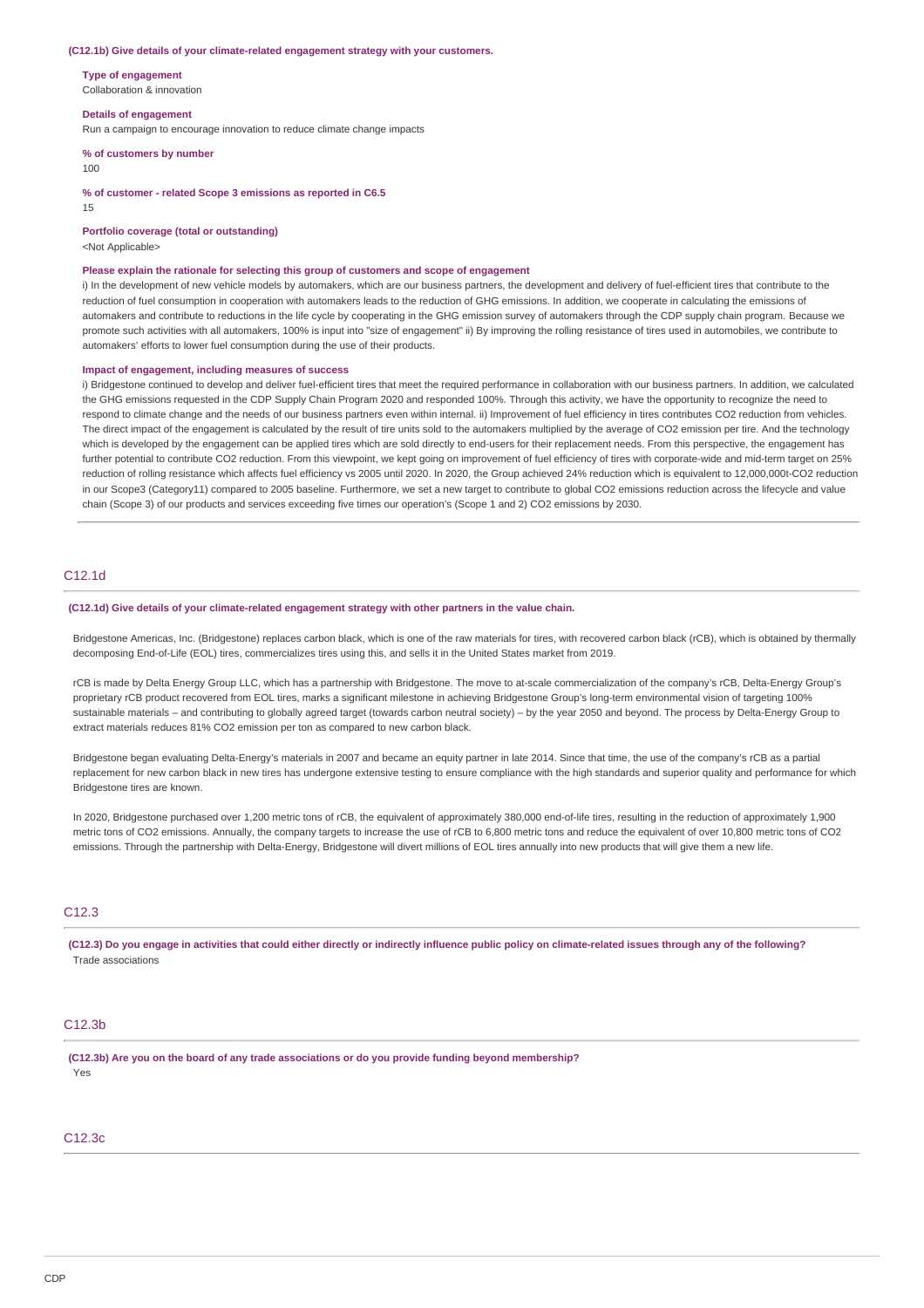#### **(C12.3c) Enter the details of those trade associations that are likely to take a position on climate change legislation.**

#### **Trade association**

The Japan Rubber Manufacturers Association (JRMA)

#### **Is your position on climate change consistent with theirs?**

Consistent

#### **Please explain the trade association's position**

After the commitment period of the Kyoto Protocol (since 2013), JRMA has been working consistently to achieve the goal of reducing CO2 in 2020 which has been set as a trade association's target in line with the national policy calling for the ongoing reduction of CO2. In addition, JRMA set the target for 2030 also in 2015. Based on the targets of industry groups including JRMA, Japan's reduction targets submitted to COP21 were drawn up. Every year, they give a follow-up report on the reduction status to the government and steadily promoted activities to reduce the emission. According to the follow-up report which they issued in November 2020, their CO2 emission intensity in 2019 was 82% vs 2005. This result is one year ahead of the target (85% of the base year by 2020) and still higher than the target.

#### **How have you influenced, or are you attempting to influence their position?**

At the Environmental Committee, Bridgestone leads industry activities and summarizes the opinions as the chairperson.

#### **Trade association**

The Japan Automobile Tyre Manufacturers Association, Inc. (JATMA)

# **Is your position on climate change consistent with theirs?**

Consistent

#### **Please explain the trade association's position**

JATMA is one of the major tire industry associations in the world, and has established the Tire Labelling System in 2010, and has been contributing to increase the ratio of "Fuel Efficient Tires" in the market. (In the lifecycle of tire, CO2 emission in usage stage consists of more than 80%) In 2015, JATMA compiled and announced the benefits of CO2 emission reduction through reduced rolling resistance of passenger car tires from 2006 to 2012. In 2018, JATMA issued a report on the contribution of rolling resistance coefficient (RRC) of tires for CO2 reduction. According to the report, CO2 emission per tire has been reduced by 13.9% in 2016, compared to 2006.

#### **How have you influenced, or are you attempting to influence their position?**

Our employees have participated in various committees and presented our opinions. At the Environmental Committee, Bridgestone leads industry activities and summarizes the opinions as the chairperson.

#### **Trade association**

World Business Council for Sustainable Development (WBCSD)

#### **Is your position on climate change consistent with theirs?**

Consistent

#### **Please explain the trade association's position**

Since 2006, the Tire Industry Project (TIP) under the umbrella of the World Business Council for Sustainable Development has served as a voluntary joint-initiative undertaken by 11 global leading tire manufacturers, under the leadership of the CEOs, with an aim to identify and address the potential human health and environmental impacts associated with tire development and use. TIP is a proactive organization that allows the industry's leading companies to leverage their collective action in advancing sustainability throughout the industry. In 2020, TIP conducted research on 2019 results of environmental KPIs for tire manufacturing such as CO2 emission and energy consumption for issuance of a report.

#### **How have you influenced, or are you attempting to influence their position?**

As one of the co-chair companies of the Tire Industry Project, Bridgestone is engaged in the visualization of the overall impact of climate change through discussions with other companies.

# C12.3f

### **(C12.3f) What processes do you have in place to ensure that all of your direct and indirect activities that influence policy are consistent with your overall climate change strategy?**

Global functions of sustainability, corporate communication, government relation and standard & regulation, and also each regional function that interact governments, companies, organizations, and industry groups discuss on climate related issues monthly to ensure global consistency internally. The Corporate Strategy Division which belongs to Bridgestone's headquarters is in charge of communication and negotiation with external companies and organizations uniformly handles cooperation with industry groups mentioned in C12.3c reflecting the roundtable discussion. Important discussions with industry groups are reported to the Global Environment Working Group and the Global Sustainability Committee (GSC), for review and to ensure consistency and representatives of Bridgestone's feedback into industry groups.

The Bridgestone Group also lobbies for the Japanese government's climate change measures through its participation in the Japan Climate Change Initiative (JCI), including endorsing the JCI message "Calling for an Ambitious 2030 Target for Japan to Realize the Paris Agreement Goal".

#### $C.12.4$